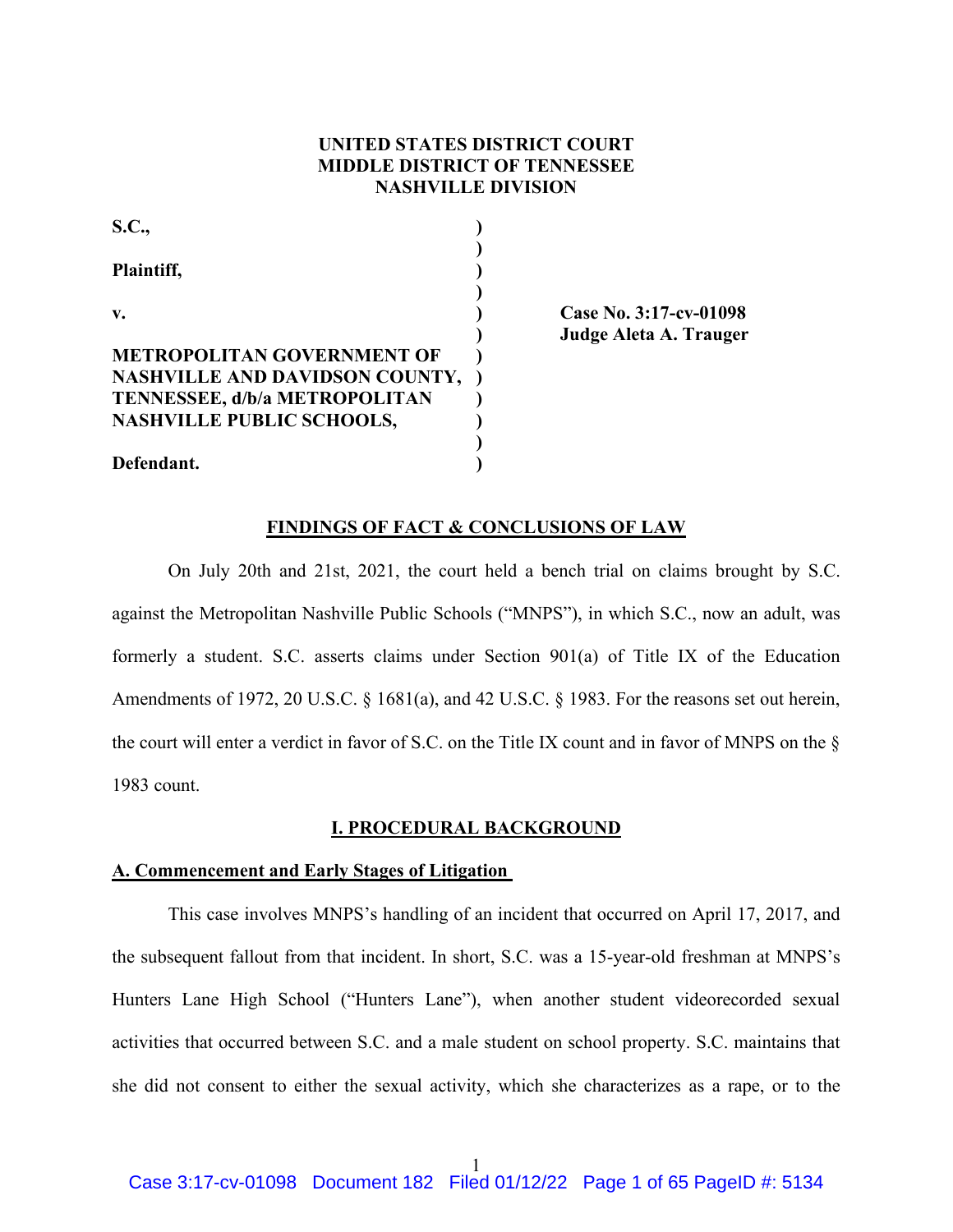recording of that activity, let alone any dissemination of the recording to third parties. Nevertheless, the video—which was, by any reasonable definition, child pornography—spread quickly, both between S.C.'s peers and on third-party websites. S.C., facing both humiliation related to the video and threats from other students related to her cooperation in MNPS's investigation of the incident, completed the remainder of the school year from home, after which her family moved to a different county. On July 31, 2017, S.C.'s mother sued MNPS on her behalf. (Doc. No. 1.) Because S.C. has now reached adulthood, she is pursuing the claims in her own right. (*See* Doc. No. 142 (Agreed Order Substituting Party).)

As troubling as S.C.'s predicament was, it was not unique. To the contrary, three other MNPS students—all girls—also filed suit alleging the same basic pattern of events: each girl was part of a sexual encounter on school property that she considered unwelcome; each sexual encounter was videorecorded with a cell phone; each video was disseminated to third parties; each girl's education was severely disrupted; and each girl believed both that errors by MNPS contributed to the initial events and that MNPS had made matters worse by mishandling the situations after it learned of them. Accordingly, each plaintiff asserted both so-called "before" and "after" claims—that is, both claims that MNPS's actions prior to the underlying incidents contributed to those incidents and claims alleging that MNPS's actions after the incidents contributed to further disruption of the students' educations.

The court consolidated the cases, and, following discovery, MNPS filed several Motions for Summary Judgment. (Doc. Nos. 71, 76, 82, 83.) On May 6, 2019, the court denied those motions in full, with the exception of the motion regarding the claims of another Hunters Lane student, Sally Doe,<sup>1</sup> which the court granted in part and denied in part. Specifically, the court

 $1$ . The court has addressed the confusing naming conventions of these cases before and will not belabor the issue here, other than to say that the court will refer to each student by her chosen pseudonym, without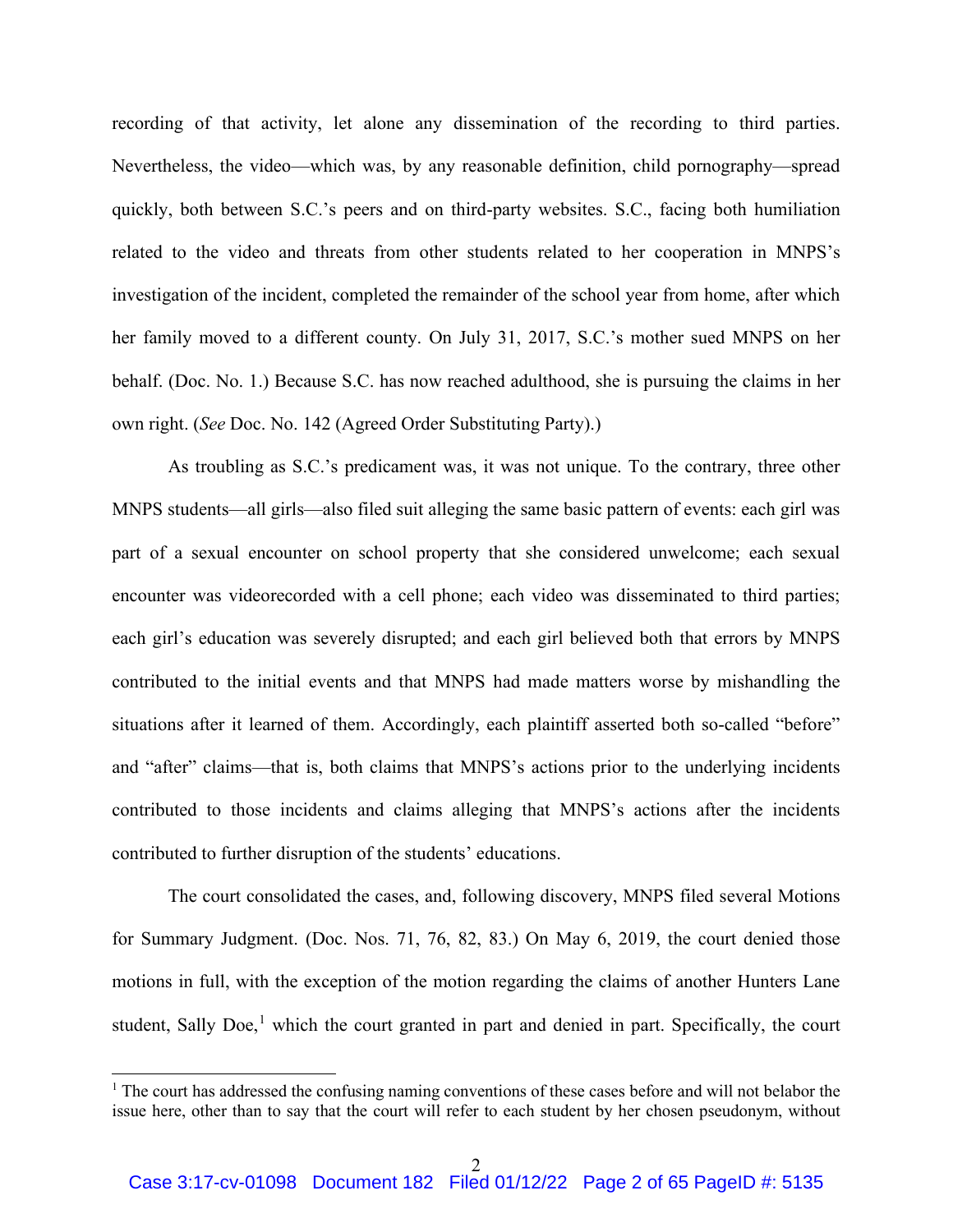granted MNPS summary judgment with regard to Sally Doe's "after" claims but permitted her "before" claims to proceed. (Doc. No. 101 at 52.)

Because the court's Order did not fully resolve the plaintiffs' claims, it was not appealable, by right, to the Sixth Circuit Court of Appeals. On May 20, 2019, MNPS filed a motion seeking a certificate of appealability pursuant to 28 U.S.C. § 1292(b), which would allow it to apply for an interlocutory appeal. The court considered MNPS's argument in the context of the existing caselaw regarding claims based on student-on-student sexual misconduct and ultimately issued MNPS a certificate of appealability with regard to two issues:

1. Whether the court erred in denying MNPS summary judgment on its "before" claims based on a lack of sufficient notice, where MNPS did not have actual knowledge of a specific history of harassment involving the plaintiffs, the perpetrators of the harassment, or a specific program or activity in which the plaintiffs and/or perpetrators were enrolled other than the general education program.

2. Whether the court erred as a matter of law in denying MNPS summary judgment on the ground that the plaintiffs were unable to produce facts sufficient to support a finding of sexual harassment that was so severe, pervasive, and objectively offensive that it effectively barred the plaintiffs' access to an educational opportunity or benefit.

(Doc. No. 112 at 15.)

### **B. Intervening** *Kollaritsch* **Decision and Remand**

The court recognized that the two questions covered by the certificate of appealability were of central importance to the plaintiffs' cases and, accordingly, stayed proceedings until any appeal could be resolved. While MNPS's petition for permission to appeal was pending in the Sixth Circuit, however, a panel of that court issued an opinion in an unrelated case involving

any numerical modifier, and will simply refer to the student's mother, insofar as necessary, as that student's mother. Accordingly, while the parties have referred to one student as Sally Doe #2 and her mother as Sally Doe #1, the court will refer to those two individuals, respectively, as Sally Doe and Sally Doe's mother. These conventions are not an issue with regard to S.C. and her mother, T.C., who have helpfully gone by initials.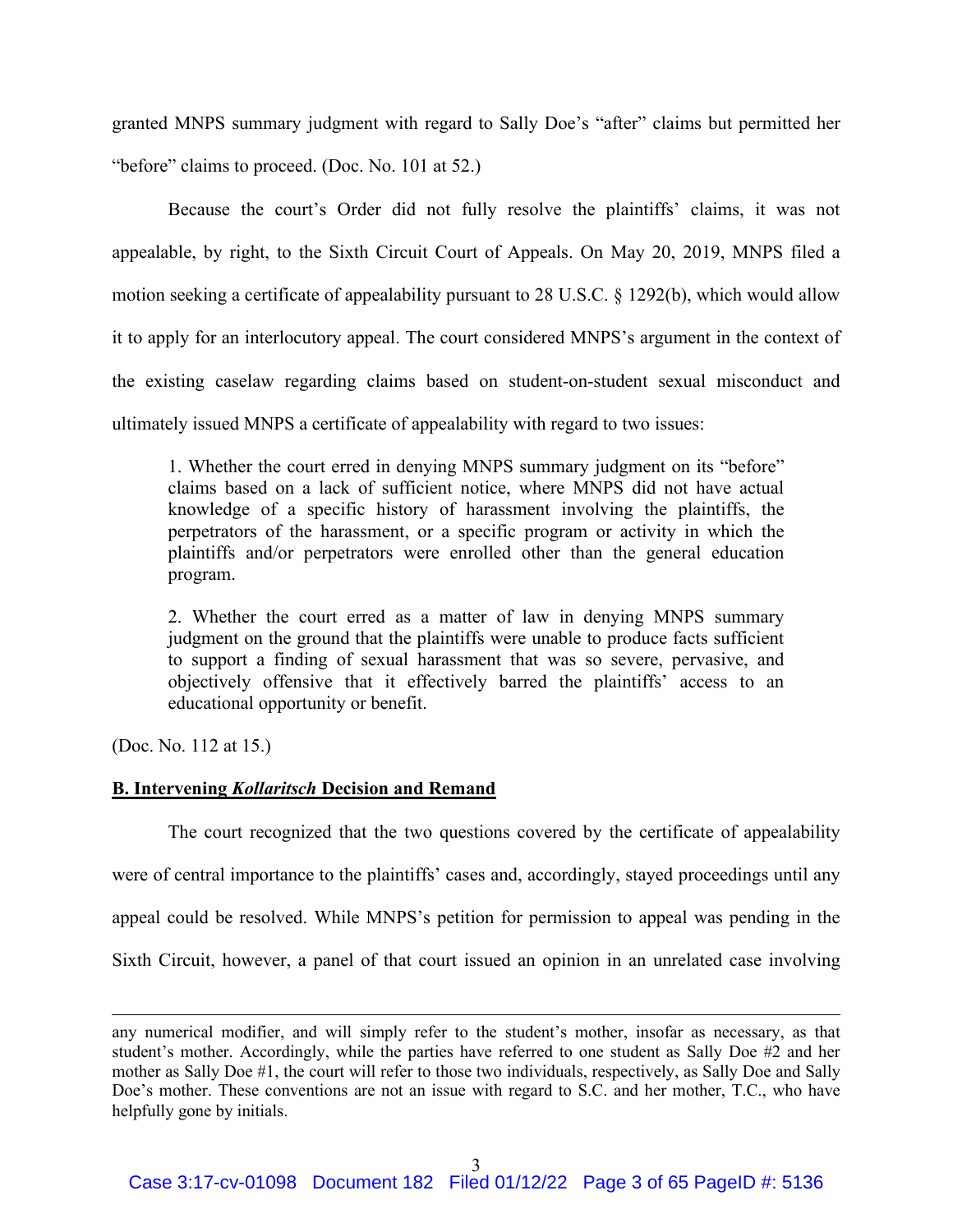unwanted sexual contact between adult college students, *Kollaritsch v. Michigan State University Board of Trustees*, 944 F.3d 613 (6th Cir. 2019), that has, as a practical matter, dictated much of the course of this litigation since that opinion was issued.

The plaintiffs in *Kollaritsch* were four women students at Michigan State University ("MSU") who had filed claims under Title IX and § 1983, alleging that they had been assaulted by male peers and who took issue with the university's handling of their allegations. *Kollaritsch*, 944 F.3d at 618. *Kollaritsch*'s similarity to the cases then pending in this court was limited— *Kollaritsch*, after all, involved a different type of student, subjected to a distinguishable pattern of undesirable behavior, at a different type of educational institution. The opinion that resulted from the college students' claims in *Kollaritsch*, however, was strikingly broad—so much so that one member of the panel who concurred in most of the majority's reasoning filed a separate opinion, lamenting that the majority's pronouncements amounted to "exercis[ing] a lawmaking power that [the courts] do not rightfully possess." *Id.* at 630 (6th Cir. 2019) (Rogers, J., concurring) (quoting Pierre Leval, Judging Under the Constitution: Dicta about Dicta, 81 N.Y.U. L. Rev. 1249, 1250 (2006)). Nevertheless, the full majority opinion in *Kollaritsch* commanded two votes, and the opinion was published, making it the law of this circuit.

Because *Kollaritsch* was central to the course of this litigation and remains central to how the court must examine S.C.'s remaining claims, a brief examination of the details of *Kollaritsch* may be helpful. The *Kollaritsch* plaintiffs had been assaulted by fellow students and "contend[ed] that the [MSU] administration's response [to their assaults] was inadequate, caused them physical and emotional harm, and consequently denied them educational opportunities." *Kollaritsch*, 944 F.3d at 618. The district court had dismissed some, but not all, of the plaintiffs' claims, and MSU pursued an interlocutory appeal. *Id.* The Sixth Circuit concluded that all of the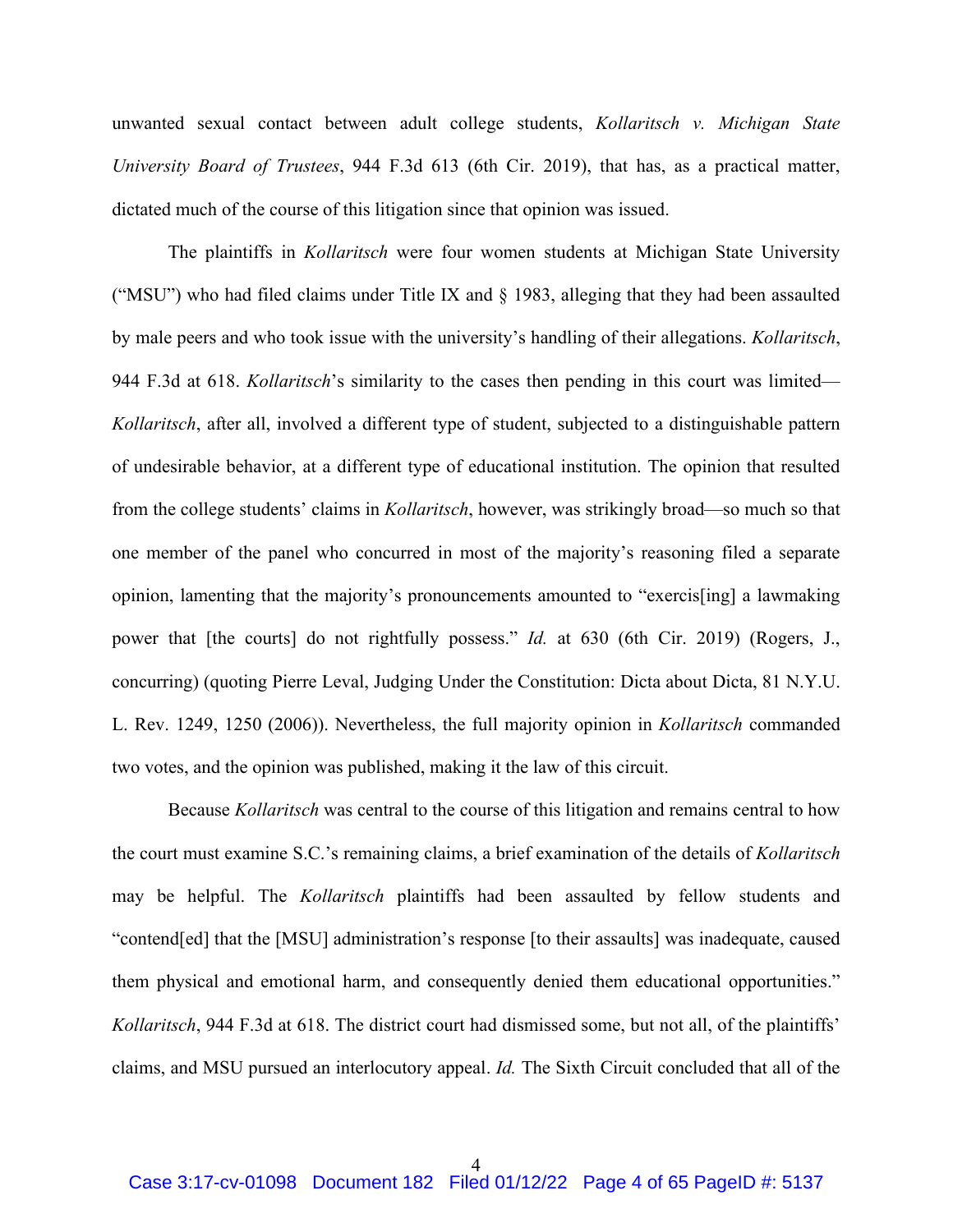claims should be dismissed and expressly held that, to prevail on a Title IX claim arising out of peer harassment, "a student-victim plaintiff must plead, and ultimately prove, that the school had actual knowledge of actionable sexual harassment and that the school's deliberate indifference to it resulted in further actionable sexual harassment against the student-victim, which caused the Title IX injuries." *Id.* at 618. The court further held that the initial sexual harassment giving notice and the later sexual harassment giving rise to the claim "must be inflicted against the same victim," meaning that a "plaintiff 'cannot . . . premise the [further harassment] element of her Title IX claim on conduct [by the perpetrator] directed at third parties." *Id.* at 621–22 (quoting *Pahssen v. Merrill Cmty. Sch. Dist.*, 668 F.3d 356, 363 (6th Cir. 2012); citing *Patterson v. Hudson Area Sch.*, 551 F.3d 438, 451 (6th Cir. 2009) (Vinson, J., dissenting)) (alterations in original). In other words, after a student experiences sexual harassment, and the school becomes aware of the harassment, "at least one more (*further*) incident of harassment"—attributable to the school's improper response to the original harassment—"is necessary to state a claim." *Id.* at 621.

The Sixth Circuit therefore concluded that, "[b]ecause none of the plaintiffs . . . suffered any actionable sexual harassment *after* the school's response, they . . . [could not] meet the causation element" required to establish liability of the government under Title IX or § 1983. *Id.* at 618. The court also rejected the possibility that the school's mishandling of the initial harassment might itself give rise to a claim, without the need for an additional post-notice incident. "A student-victim's subjective dissatisfaction with the school's response," the court wrote, "is immaterial to whether the school's response caused the claimed Title IX violation." *Id.* at 618. Even if that "subjective dissatisfaction" is entirely reasonable and interferes in the student's education, it is an injury attributable to the initial harassment—for which the school,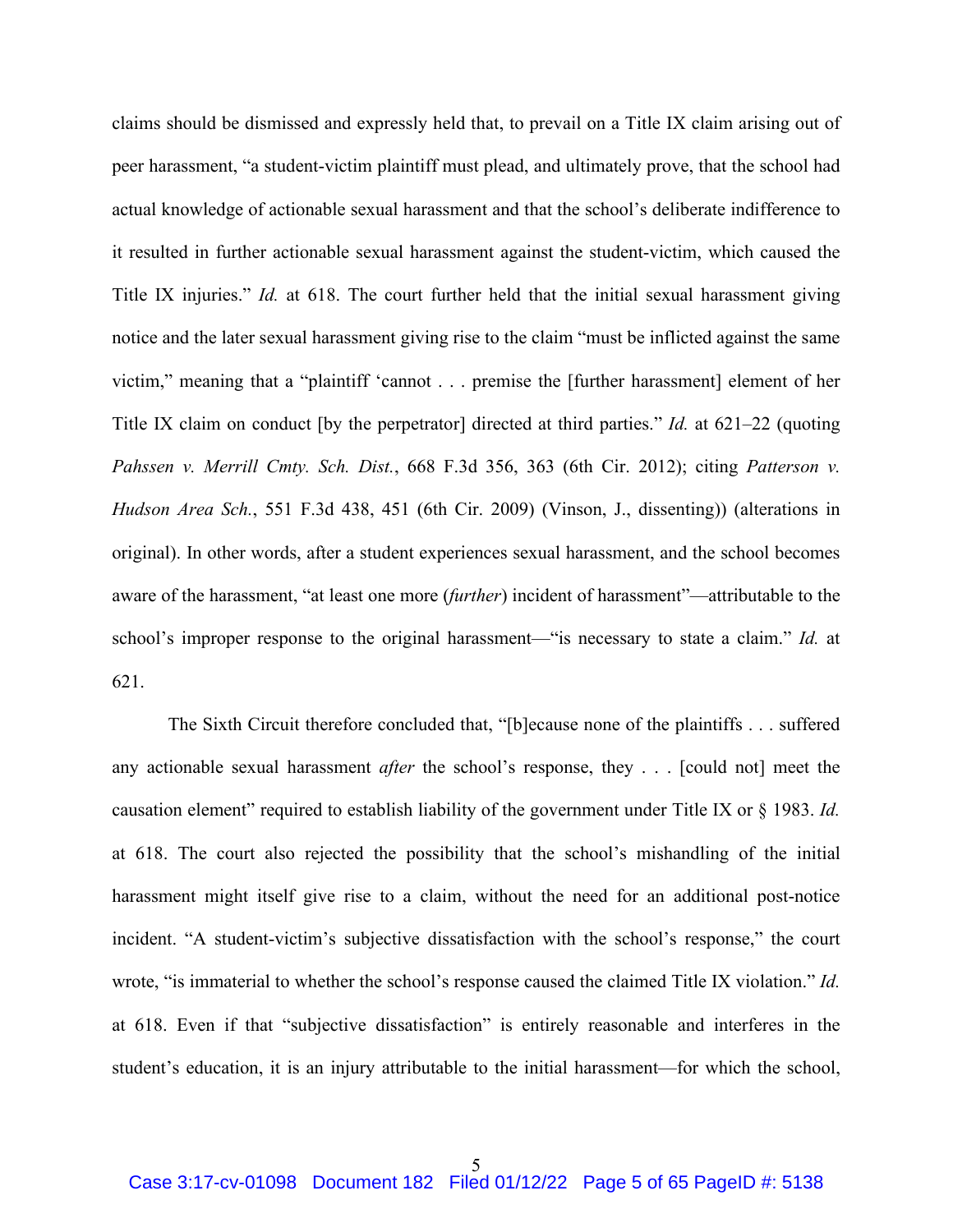under *Kollaritsch*, is not responsible—and therefore cannot be the basis for liability on the part of the school.

The Sixth Circuit grounded some of its reasoning in traditional principles of antidiscrimination law, but it also—like the Supreme Court in the lead case on these matters, *Davis ex rel. LaShonda D. v. Monroe Cty. Bd. of Educ.*, 526 U.S. 629, 652 (1999)—relied on a presumed congressional intent not to overly burden schools in light of the inevitability of some peer-on-peer misconduct. *See Kollaritsch*, 944 F.3d at 620 ("[W]e think it unlikely that Congress would have thought [a single incident of student-on-student harassment] sufficient to rise to [an actionable] level in light of the inevitability of student misconduct and the amount of litigation that would be invited by entertaining claims of official indifference to a single instance of oneon-one peer harassment." (emphasis omitted)) (quoting *Davis*, 526 U.S.at 652–53). These concerns are legitimate and understandable; Congress may have, if asked, even agreed with the Sixth Circuit's assessment. None of that, however, changes the fact that these judicially imposed guardrails are not based on the language of Title IX itself and are difficult to define and apply.

The ruling in *Kollaritsch*, of course, did not, in and of itself, change anything about the posture of this case. On January 24, 2020, however, the Sixth Circuit issued an Order reversing this court's earlier ruling and remanding the case. The court wrote:

We delayed ruling on Metro's petition pending the outcome of *Kollaritsch* . . . , which raised similar issues. In *Kollaritsch*, we indicated that "a student-victim plaintiff must plead, and ultimately prove, that the school had actual knowledge of actionable sexual harassment and that the school's deliberate indifference to it resulted in further actionable sexual harassment against the student-victim, which caused the Title IX injuries." In *Kollaritsch*, we noted that the initial sexual harassment that triggers a school's notice and the later sexual harassment caused by its unreasonable response "must be inflicted against the same victim." That analysis could affect the district court's decision. But we think it prudent to let the district court decide, in the first instance, *Kollaritsch*'s effect (if any) on these facts.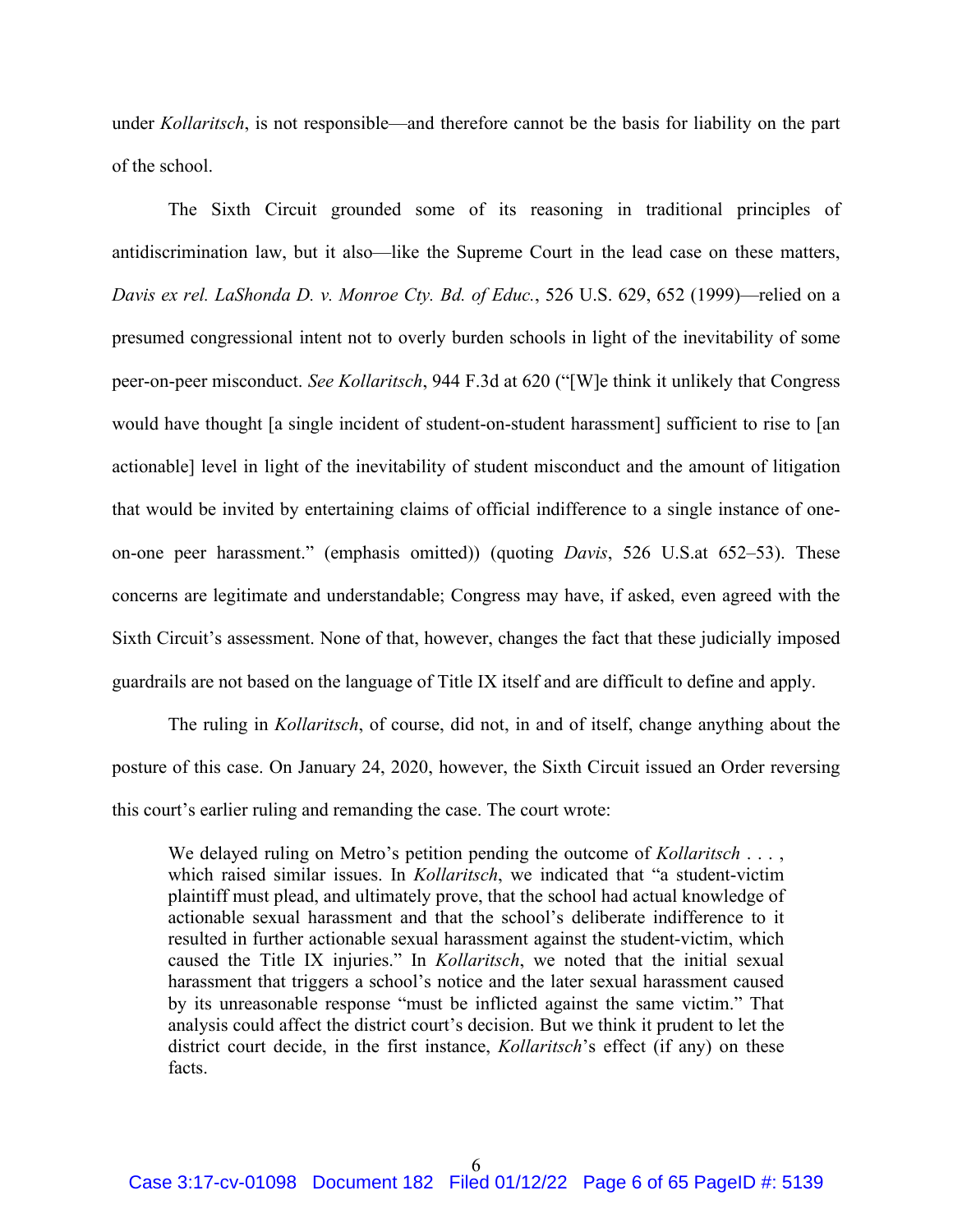(Doc. No. 113 at 2 (citations omitted).) The court vacated this court's summary judgment decision and remanded the case, rendering the previously ruled-on summary judgments once again pending.

On remand, the plaintiffs argued that *Kollaritsch* had no bearing on their claims, while MNPS took the opposite position: that *Kollaritsch* was not only on point but mandated an award of summary judgment to MNPS on every remaining claim. This court did not find either position to be ultimately persuasive. In its opinion on remand, issued on September 25, 2021, the court noted that *Kollaritsch* had not negated the underlying general principle that, pursuant to the Supreme Court's opinion in *Davis*, a school system can be held liable for Title IX damages related to student-on-student harassment, if the school system's "deliberate indifference . . . , at a minimum, 'cause[d] [the student] to undergo' harassment or 'ma[d]e [the student] liable or vulnerable' to it." 526 U.S. at 645 (quoting Random House Dictionary of the English Language 1415 (1966); Webster's Third New International Dictionary 2275 (1961)). (Doc. No. 124 at 18.) The court concluded, however, that *Kollaritsch* had, in effect, drastically increased the requirements for what level and type of foreknowledge was necessary to establish that deliberate indifference. In this court's earlier opinion, it had specifically rejected the argument that a school could defeat Title IX liability simply by demonstrating that it lacked prior knowledge of a threat specific to the individual plaintiff whose later harassment formed the basis of the claim. Rather, the court concluded, some risks could be so clearly established at a general level that it would make no sense to require specific warning with regard to any individual student:

[T]here is ample evidence to allow a jury to conclude that MNPS was on notice of the risk of the dissemination of sexual images of its students without their consent, as well as the possibility of subsequent harassment of the students depicted. First, the risk at issue in this case is an obvious and inevitable danger, given the ages of the students involved and the realities of media and communication technology in this decade. More importantly, however, MNPS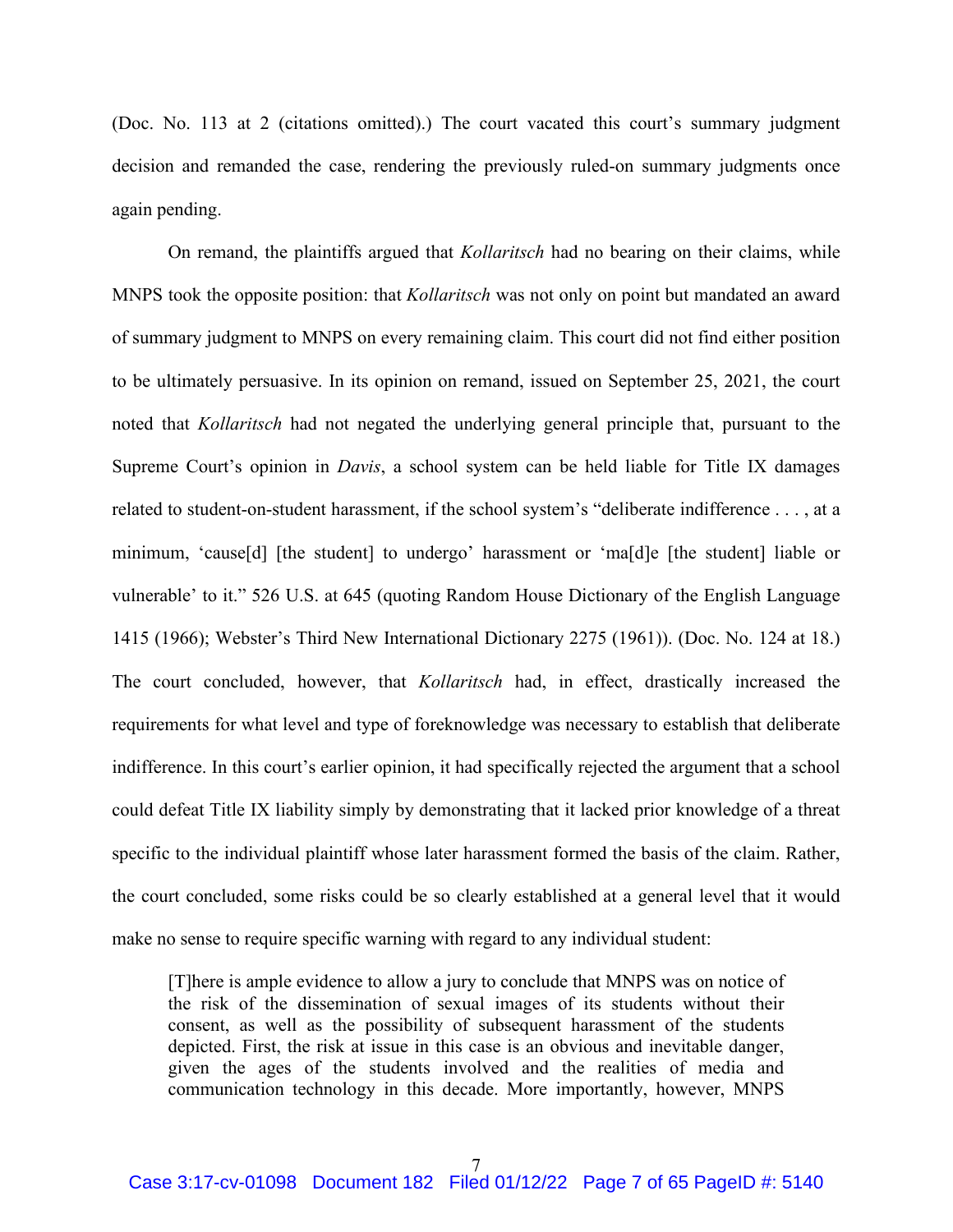schools themselves had witnessed numerous cases that confirmed that risk. . . .

[Nevertheless,] MNPS would have the court erect an artificial barrier around known risks related to widespread misbehavior in favor of a rule that only imposes Title IX liability if a school was aware of a particular problem student or student group likely to commit harassment or a particular student who was especially at risk of being targeted. Nothing in the logic of Title IX or the caselaw construing it supports such a rule. The Title IX standard recognized by the Supreme Court and the Sixth Circuit looks to what is a "clearly unreasonable response in light of the *known circumstances*." [*Vance v. Spencer Cty. Pub. Sch. Dist.*, 231 F.3d 253, 260 (6th Cir. 2000)] (quoting *Davis*, 526 U.S. at 648) (emphasis added). There is no basis for excluding from the "known circumstances" a school district's knowledge that a problem is widespread and recurring throughout its student population. Nor is there any reason to assume that Title IX categorically permits a school district to turn a blind eye to the group dynamics in which harassment sometimes thrives. *See Patterson*, 551 F.3d at 448–49 (holding that a school's "isolated success with individual perpetrators cannot shield [it] from liability as a matter of law" in a case where a student "suffered harassment over many school years perpetrated by various students"). Title IX requires only that the school have "enough knowledge of the harassment that it reasonably could have responded with remedial measures to address the kind of harassment upon which plaintiff's legal claim is based." *Staehling v. Metro. Gov't of Nashville & Davidson Cty.*, No. 3:07-0797, 2008 WL 4279839, at \*10 (M.D. Tenn. Sept. 12, 2008) (Echols, J.) (quoting *Folkes v. N.Y. Coll. of Osteopathic Med.*, 214 F.Supp.2d 273, 283 (E.D.N.Y. 2002); citing *Johnson v. Galen Health Institutes, Inc.*, 267 F. Supp. 2d 679, 687 (W.D. Ky. 2003)). Actual knowledge of a serious, widespread problem is at least enough to allow a district to reasonably respond in some way, even if it cannot predict or prevent every future incident.

The reasoning that MNPS wishes the court to graft into Title IX, moreover, would not be adopted by any reasonable person or entity with regard to any other risk. When a driver leaves for work in the morning, he does not know that he is likely to have a collision with a particular other driver at a particular intersection. But the driver still drives safely, because he knows of a general risk of accidents. By the same token, MNPS does not know that any particular school is likely to have a fire, but that presumably does not stop it from stocking its fire extinguishers and making sure the sprinklers work. Lack of knowledge of a more specific risk does not exonerate one from deliberate indifference to a known general risk.

(Doc. No. 101 at 25–28.) On remand, however, the court recognized that such reasoning, whatever its merits or lack thereof, was untenable after *Kollaritsch*, which included a forceful

rejection of the premise that a school's Title IX obligations related to student-on-student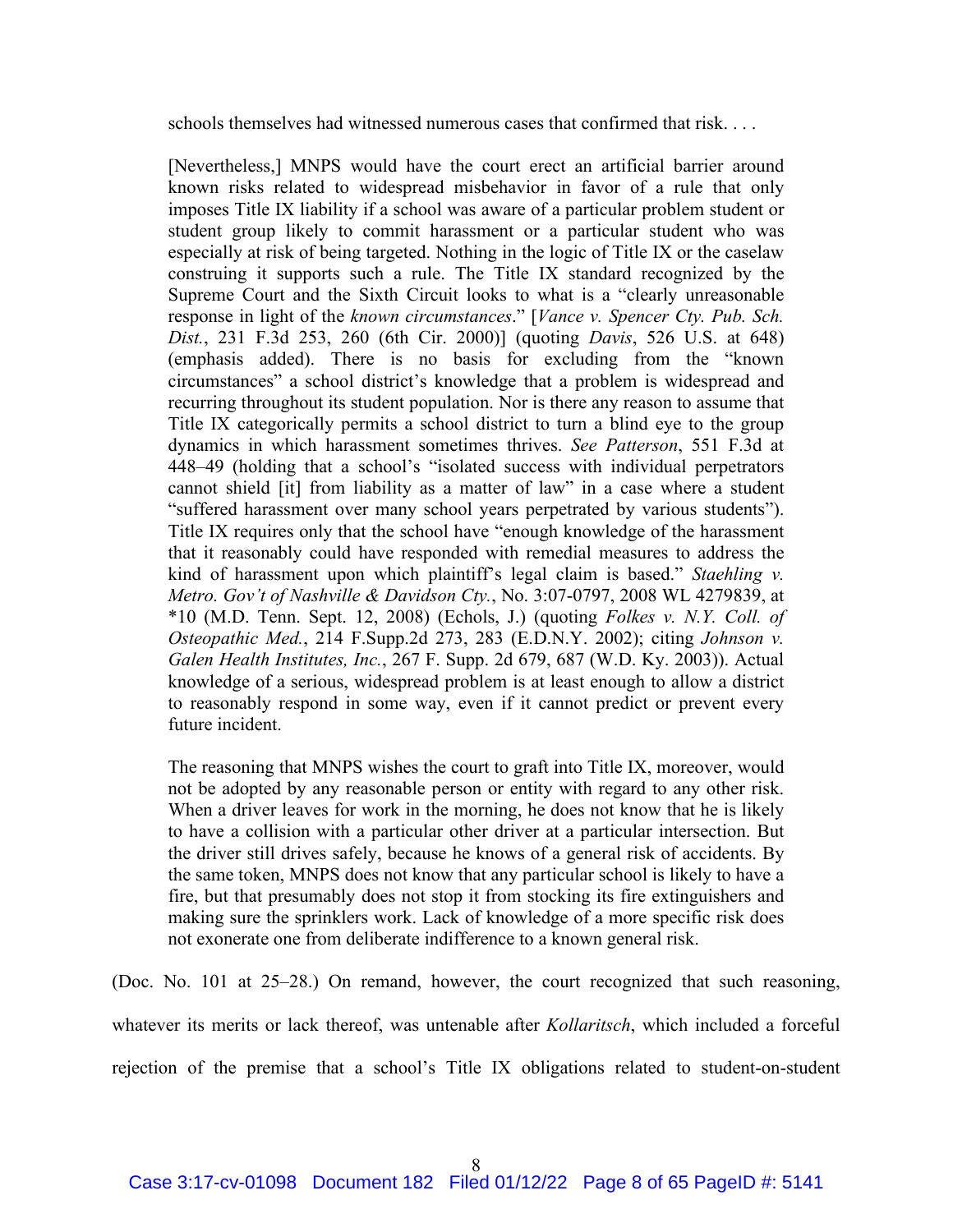harassment could arise from general knowledge of risk. (*See* Doc. No. 124 at 31–32.)

Accordingly, this court held that the standard set forth by the Sixth Circuit in *Kollaritsch*, among other things, categorically foreclosed each plaintiff's "before" claims, because those claims were based on MNPS's alleged failure to protect each individual student from a general risk of harassment, before any harassment involving that particular student occurred. (Doc. No. 124 at 32.) The court considered the possibility that the rule of *Kollaritsch* might be confined to cases involving adults in a higher education setting, but the court concluded that, while the practical and logical support for drawing such a line was considerable, it was impossible to square that distinction with the reasoning of the Sixth Circuit's opinion. This court wrote:

[T]here may be serious grounds for concern about the breadth of the *Kollaritsch* decision. For one thing, the Sixth Circuit, in announcing a general rule applicable to all Title IX peer harassment claims, did not appear to account for the extraordinarily significant differences between the various educational settings in which Title IX applies. A rule that liability only attaches after a school learns of an incident and fails to prevent a repeat of that incident might make a certain amount [of] sense when one is discussing a university, whose students are mostly adults over whom the institution exercises very limited control. In contrast, however, the power exercised by a high school or middle school over its students "is custodial and tutelary, permitting a degree of supervision and control that could not be exercised over free adults." *Vernonia School Dist. 47J v. Acton*, 515 U.S. 646, 655 (1995). It strikes this court as questionable that Congress intended for a middle school or high school to have no Title IX duty whatsoever to protect its students from peer sexual assault, as long as the school does not know that a specific student is likely to be assaulted. This court, however, is precluded from treating the type of school or the age of the students involved as a ground for distinguishing *Kollaritsch*, because the majority opinion in *Kollaritsch* made abundantly clear that it was extrapolating the principle it announced from the Supreme Court's opinion in *Davis*, which involved a fifth grader. If the rule in *Kollaritsch* follows from *Davis*, then that rule applies just as much to . . . Hunters Lane as it did to MSU.

 $(Id.)^2$ 

<sup>&</sup>lt;sup>2</sup> The Sixth Circuit has since acknowledged the difference between harassment between minor students and harassment between adults, albeit somewhat in passing, in an *en banc* opinion. *See Foster v. Bd. of Regents of Univ. of Mich.*, 982 F.3d 960, 970 (6th Cir. 2020). That opinion, however, did not purport to overrule, modify, or supersede the standard set forth in *Kollaritsch*. Indeed, such an overruling or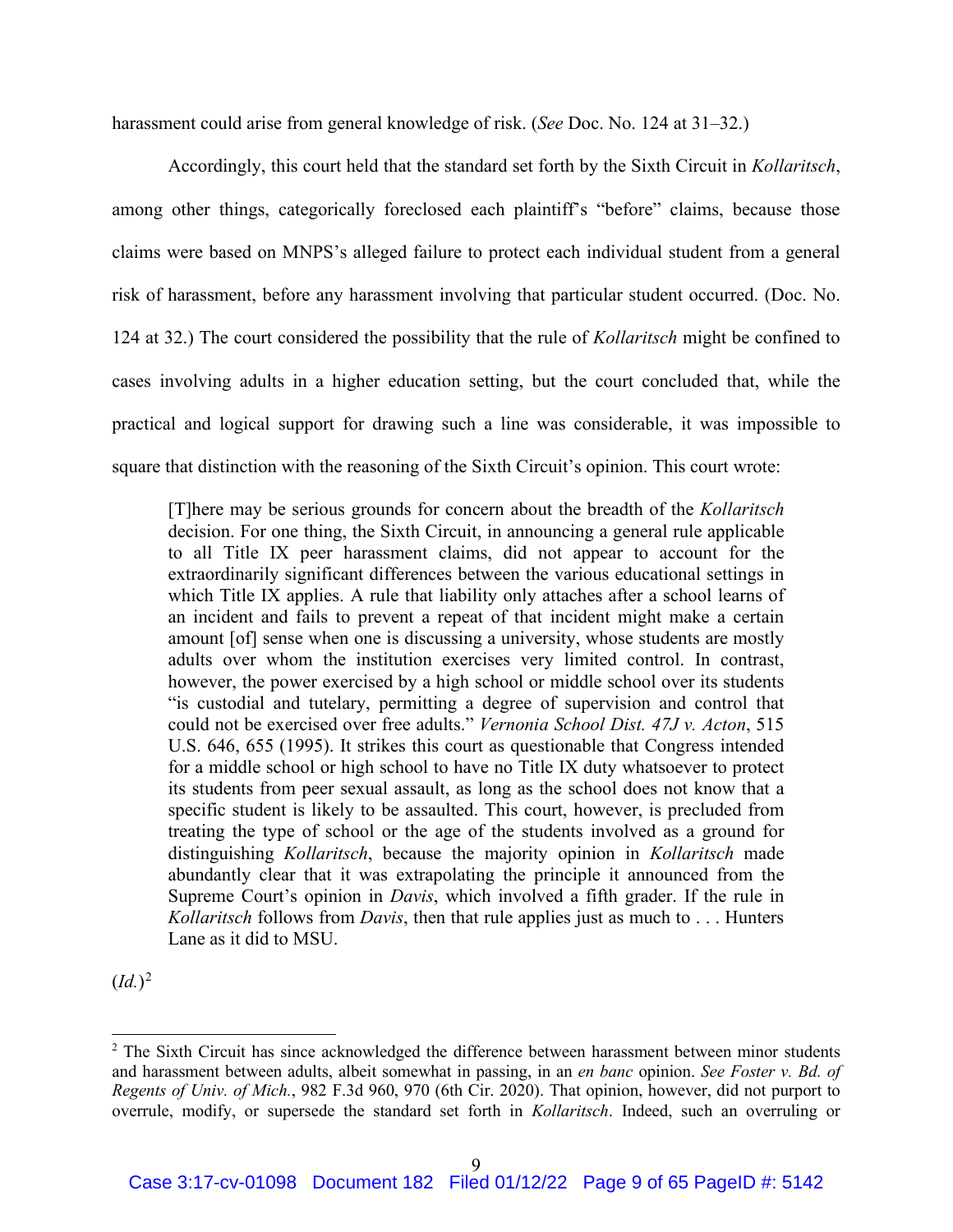The court then turned to the remaining "after" claims. Unlike "before" claims, "after" claims are not categorically incapable of satisfying *Kollaritsch*, because they involve actions taken by a school after it has knowledge of at least one instance of harassment. The hurdle that *Kollaritsch* erected for such claims is nevertheless considerable, because *Kollaritsch*, as this court explained, "requires at least one additional incident of actionable harassment to occur after school officials learn of the precipitating incident." (*Id.* at 33.) Such a rule, the court noted, reflects a strikingly narrow conception of a school's obligations after a child has been sexually harassed. Past guidance from the U.S. Department of Education, for example, has suggested that Title IX requires a school that learns of sexual harassment to take "prompt and effective action calculated to end the harassment, prevent its recurrence, and, as appropriate, remedy its effects." U.S. Dept. of Education Office of Civil Rights, Revised Sexual Harassment Guidance: Harassment of Students by School Employees, Other Students, or Third Parties prmbl (Jan. 19. 2001) (rescinded). Such an approach is consistent with schools' educational responsibilities in other situations. For example, when discrimination on the basis of disability interferes with a child's education, her school may have an obligation, not only to stop the underlying practice, but to provide additional "compensatory education" services to catch the child up. *See Bd. of Educ. of Fayette Cty., Ky. v. L.M.*, 478 F.3d 307, 316 (6th Cir. 2007). It certainly seems like it would make sense for a school in which a student's education was disrupted by on-campus sexual harassment to have an obligation at least to *try* to get her education back on track. *Kollaritsch*, though, rejects that any such theory could be the basis for liability. Instead, the school's sole obligation is to take reasonable steps to try to ensure that no additional, future instance of "actionable harassment" occurs on the school's watch. As long as no second

modification was likely not even a possibility, given that the driving element addressed by *Kollaritsch* the extent and type of notice required for a duty to arise—was not an issue in that case, which involved a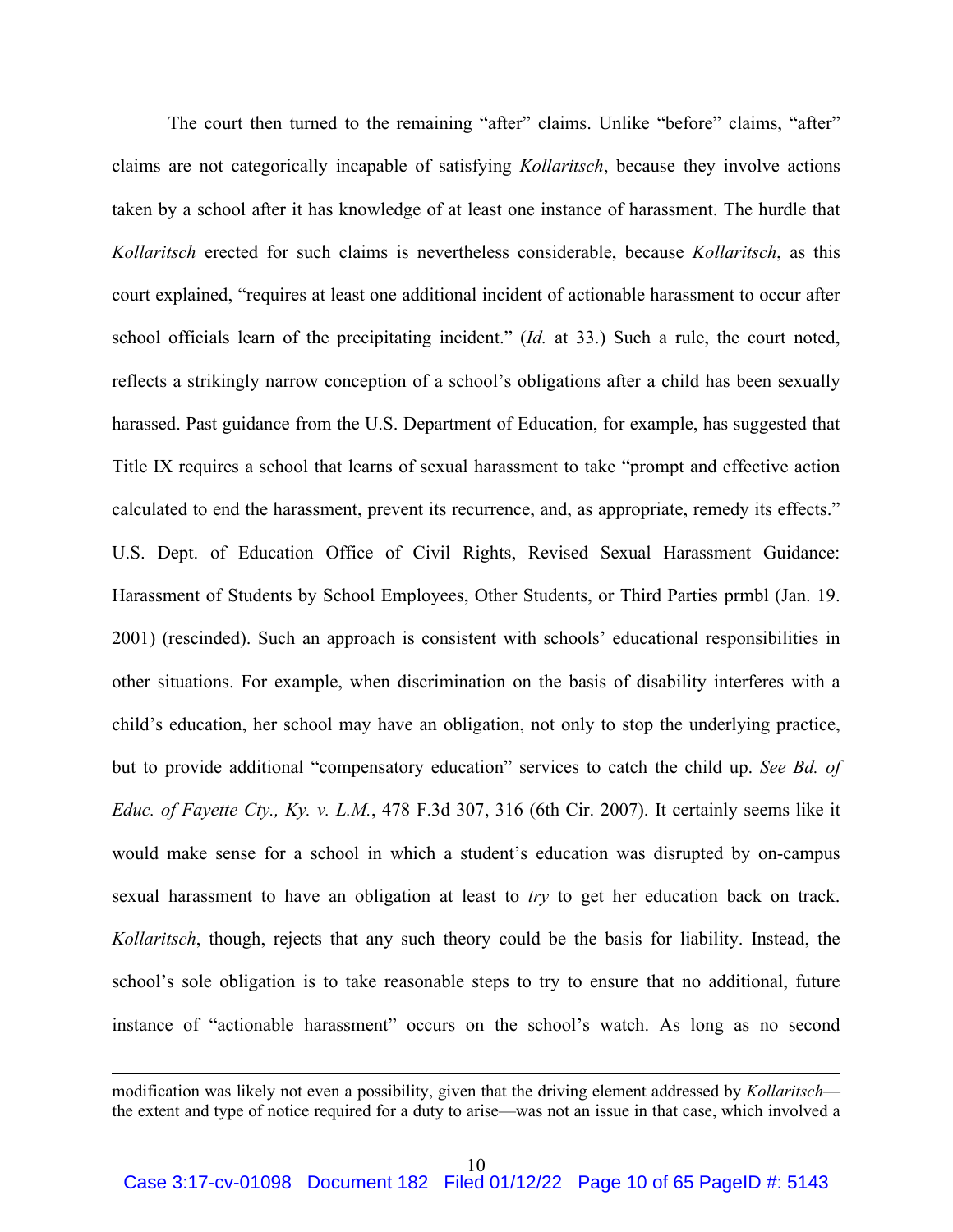harassing event occurs, the school, under *Kollaritsch*, is off the hook—even if the reason that there was no more ongoing harassment was that the student literally *fled the school system* for alternate educational arrangements in reaction to the school's mishandling of her case.

The court, therefore, was required to scrutinize each "after" claim to determine whether it included subsequent, post-initial-incident instances of harassment plausibly attributable to the actions of MNPS. With regard to plaintiff Jane Doe—who immediately transferred to a new school to avoid future harassment—the court was required to grant summary judgment to MNPS. (*See* Doc. No. 124 at 34–35.) MNPS urged the court to reach the same conclusion with regard to S.C., because S.C. did not physically attend Hunters Lane after her initial incident. The court noted, however, as will be discussed in more detail, that S.C. remained a "homebound" Hunters Lane student for a period after the initial incident in her case and that she had produced some evidence that, during that time, she had been harassed by students seeking to discourage her participation in MNPS's investigation into the events. The court accordingly held that S.C. might still have a valid "after" claim, even under *Kollaritsch*. The court reached the same general conclusion with regard to one other plaintiff, Mary Doe, who had also suffered additional, postincident harassment. (*Id.* at 41.)

On March 24, 2021, MNPS and Mary Doe filed a Joint Motion for the Entry of an Agreed Order of Dismissal, informing the court that they had resolved Mary Doe's claims. (Case No. 3:17-cv-1277, Doc. No. 28.) The court granted the motion, leaving S.C. as the only plaintiff remaining. On July 20th and 21st, 2021, the court held a bench trial on her claims. The trial record also incorporated a number of depositions and exhibits beyond the testimony delivered in court. The court now makes findings of fact based on the evidence in the record.

# **II. FACTS**

situation in which notice of a recurring, individual problem was established.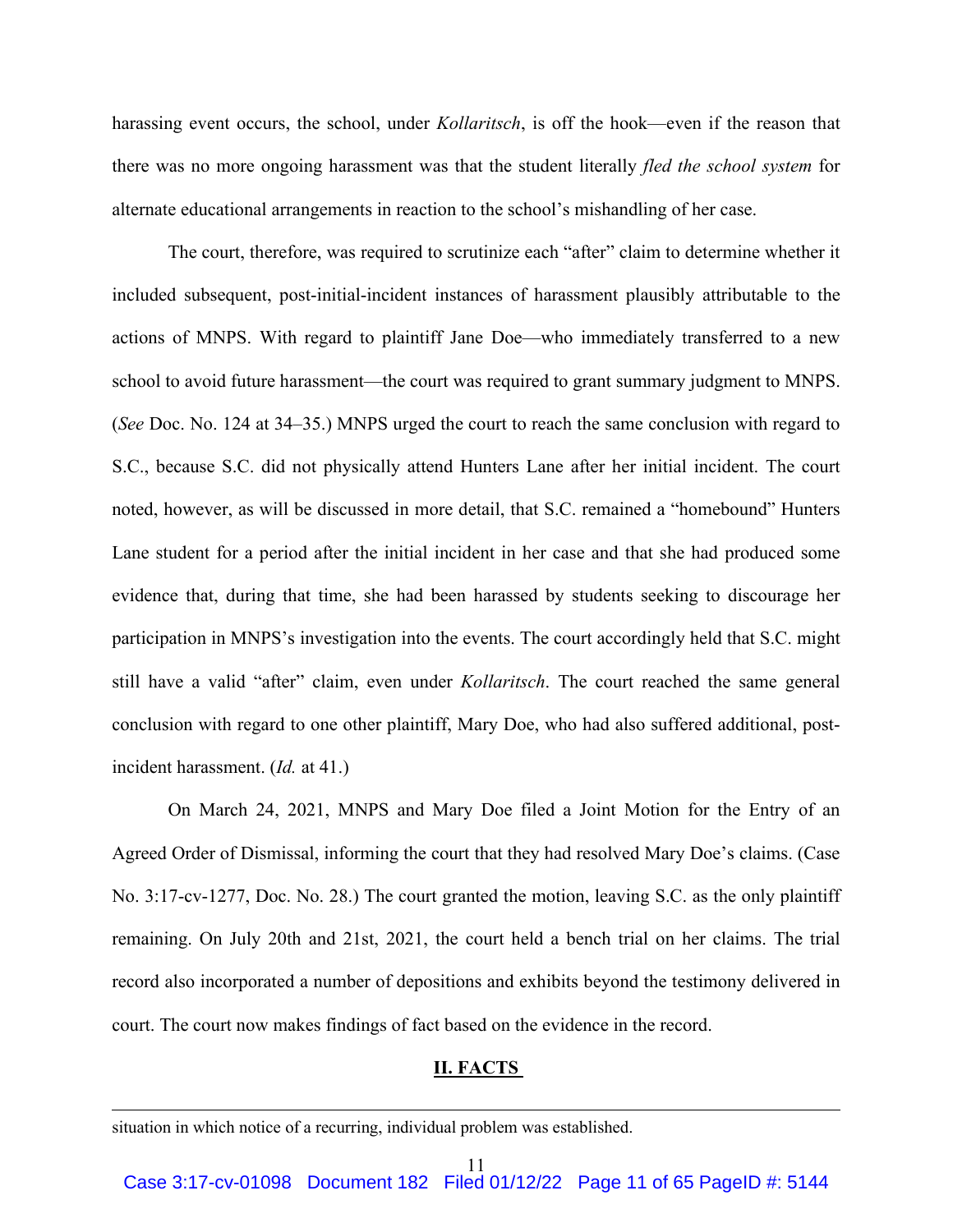# **A. Events and Circumstances Prior to Incident of April 17, 2017**

# 1. S.C.'s Pre-Incident Life

S.C. was born in 2001. From her birth until after the events giving rise to this case, she lived in Madison, Tennessee, with her mother, who is going by "T.C." for the purposes of this litigation. S.C. and T.C. shared their home with S.C.'s stepfather and three younger siblings, as well as, for a time, S.C.'s grandmother, who passed away shortly before the events at issue in this case. (Tr. Vol. 1 at 21-25, 90.) S.C. has described her family as close and her mother as strict; T.C. tightly limited the activities that S.C. could participate in outside of school, leaving S.C. and her siblings to rely on their church community for much of their outside-of-school interaction with their peers. (*Id.* at 25–26, 87, 90–91.) S.C. attended Madison Middle School, where her grades were mostly in the range of Bs and Cs, and, in the 2016–17 school year, she continued her schooling at Hunters Lane as a freshman. At least at first, she continued receiving, more or less, the same grades as she had in middle school. (*Id.* at 64, 82–86.)

#### 2. Peer-on-Peer Sexual Harassment in MNPS Schools

Coming of age is often a difficult time for both students and those who teach them. There have likely always been challenges associated with educating children as they navigate the difficult path to sexual maturity; modern educators, however, must address those challenges, not merely in the ways that their forebearers did, but also in the context of the vast and often at least partially concealed network of electronic communications that modern children, like modern adults, inhabit. MNPS and Hunters Lane had tools and procedures for attempting to address these daunting issues, however imperfectly, which preexisted the events of this case.

Many of those tools operated, explicitly or implicitly, against the backdrop of the school system's obligations under Title IX, which "provides that '[n]o person in the United States shall,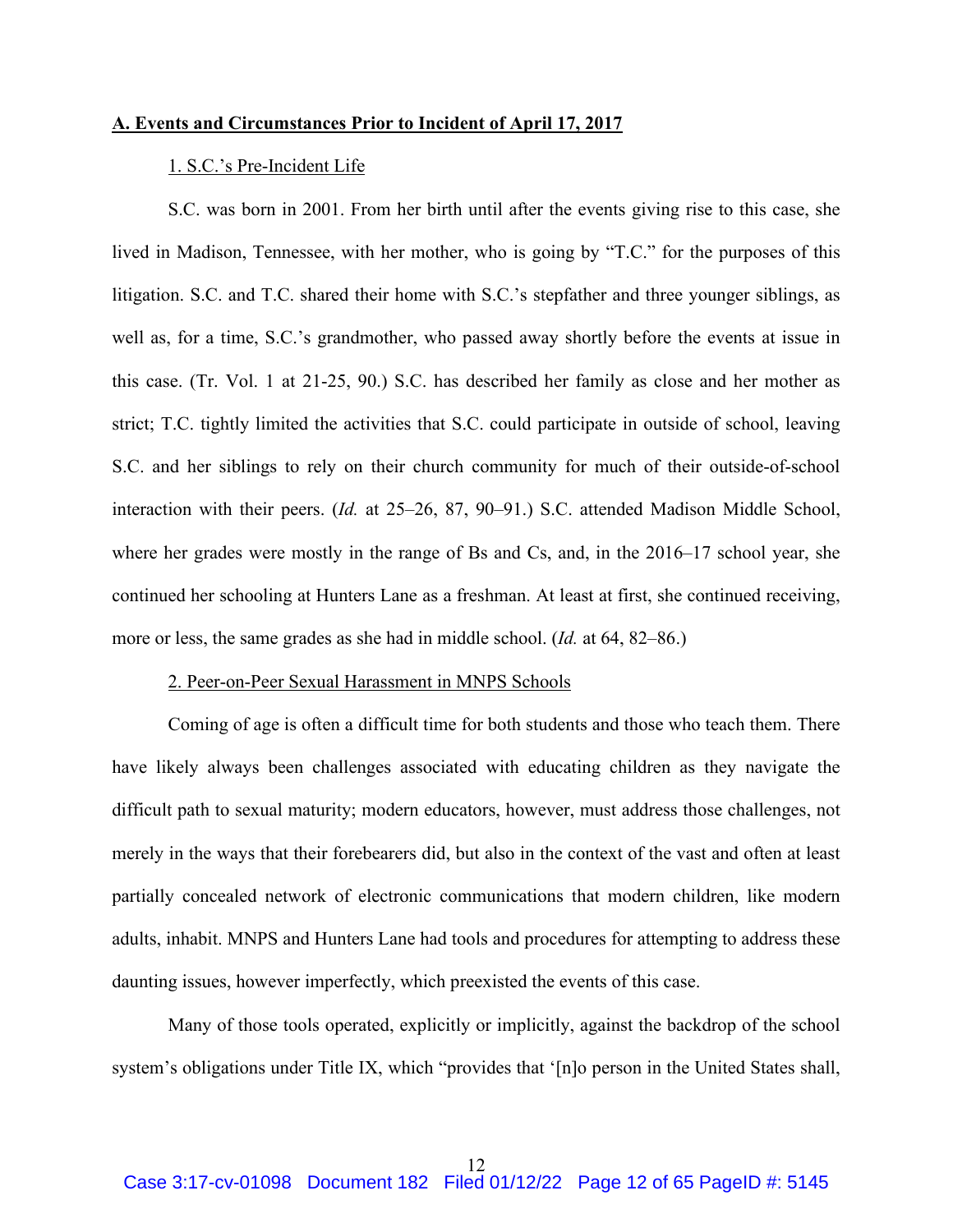on the basis of sex, be excluded from participation in, be denied the benefits of, or be subjected to discrimination under any education program or activity receiving Federal financial assistance.'" *Nat'l Collegiate Athletic Ass'n v. Smith*, 525 U.S. 459, 465–66 (1999) (quoting 20 U.S.C. § 1681(a)). Title IX, like other federal antidiscrimination laws,<sup>3</sup> has been construed to recognize that discrimination can, in some cases, take the form of harassment that is so severe that it interferes in the equal treatment of the individual harassed. *See Davis*, 526 U.S. at 639. Such discriminatory harassment may come from school employees, but, as the court has already discussed, the Supreme Court has recognized that a school may face liability under Title IX for student-on-student harassment to which the school itself was deliberately indifferent. *Id.* at 645. Accordingly, while not every incident related to students' sexual communications and activities bears directly on the school's Title IX obligations, Title IX is implicated where harassment rises, or threatens to rise, to the level of having the practical effect of subjecting a student to an inferior education on the basis of her sex.

Federal regulations require that a recipient of funding under Title IX "shall designate at least one employee to coordinate its efforts to comply with and carry out its responsibilities under [Title IX rules], including any investigation of any complaint communicated to such entity alleging its noncompliance with [Title IX rules] or alleging any action which would be prohibited by [Title IX rules]." 45 C.F.R. § 83.15(a). That employee is known as the recipient's "Title IX coordinator." The funding recipient must "notify all of its students and employees who work directly with students and applicants for admission of the name, office address and

<sup>3</sup> *See, e.g.*, *Oncale v. Sundowner Offshore Servs., Inc.*, 523 U.S. 75, 80 (1998) (discussing harassment under Title VII); *Brown v. Metro. Gov't of Nashville & Davidson Cty.*, 722 F. App'x 520, 525 (6th Cir. 2018) (discussing harassment under the Age Discrimination in Employment Act); *Trepka v. Bd. of Educ.*, 28 F. App'x 455, 461 (6th Cir. 2002) (discussing harassment under the Americans with Disabilities Act); *Greenan v. Bd. of Educ. of Worcester Cty.*, 783 F. Supp. 2d 782, 788 (D. Md. 2011) (discussing harassment under the Pregnancy Discrimination Act).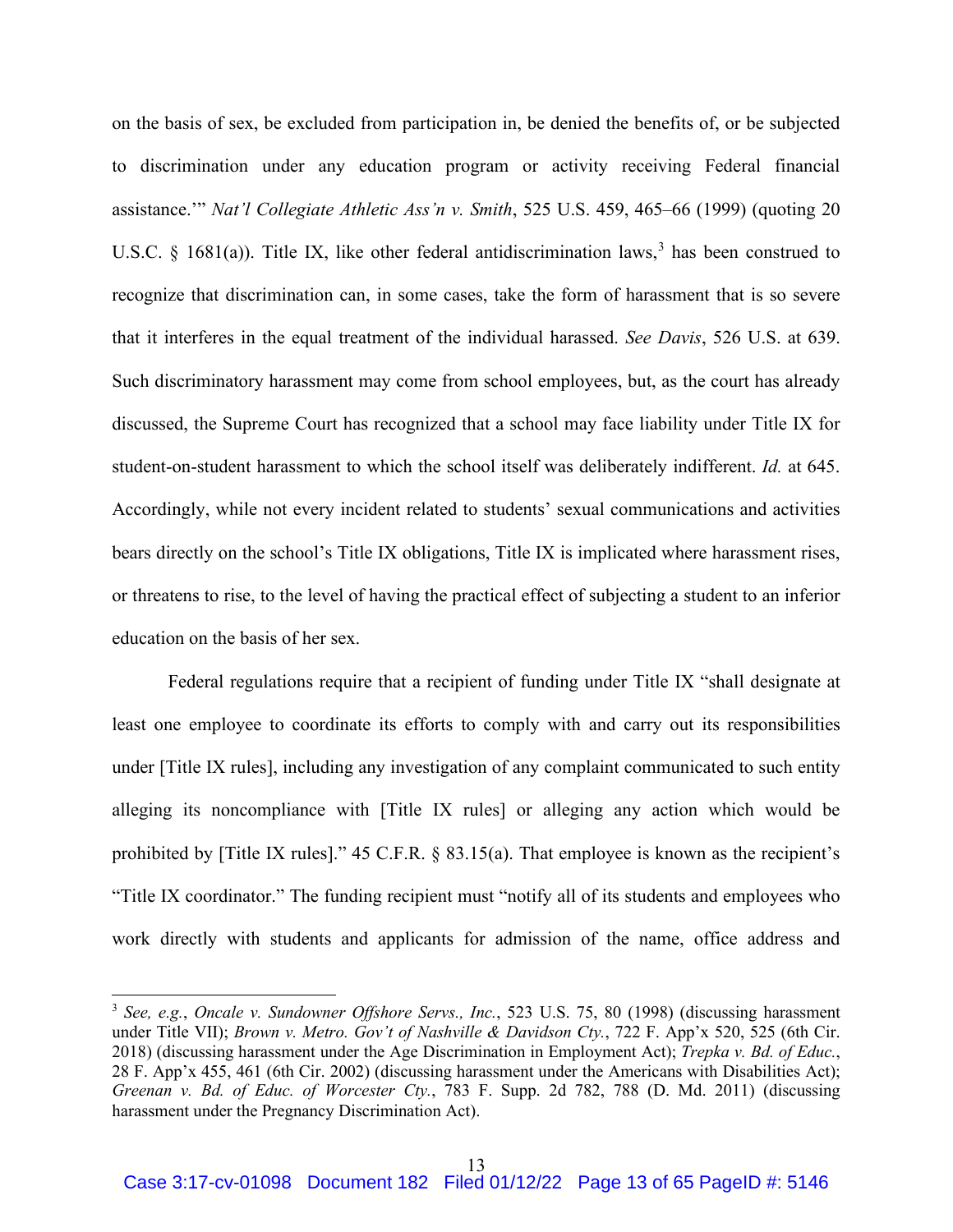telephone number" of the Title IX coordinator. *Id.* MNPS's Title IX coordinator, from 2012 through the 2016–17 school year, was Julie McCargar, who also served more broadly as MNPS's Executive Director of Federal Programs. (McCargar Dep. at 8, 18, 24.) When McCargar left her position at the end of the 2016–17 school year, Phyliss Dyer became the new Title IX coordinator and Executive Director of Federal Programs. (Dyer Dep. at 5, 10–11.)

An April 24, 2015 "Dear Colleague" letter from the then-Assistant Secretary for Civil Rights, Catherine Lhamon, provided guidance about, among other things, the particular duties and challenges facing Title IX coordinators. Part of the coordinator's duties, the letter explained, was keeping track of and coordinating investigations into incidents that might implicate a school's Title IX obligations:

The Title IX coordinator's primary responsibility is to coordinate the recipient's compliance with Title IX, including the recipient's grievance procedures for resolving Title IX complaints. Therefore, the Title IX coordinator must have the authority necessary to fulfill this coordination responsibility. The recipient must inform the Title IX coordinator of all reports and complaints raising Title IX issues, even if the complaint was initially filed with another individual or office or the investigation will be conducted by another individual or office. The Title IX coordinator is responsible for coordinating the recipient's responses to all complaints involving possible sex discrimination. This responsibility includes monitoring outcomes, identifying and addressing any patterns, and assessing effects on the campus climate.

(Pl. Ex. 33 at 3.)

The 2015 letter also addressed the question of whether a Title IX recipient should make Title IX coordinator a full-time position or instead should, like MNPS had done, merely allocate the coordinator's responsibilities to an official with a wider portfolio of duties. The letter explained that a full-time coordinator was not required but that there were significant benefits to having one:

Designating a full-time Title IX coordinator will minimize the risk of a conflict of interest and in many cases ensure sufficient time is available to perform all the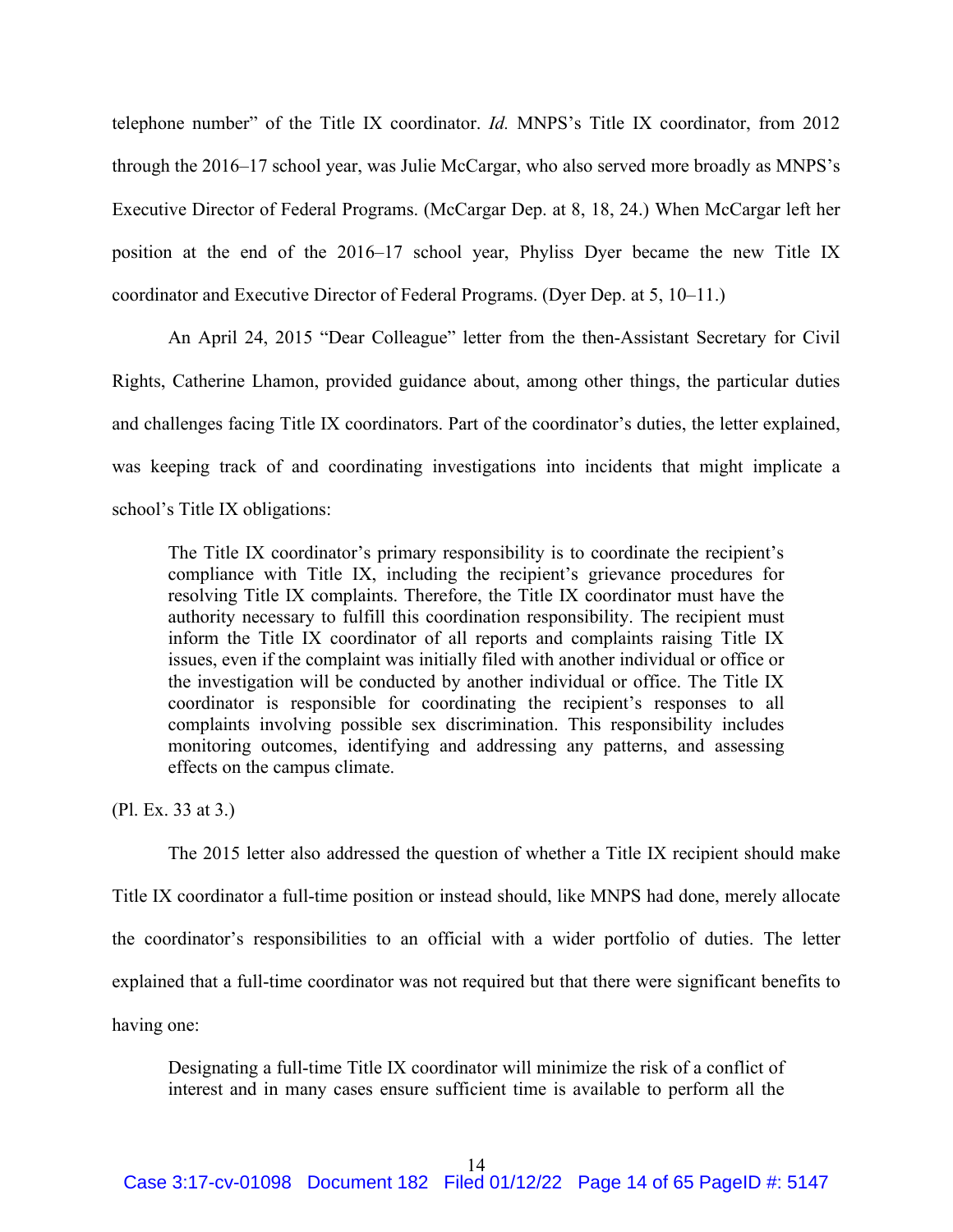role's responsibilities. If a recipient designates one employee to coordinate the recipient's compliance with Title IX and other related laws, it is critical that the employee has the qualifications, training, authority, and time to address all complaints throughout the institution, including those raising Title IX issues.

(*Id.*)

McCargar testified that she had read the Dear Colleague letter. (McCargar Dep. at 51.) The evidence, however, suggested that she was not as involved in the handling of investigations implicating Title IX as the letter envisioned. Not all incidents raising Title IX issues were reported to her, and MNPS's system for tracking disciplinary incidents, in practice, allowed some incidents with sexual characteristics to nevertheless be logged using codes that did not indicate their sexual nature or the potential Title IX implications. (*Id.* at 94–99; *see also* Majors Dep. at 33–37, 44–46, 59–63 (discussing disciplinary codes).) As a result, McCargar did not have a full picture of the scope of the challenges facing MNPS regarding student-on-student harassment, particularly student-on-student harassment involving the circulation of sexual videos and images. That lack of a full understanding of the problem translated to a general lack of uniform policies and emphasis regarding how such problems should be handled at MNPS schools. Rather, school administrators were frequently left to handle such incidents themselves, based on their own judgment, training, and expertise.<sup>4</sup> (*See* McCargar Dep. at 116–34.)

MNPS students and parents were given a Student-Parent Handbook setting forth a number of school policies. (Tr. Vol. 1 at 245; Def. Ex. 10.) The Handbook included an acknowledgment that MNPS had a responsibility to comply with Title IX, and it gave the contact

<sup>4</sup> MNPS presented evidence at trial suggesting that, since the events giving rise to this case, MNPS has taken steps to improve its handling of Title IX issues and particularly the issue of peer-on-peer harassment. (*See, e.g.*, Tr. Vol. 2 at 88–101.) These steps include the creation of a full-time position of Executive Director of Civil Rights and Title IX Coordinator, which, at the time of trial, was held by an attorney. (*Id.* at 89.) While those improvements might be relevant to S.C.'s request for injunctive relief, if the court found that request to be otherwise supported, the recent changes in policy are not relevant to the issue of liability, because they occurred after S.C. had left MNPS altogether. The court, however,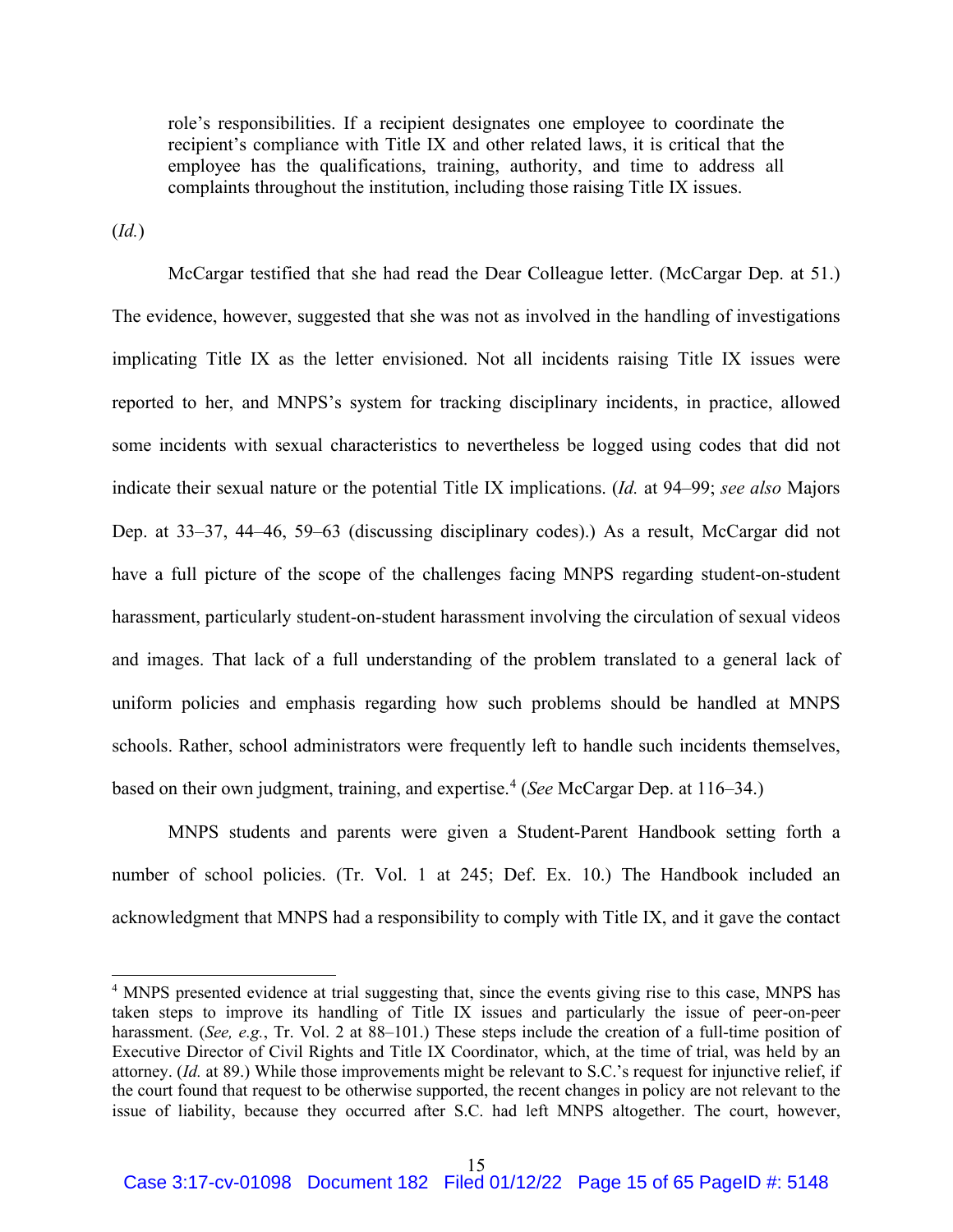information for the Title IX coordinator. (Def. Ex. 10 at 439.) That notice explained that Title IX "prohibits discrimination on the basis of sex" but did not otherwise explain the statute or the role of the coordinator. (*Id.*) The Handbook also informed students and parents generally that they had the right to bring any concerns (about anything school-related) to teachers and administrators and receive a timely response. (*Id.* at 404.)

Testimony at trial confirmed that there was, in fact, a widespread problem of students' circulating sexual pictures and videos of themselves and their peers in MNPS schools. S.C. testified that she was aware of such incidents even in middle school. (Tr. Vol. 1 at 120.) The practice, she said, was known among her peers as "exposing," and it was common knowledge among students that it occurred. (*Id.* at 121.) S.C. testified that she was shown multiple such videos by another student during class at Hunters Lane. (*Id.* at 122–23.) Her perception, at the time, was that school administrators had not done much to respond to such incidents. (*See id.* at 122, 130.) Rather, as S.C. described it, the primary result of a student's being "exposed" was that that student—if a girl—would be "bullied, mocked, ridiculed, [and] made fun of" by her peers, while any male student involved would be treated like "the most popular person in school." (*Id.* at 131.)

S.C. further testified that Hunters Lane never held any meeting for students to explain to them what to do if a situation involving such videos arose, nor did the school, at any time that S.C. could recall, explain—or even mention—to its students the school system's Title IX responsibilities or the specific role of the Title IX coordinator. (*Id.* at 130.) S.C. recalled having attended multiple orientations at MNPS schools and testified that, while those orientations had addressed issues such as tardiness and dress code violations, no one at the orientations ever explained what would happen if sexual activity, consensual or non-consensual, occurred at

acknowledges that MNPS has taken what appear to be earnest steps to improve its capabilities in this area.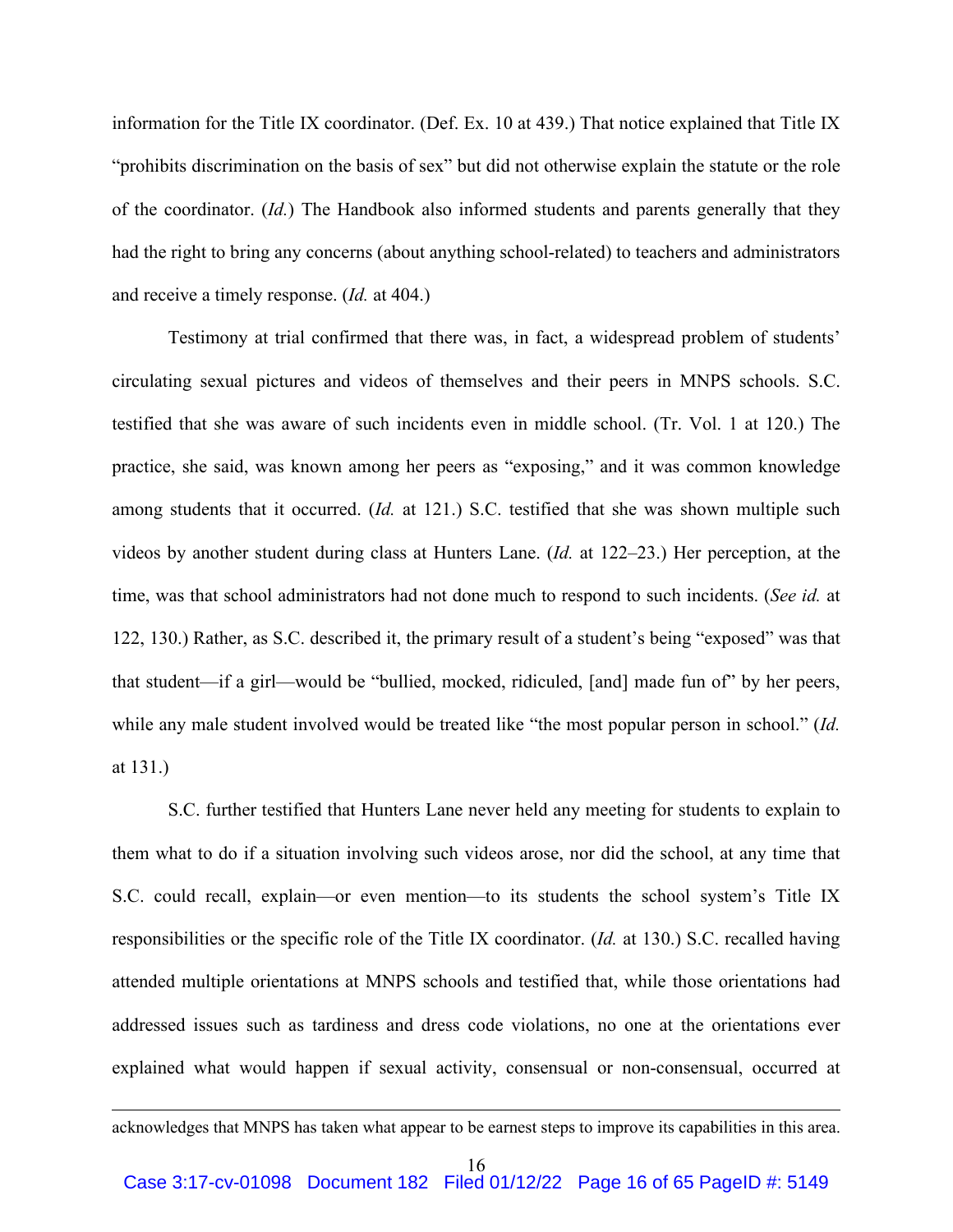school. (*Id.* at 134.) Sexualized physical contact between students at school, however, was widespread according to S.C.; she saw students passionately kissing in the hallways "almost every day," and, according to her, teachers merely "walked past them like nothing was happening." (*Id.*)

Hunters Lane Executive Principal, Dr. Susan Kessler, was asked at trial about the earlier, allegedly circulated videos that S.C. described. Dr. Kessler had not heard of some of the videos, and she expressed skepticism that they could have been circulated widely without her hearing about it. (Tr. Vol. 2 at 20–21.) Regarding one video—allegedly involving sexual activity in a Hunters Lane baseball dugout—Dr. Kessler acknowledged that the video had been reported to her and that she had investigated it, but she stated that Hunters Lane administrators had never been able to confirm that the video, in which no participant's face was visible, had actually been filmed at Hunters Lane. (*Id.* at 22.) Dr. Kessler stated that S.C.'s speculation that Hunters Lane had not investigated videos in the past was false. (*Id.* at 23.) Testimony from at least one assistant principal confirmed that the school had been aware of the video as well as the possibility and apparent belief, by students, that it had been filmed at Hunters Lane. This testimony also confirmed that the dugout incident and the circulation of the dugout video occurred and were widely known about prior to the event involving S.C. (Young Dep. at 84–85, 89–90.)

Finally, MNPS's own disciplinary records confirm that the school system was aware of an ongoing risk of inappropriate sexual conduct in MNPS schools. (*See* Pl. Ex. 21, 26.) As MNPS points out, the court lacks details about most of the prior incidents involving other students and is not able to make specific findings about most individual examples. What matters for the purposes of this case, however, is not those details, but what MNPS knew about the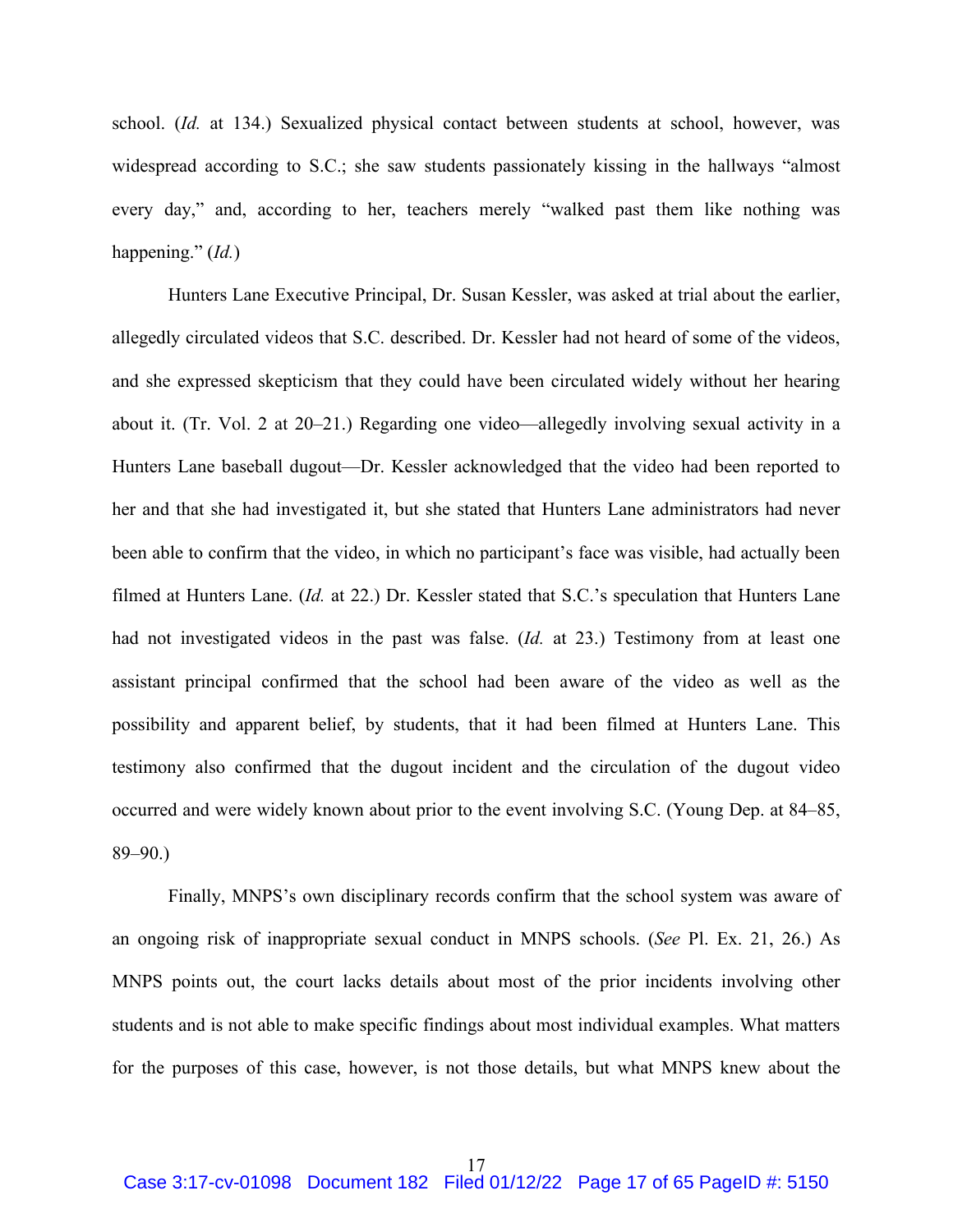problems it faced. In the aggregate, the disciplinary statistics and documentation compiled by MNPS confirmed that inappropriate sexual activity involving students, including harassment and assault, were a real, non-speculative risk at its schools, including Hunters Lane. That fact may be unremarkable—Detective Robert Carrigan, for example, testified that, in his experience, all schools have some problems along these lines, which the court finds plausible. (Carrigan Dep. at 23–24.) Indeed, the fact that the risks at issue in this case are so obvious and undeniable is a large part of why this court has struggled with the Sixth Circuit's exacting specific notice requirement. However, insofar as one might argue that there was a lack of general notice that such a problem actually existed in MNPS schools, the court can now say, based on evidence admitted at trial, that that argument would be affirmatively belied by the facts.

# 3. MNPS Training

MNPS/Hunters Lane personnel underwent some formal training on issues relevant to this case. Dr. Kessler testified that she and some other Hunters Lane administrators attended a Tennessee Department of Education training on "Civil Rights and Education" that addressed, among other things, Title IX. (Tr. Vol. 2 at 7–8; Def. Ex. 7.) That training included PowerPoint slides explaining that bullying and harassment could, if sufficiently severe, persistent, or pervasive, give rise to civil rights violations. (Def. Ex. 7 at 13–17.)

MNPS principals, including Dr. Kessler, also underwent training provided by McGrath Training Systems that included material regarding how to handle investigations related to bullying. (Tr. Vol. 2 at 9; Def. Ex. 9.) Dr. Kessler testified that the McGrath training instructed her and the other administrators to react to bullying or other comparable incidents with a "systematic response through gathering facts, doing an intake, gathering information, putting things in context when incidents happen, and then taking action." (Tr. Vol. 2 at 11.) MNPS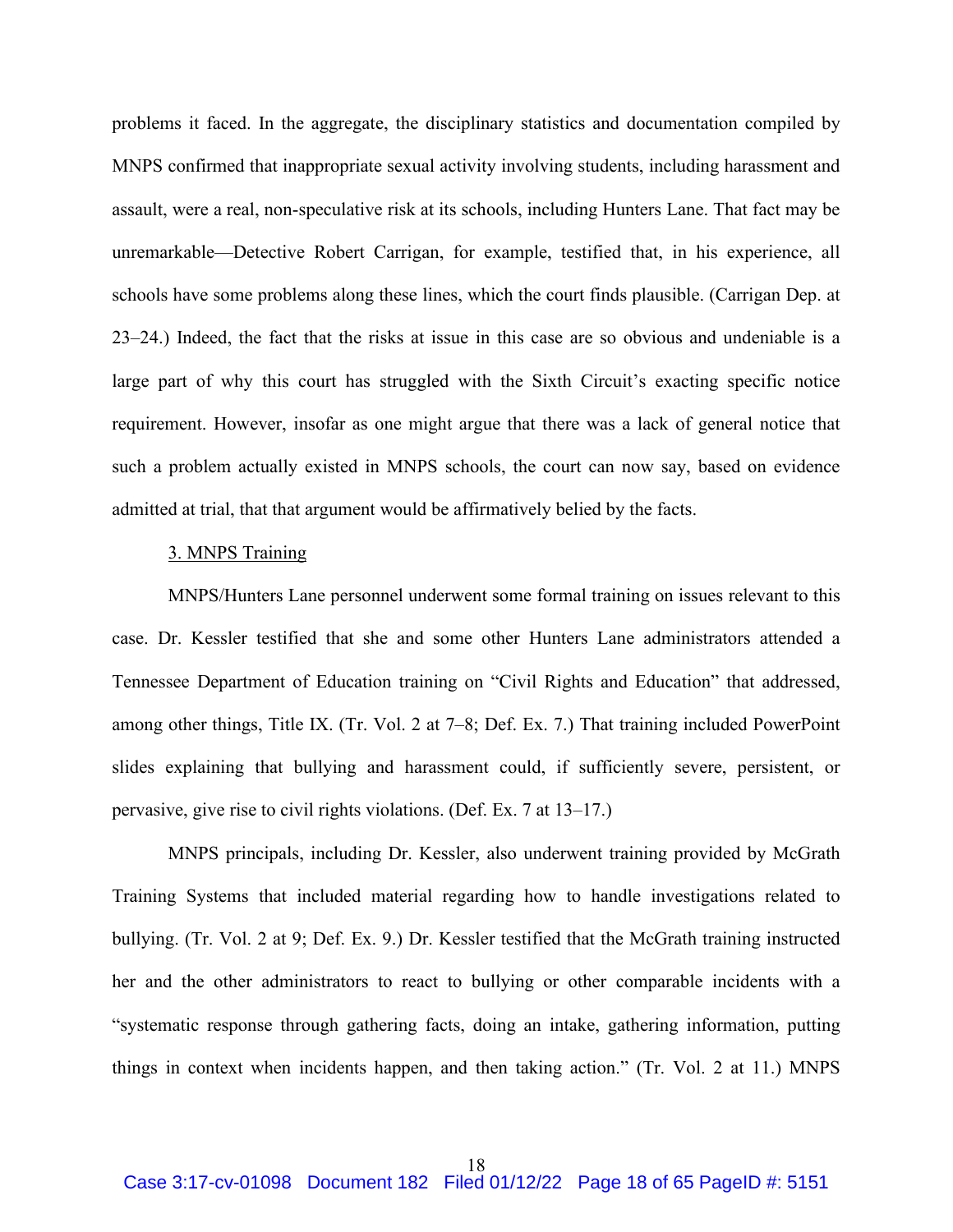principals, including Dr. Kessler, also received ongoing "professional development" sessions on issues related to their duties. (*Id.* at 13.) Testimony from Hunters Lane assistant principals, however, suggested that the training that they had received regarding Title IX and sexual harassment issues was relatively limited, particularly prior to these events. <sup>5</sup> (*See* Young Dep. at 36–38; Newman Dep. at 29–30; McDonald Dep. at 39–40, 50–51.)

Dr. Kessler also acknowledged that individual Hunters Lane teachers did not receive the level of training on these issues that she did. She testified that she nevertheless tried to serve as a conduit through which the teachers could receive valuable information that had been provided to her:

So my teachers haven't been trained in the McGrath or necessarily in civil rights. That wouldn't have been covered like in typical teacher trainings, but then I go back, and when I'm doing my in-service with teachers at the beginning of the year, as well as over the course of the year, I'm talking about how important the trainings that we receive, how important the things are that we react to.

And bullying and harassment is something that is always an area of emphasis, just like we do training about the fact that as educators we are mandatory reporters of child abuse. And so that's something that is repeatedly gone over and reminded because there are certain things that are—just like in the code of conduct, some things are more important than other things.

(*Id*. at 13–14.) Dr. Kessler also confirmed that there was a particular form, the Bullying and Harassment Reporting Form, that MNPS administrators were supposed to fill out for incidents of bullying, harassment, or threats. (Tr. Vol. 2 at 44–45; Pl. Ex. 40.)

4. Sally Doe Incident

Sally Doe was also a freshman at Hunters Lane during the 2016–17 school year. (Tr. Vol.

1 at 11.) At some point prior to the precipitating incident at issue in this case, a graphic video

depicting Sally Doe engaged in sexual activity with a male student on school grounds began to

<sup>5</sup> More assistant principals received training in the ensuing months. (*See* Def. Ex. 8 (McGrath training sign-in sheet).)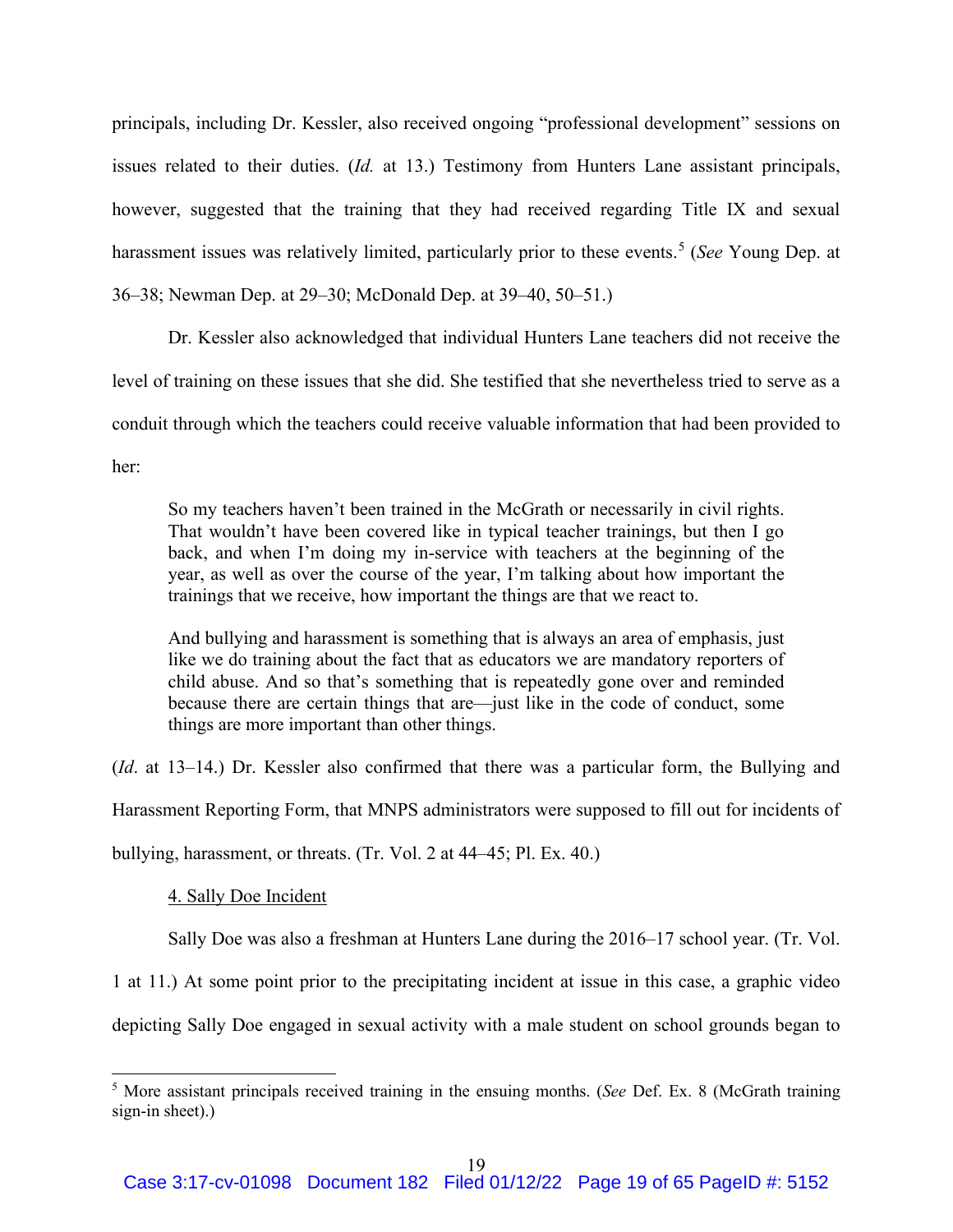circulate. The Sally Doe video was not the dugout video. Sally Doe's mother became aware of this video and met with Assistant Principal Nicole Newman and a school resource officer—that is, a police officer assigned to the school—about the situation. (*Id.* at 14–15.) MNPS's handling of Sally Doe's situation, which this court discussed in *T.C. ex rel. S.C. v. Metro. Gov't of Nashville*, 378 F. Supp. 3d 651, 664, 683–84 (M.D. Tenn. 2019), is no longer directly at issue in this case. What *is* relevant to S.C.'s situation, however, is the fact that, in addition to the general information available to MNPS about issues related to student-on-student harassment, the Sally Doe incident provided further specific notice of the risk of sexual videos circulating at Hunter Lane.

Dr. Kessler acknowledged that she had been aware of the sexual encounter involving Sally Doe around the time that it happened, in February of 2017, but that she did not know until months later that a video had been made and circulated. (Tr. Vol. 2 at 23–24.) While that may be true, the evidence shows that at least some Hunters Lane administrators *did* learn of the Sally Doe video shortly before the incident of April 17, 2017 involving S.C., although they themselves did not, at the time, view the Sally Doe video. (*See id.* at 37–38; see also Newman Dep. at 43– 46.)

#### **B. Incident of April 17, 2017**

A male student named J.J.—S.C.'s eventual alleged assailant—went to Madison Middle and then Hunters Lane with S.C. They were not friends. According to S.C., J.J., at some point during eighth grade, took issue with something that S.C. had said and struck her in the head from behind. (*Id.* at 93–95.) Thereafter, S.C. did not significantly interact with J.J. until, in April 2017, a group of Hunters Lane students began a conversation on the topic of which of the students considered themselves to be virgins. J.J. asked S.C. whether she was a virgin, and she replied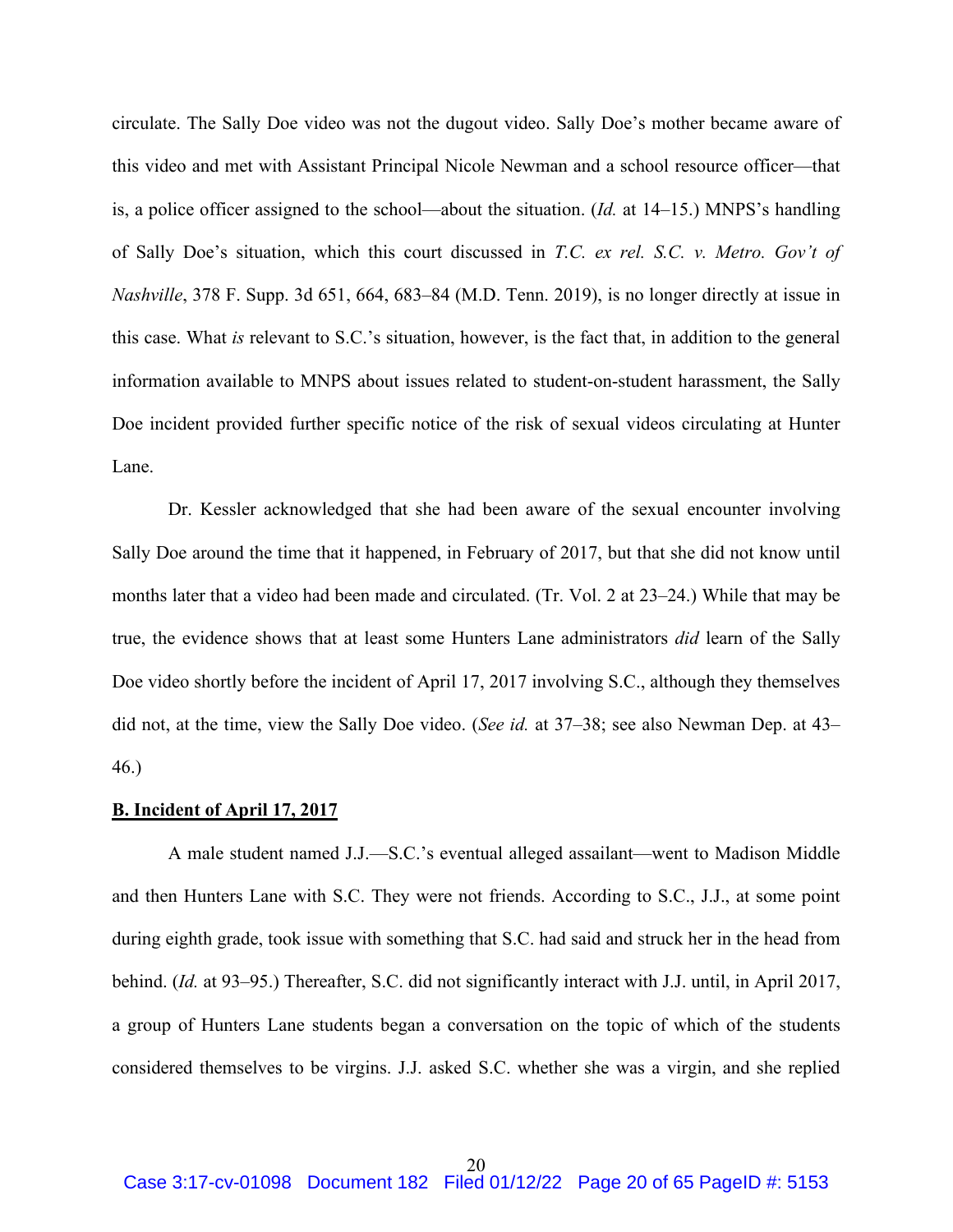that she was. J.J. asked S.C. for her Snapchat contact information, which she gave him. J.J. used that information to begin pressuring S.C. to have sex with him. (*Id.* at 96–98; S.C. Dep. at 12.)

At lunchtime on April 17, 2017, S.C. saw J.J. in a hallway between the school's cafeteria and library. According to S.C., J.J., who was significantly taller than she, "came up to [her], grabbed [her] arm, turned [her] around[,] and started walking [her] back towards the library with him." (Tr. Vol. 1 at 95, 101.) S.C. asked J.J. what he wanted, and he responded, "You know what I want." (Doc. No. 166 at 100–01.) She did not respond to J.J.'s statement, but she has testified that, at that point, she was already concerned that J.J. "was going to try and have sex with me," which she did not want. (*Id.*) S.C. testified that, as J.J. was leading her, she was scared, but she did not run because she was worried about retaliation from her peers if she did not go along with J.J., particularly if she complained about his behavior to the school. (*Id.* at 102.) That fear, she testified, was at least partly based on the fallout she witnessed regarding the incident involving Sally Doe. It is clear from S.C.'s discussion of the Sally Doe situation that she was concerned about the reprisals that Sally Doe faced but that the male involved did not. (*Id.*)

When J.J. and S.C. reached a place in the hallway that was obscured from view, J.J. dropped his backpack, put his hands on S.C.'s shoulders and, in S.C.'s words, "shoved [her] down on [her] knees" and "made her perform oral" sex on him. (*Id.* at 104.) S.C. had never performed that act before and testified that she did not want to do so at the time. S.C., however, acquiesced when J.J. placed his hand on the back of her head and pushed her towards him. (*Id.* at 104–05.) Eventually, J.J., who had not ejaculated, pulled up his pants and allowed S.C. to stand up. (*Id.* at 105.) S.C. found a nearby friend and spoke with her for "two or three" minutes, until J.J. called her name and grabbed her by the arm again, leading her away to an empty classroom. (*Id.* at 106.)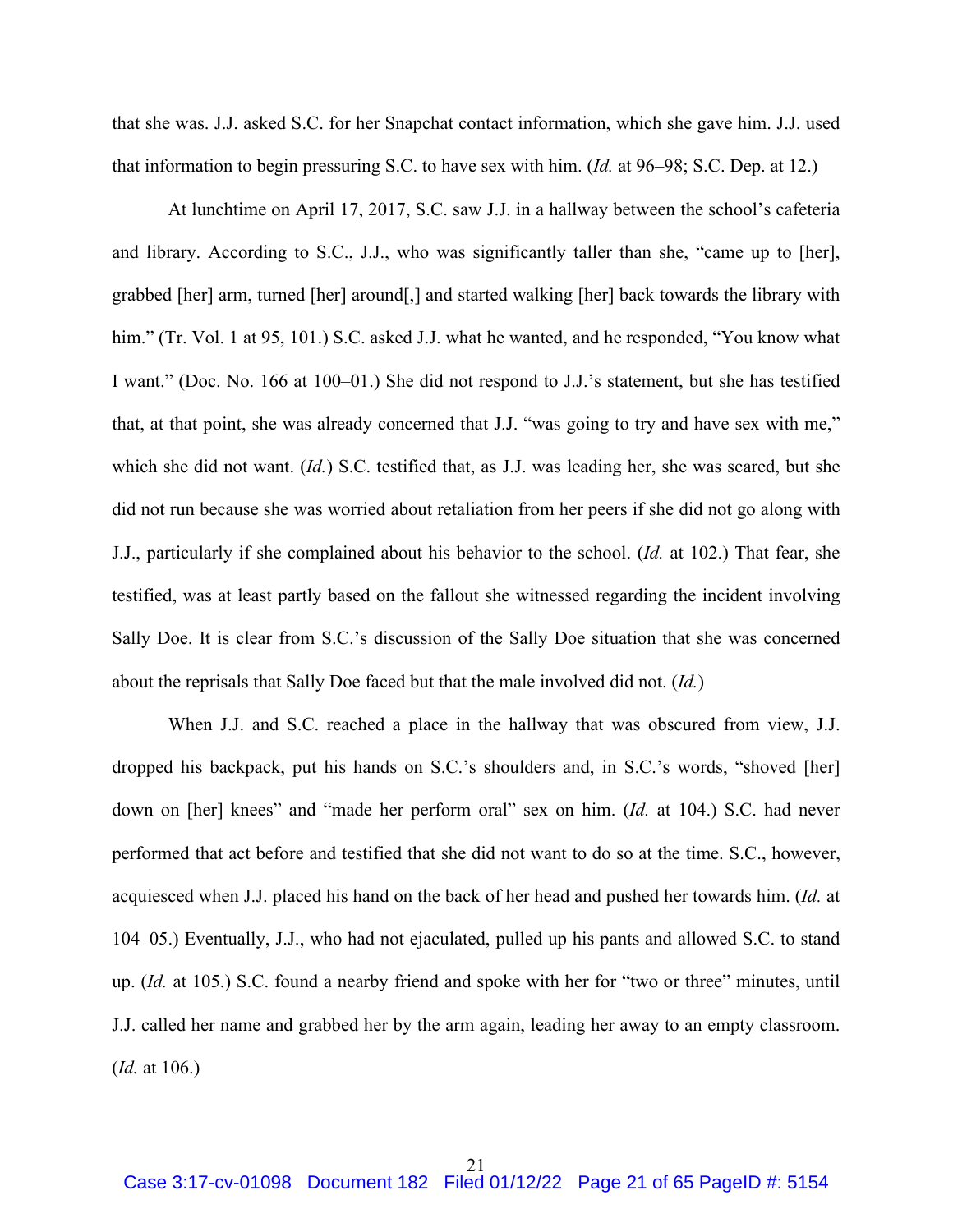Once the two were in the classroom, J.J., according to S.C., "pushed [her] up against the wall and made [her] perform oral [sex on him] again." (*Id.* at 108.) After a time, S.C. stood up, believing that she would be able to leave. J.J., however, "turned [her] around and pulled [her] pants down." (*Id.* at 108.) S.C. testified that she told J.J. to stop, but that he pushed her against a wall and, in her words, "told [her] to shut the F up." (*Id.* at 108–09.) S.C. "tried to push off the wall," but she was unable to. (*Id.* at 110.) Contrary to S.C.'s protestations—which she testified that she voiced more than once—J.J. began to have penetrative vaginal intercourse with S.C. She did not scream because, she testified, she was frightened about what would happen if she did. (*Id.* at 109–10.)

At trial, S.C. described her thoughts during the events as follows:

I couldn't move. I couldn't think . . . . I just wanted to leave. I wanted him to get off of me. I wanted to go. I wanted to go home. . . . My mind was black. My thoughts were dark. I didn't want to think about anything. I just wanted it all to go away.

(*Id.* at 112–13.) When asked at trial whether the intercourse had been painful, S.C. responded, "It was my virginity. It hurt more than anything. That was the most [pain] I've ever been in." (*Id.* at 113.) In addition to the pain associated with the penetration itself, S.C. described pain from J.J. striking her buttocks and pulling her hair. (*Id.* at 113–14.) Nothing about the sexual activity, she said, was pleasurable for her. (*Id.* at 117.)

At some point during the intercourse, another female student, S.D., entered the room. She had not been invited—at least not by S.C. At trial, S.C. testified that, when she first saw S.D. in the room, she told S.D. to leave, but S.D. did not. (*Id.* at 110–11.) S.D. began visibly recording the sexual activity with her phone. Ultimately, S.D. captured a video depicting about two minutes of this second encounter, which had been ongoing for several minutes before recording began. (*Id.* at 111–12.)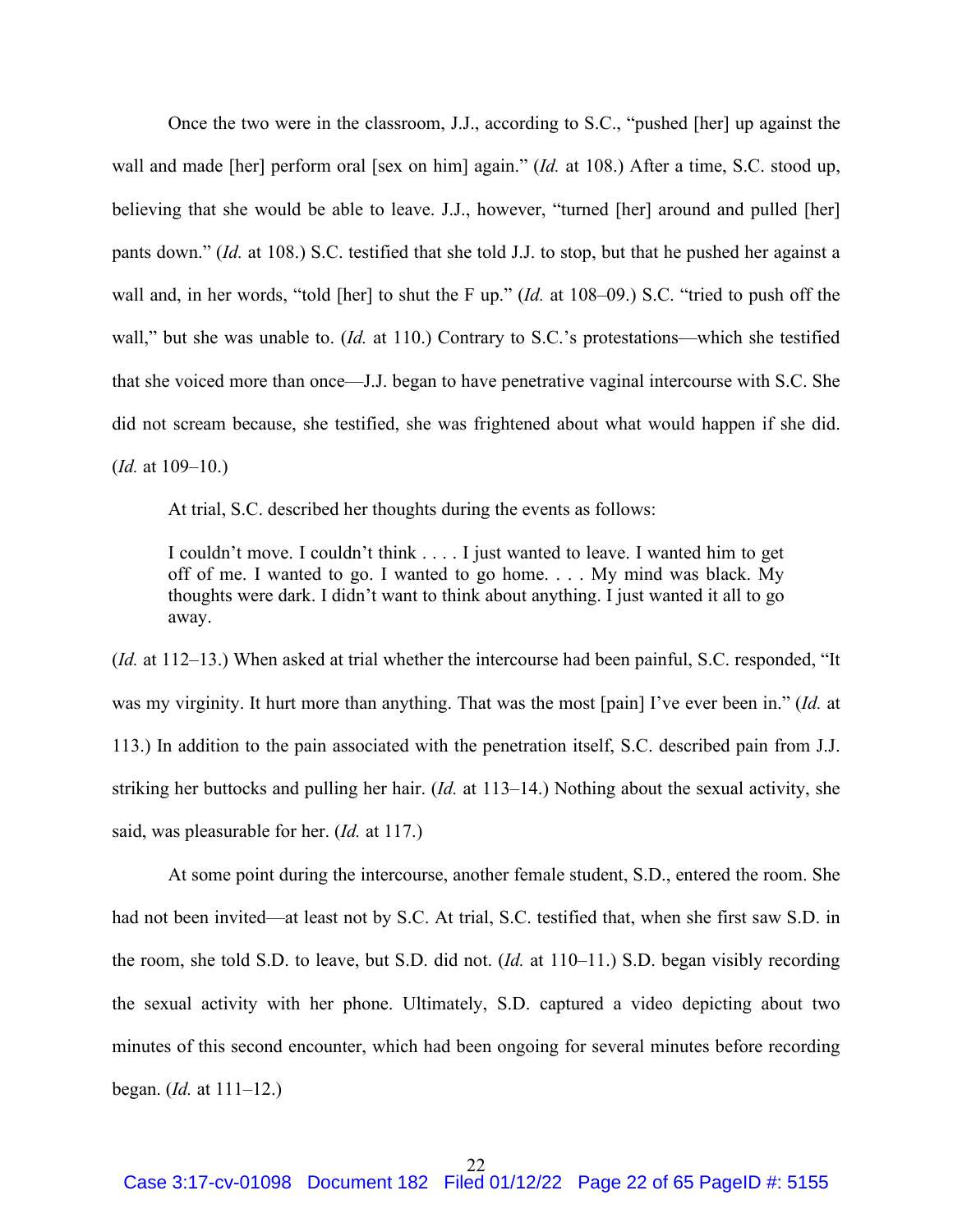Eventually, J.J. "quit," after which he pulled his pants up and walked out of the room. S.C. testified that J.J. did not say anything—even goodbye—before leaving her alone in the room with S.D. As S.C. sat on the floor crying, S.D. approached her and, rather than expressing concern, asked S.C. whether she would perform oral sex on S.D. as well. S.C. responded by asking S.D. "what the H was wrong with her." (*Id.* at 118.) S.C.'s rebuffing of S.D. was successful, and S.D. left. After taking a few more minutes to cry and to collect herself, S.C. left the room and found a friend in the hallway. S.C. did not, at that time, tell any authority figures about the incident. She testified at trial that she had been worried that "either [she] would get in trouble or . . . the kids [at the school] would bully me." (*Id.* at 120.) She said that she did not think the school would protect her, "[b]ecause they didn't protect anyone else." (*Id.* at 120.)

After the events with J.J. and S.D., S.C. had one class left in the school day. She attended that class, sat in the back, and, in her words, "just sat there"—not interacting with her peers or doing any coursework. (*Id.* at 137.) According to S.C., when the class ended, another female student "came up to [S.C] and showed [her] a video of the incident and asked [her] if it was [her]." (*Id.* at 137.) S.C. walked away from that student without responding. Before S.C. got on the bus to go home, however, S.D. approached her and told her "that the video was out and that everybody in the school had it." (*Id.* at 137.) S.C. responded with resignation, remarking that the video was always "going to get out." (S.C. Dep. at 13.)

After S.C. got on the bus, the unwanted attention continued. A male student asked her if she "was the girl in the video," and, when S.C. asked what video, the male student showed her the video of the encounter on his portable device (presumably a cellphone). (Tr. Vol. 1 at 137) S.C. tried to end the conversation, but the boy "kept trying to talk to" her. (*Id.*) Eventually, S.C. got off the bus at her stop and went home. (*Id.* at 138.) S.C. described the scene when she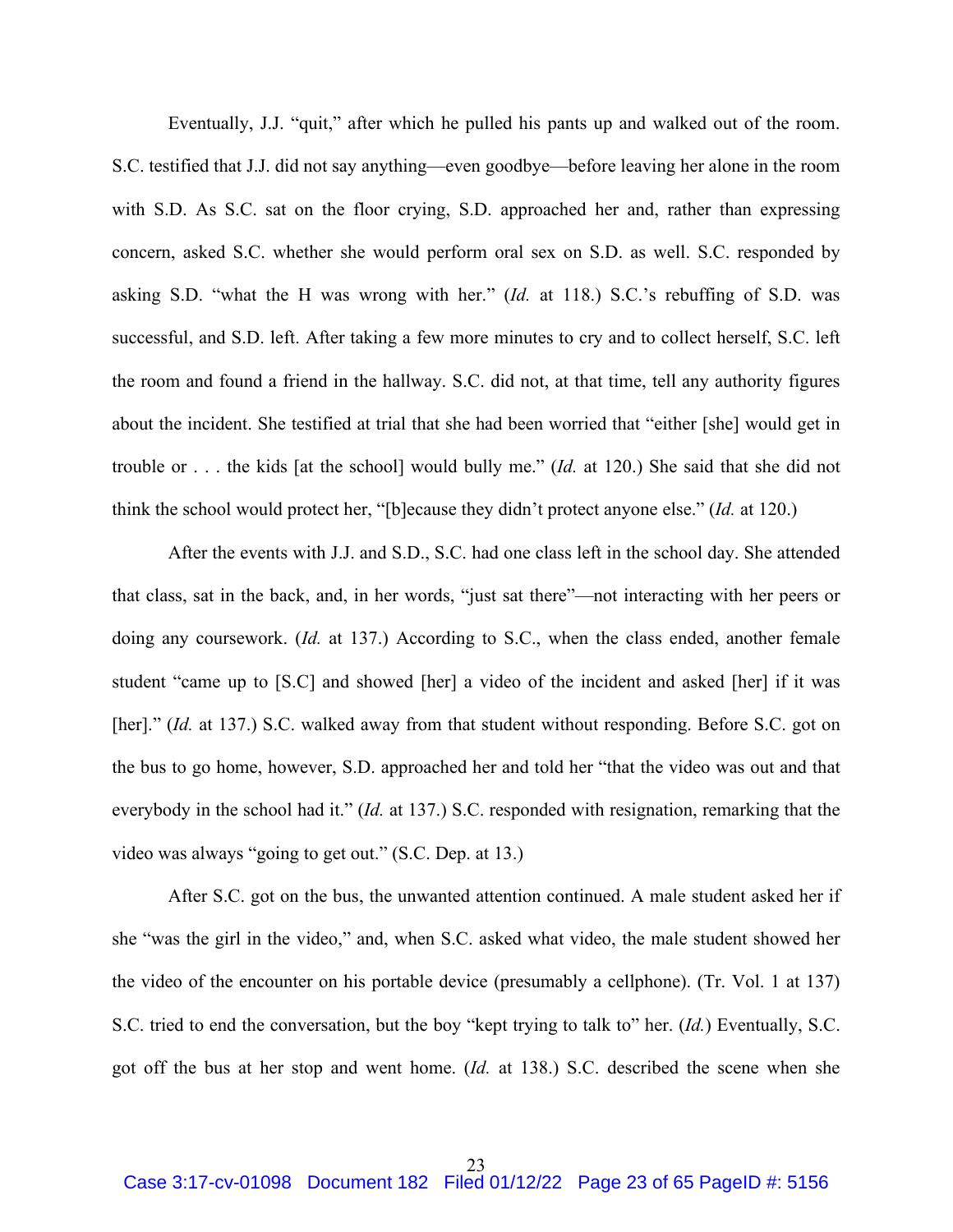returned home as follows:

I went straight in and I was crying. My mom was sitting on the back porch. And there was a recliner sitting directly towards the back porch. I sat in it, and I said, Mom, I gotta tell you something. And she said, What is it, baby? And I said, Mom, I had sex today. And I started crying, and then she started crying. I ran upstairs and locked myself in my room.

(*Id.* at 138.)

The court found S.C.'s testimony regarding her encounter with J.J. and S.D. to be a credible telling of the underlying events, as she now remembers and understands them. Her memory is probably not perfect, nor could it be expected to be. The experience was traumatic, S.C. was a young, and S.C. has now had to relive those events numerous times, over a period of years, as part of this litigation. As such, her recounting of April 17, 2017 undoubtedly reflects memories that have been filtered through time, experience, and the ordinary, ongoing process of reevaluating and reconsidering significant events in one's life.

The question of whether or not S.C. was raped has come up repeatedly in this litigation. Insofar as her interactions with J.J. occurred in the manner that she remembers and describes them, she was. The court finds, moreover, that any suggestion that the video, which was played for the court at trial, could reasonably be construed to *rule out* the possibility of rape would, contrary to the conclusion reached by some witnesses, *see infra*, be mistaken. Indeed, even MNPS's own lawyers do not make or defend such a conclusion in their post-trial briefing. Rather, they urge the court to conclude that "reasonable minds could disagree as to [the video's] interpretation" and that, therefore, "it was not unreasonable for school officials to have interpreted the video as depicting two high school students engaging in consensual sex." (Doc. No. 179 at 5–6.) But MNPS's proposed conclusion does not follow from its premise. The reasonable, appropriate response to a video that does not resolve the question of consent is not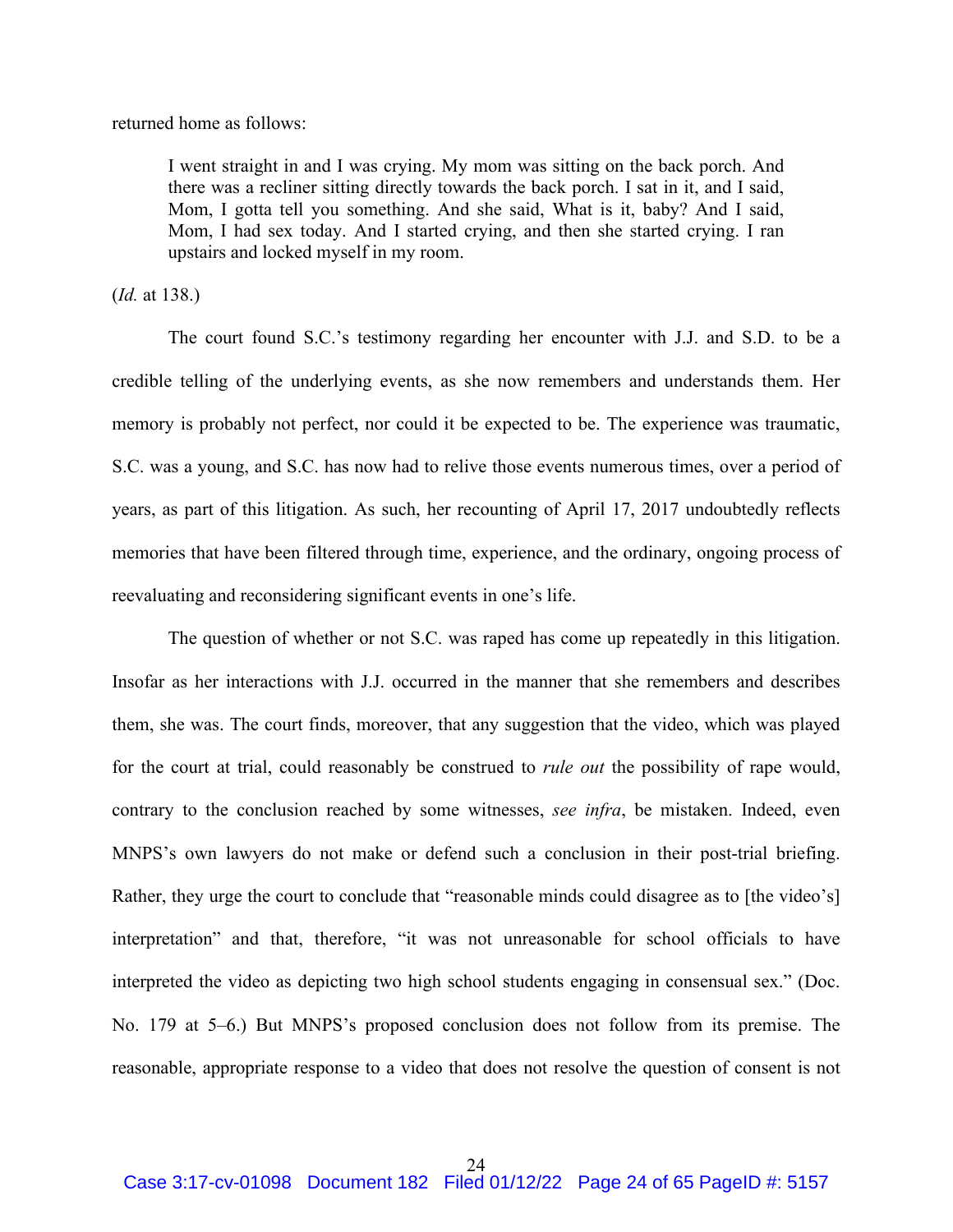simply to pick one option—rape or not rape—and decide to act like that is the manifest truth. The reasonable response to inconclusive evidence—particularly on an issue as important as a child's potentially having been raped at school—is to acknowledge the evidence's limitations and seek out additional evidence that might better bring the truth to light.

The court stresses, however, that this is not a rape trial, and J.J. himself, who contemporaneously denied that the encounter was a rape, is not a party to these proceedings. This case is against MNPS and is about the responsibilities that the school system had in light of what its personnel knew about this situation in its entirety. While issues of consent or lack thereof may have been *relevant* to aspects of MNPS's duties, nothing in Title IX or § 1983 suggests that the occurrence of a rape is a necessary precondition for a school to have legal obligations in a situation such as this. Indeed, even *Kollaritsch*, as demanding as it is, identifies no such requirement; it requires multiple instances of sexual harassment but does not require *any* incident to rise to the level of rape. By the same token, however, nothing in Title IX or § 1983 suggests that, if one student rapes another on school grounds, the school itself necessarily bears any civil liability. There might be a cause of action against the school in light of the situation as a whole, but the occurrence of the rape alone does not resolve that question. In short, a rape is neither a necessary nor a sufficient condition for finding liability under Title IX or § 1983, generally or in this case in particular.

The court, therefore, concludes that it would be inappropriate to venture too far into the unnecessary task of making findings of fact regarding every detail of the encounter between S.C. and J.J. or reaching a legal conclusion regarding whether J.J.'s actions have been established to meet a particular legal definition of rape pursuant to a particular quantum of proof. The court finds, rather, that the incident was sufficiently traumatic that it—particularly combined with the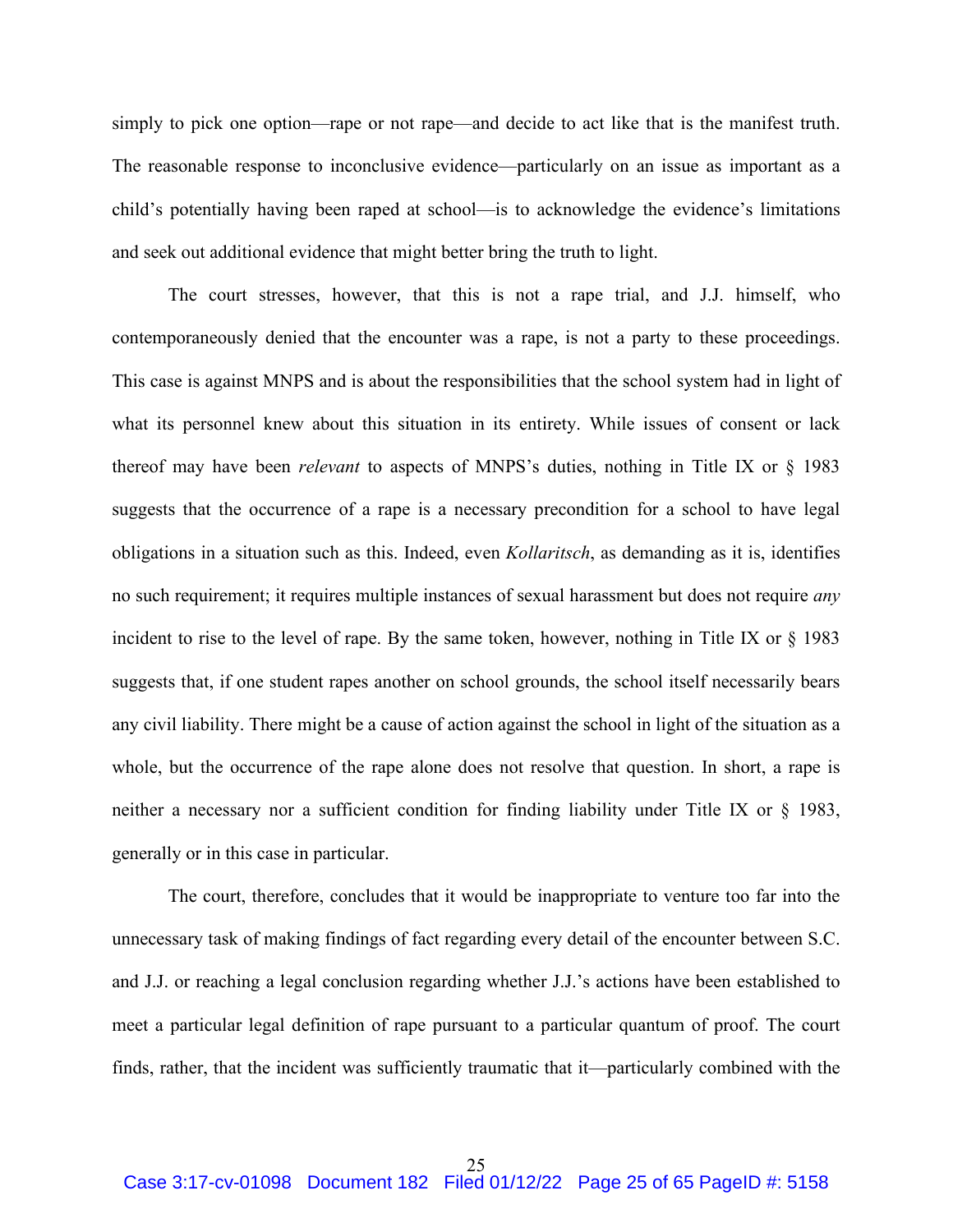circulation of the video afterwards—amounted to a plainly apparent risk of disrupting S.C.'s education, such that, even under *Kollaritsch*, MNPS's Title IX duties were implicated once school administrators became aware of the events. Those duties arose even if the MNPS administrators believed that aspects of the sexual encounter had been consensual, because they knew that the ongoing circulation of the video was not consensual.

That dissemination of the video, moreover, was wide-ranging and swift. In addition to its being shared *between* students, at least one student posted the video on widely viewable social media platforms—Instagram, Facebook, and Snapchat, if not others. (Tr. Vol. 1 at 151–52.) The record in this case never definitively established how far the video spread, nor, the court imagines, could it have. Any given instance of a video released onto the internet may be gone in a second, but the prospect of additional, future dissemination may not *ever* fully go away, no matter how many times the video gets taken down. All that the court can find is that the video was spread widely and that there is no absolute guarantee that the video will not be disseminated again.

### **C. Immediate Response to Incident**

Dr. Kessler has a policy of making her personal cell phone number available to students and parents in the school's Student Handbook and on a large banner over the door of the school's main office. (Tr. Vol. 1 at 252–53; Pl. Ex. 28 at 559.) At least some members of the community, moreover, knew how to contact Dr. Kessler through Facebook. (*See* Tr. Vol. 1 at 223.) On the evening of April 17, 2017, an adult who apparently was not directly related to any of the individual students involved in this case contacted Kessler through Facebook to inform her of a Facebook post containing the video. (*Id.*) In response, Dr. Kessler flagged the post as inappropriate and began making plans regarding how the school could respond to the situation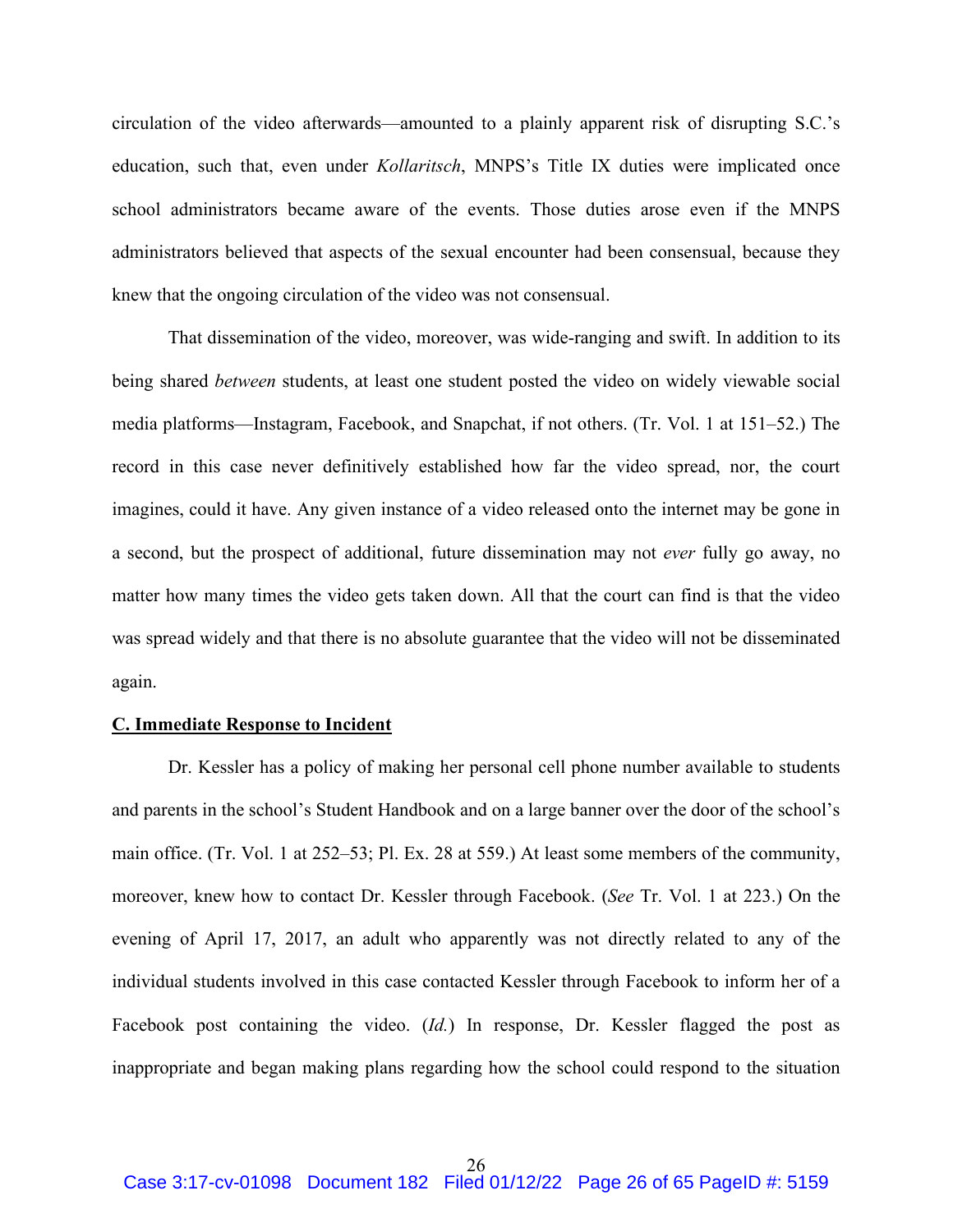the next day. (Tr. Vol. 1 at 228; Tr. Vol. 2 at 52.)

At some point that night, "someone from Hunters Lane" called T.C., informed her of the video and its circulation, and arranged for T.C. and S.C. to come into school the next day. According to T.C., she received a screenshot of the video being circulated as well. (Tr. Vol. 1 at 33–34, 51.) S.C.'s mother and stepfather woke S.C. up to discuss the situation further. As S.C. remembers it, her stepfather began "yelling" at her and repeatedly asking her why she had taken part in the encounter. S.C. repeatedly protested that it was not her fault, although she did not, at that point, describe the situation to her mother or stepfather as a rape or an assault. (*Id.* at 139.)

S.C.'s mother recalls the conversation more or less the same way—as S.C.'s stepfather yelling and S.C. protesting that the events at issue were not her fault but not outright saying she was raped or sexually assaulted. (*Id.* at 33.) When asked, at trial, why she did not tell her mother more at the time, S.C. responded:

I was scared to hurt her. . . . I felt like it would be better to tell my mom that I had sex, other than just going home and say[ing], Hey, mom, I got raped. I wanted to break it down easy to her. That's why I started yelling it wasn't my fault. I wanted her to figure it out instead of me just coming out and telling her. It was my mom. I didn't want to hurt her.

(*Id.* at 139) S.C. also testified that she was worried that, if she told her mother she had been raped, her mother would tell the school, and S.C. would be considered by other students as having snitched. (*Id.* at 139.)

Unfortunately, one way or another, word of the planned meeting got out among S.C.'s peers, some of whom decided to intervene in an apparent attempt to discourage S.C.'s participation in any investigation. (*Id.* at 51.) That night, some Hunters Lane Students started sending S.C. messages over social media platforms threatening reprisal if S.C. incriminated anyone. (*Id.*) T.C. recounted at trial: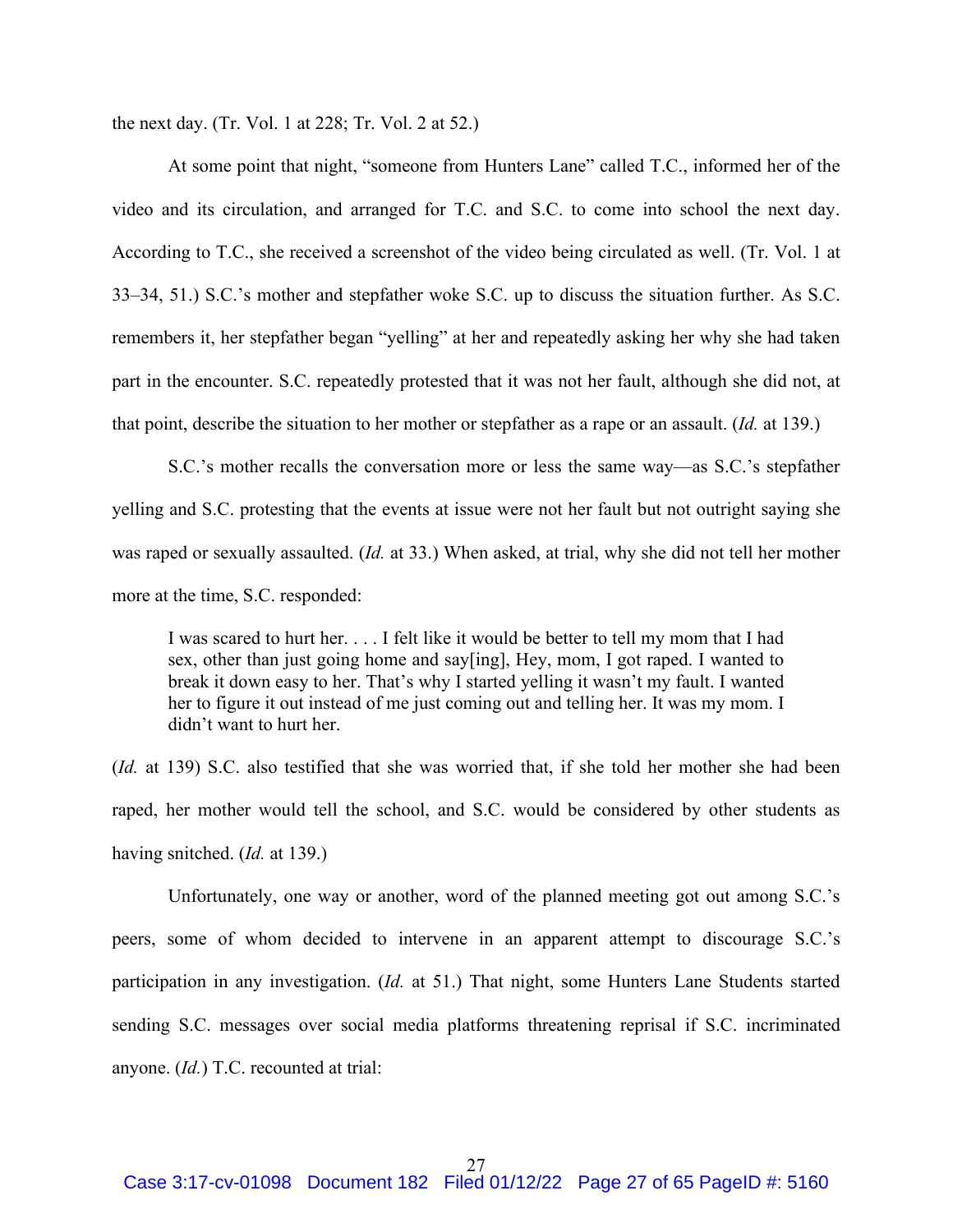Well, the next day they knew we were coming into school, so those threats started that . . . night. And they were starting from Snapchat, Instagram, to my two daughters. So that morning when I got up, knowing I was going to school, I had my daughter sat down with me, and I took a list of everybody that was on the Snapchat or Instagram that was threatening.

(*Id.*)

Dr. Kessler and her assistant principals came to school early on the morning of April 18, 2017, to begin dealing with the incident. At trial, Dr. Kessler described her initial strategy as follows:

I'm required to be at work at 6:45, but we had gotten there early because we wanted to act on this. And we started acting on it immediately, identifying who the students were in the video, identifying who videotaped, who was posting the video, et cetera. And so we were working on that immediately because we wanted to stop the distribution of the video and make sure that we had assigned consequences and thoroughly investigated.

(*Id.* at 228.) The trial record contains a number of emails sent between Dr. Kessler and other MNPS personnel that morning as they investigated. The court finds that the emails, generally speaking, depict an earnest and focused effort throughout the morning to attempt to understand what had happened and, at least to some degree, how it had been allowed to happen—for example, why the students had had access to an unlocked classroom. (Def. Ex. 3.)

The emails also show that, although Dr. Kessler did not involve MNPS's Title IX coordinator in this process, she did keep MNPS's then-Director of Schools, Dr. Shawn Joseph, apprised of the situation. (*Id.* at 129.) Dr. Kessler admitted that she would not normally have involved Dr. Joseph, but that she did so in this instance because her understanding was that at least one member of the MNPS School Board was aware of the situation and had been in contact with the person who initially informed Dr. Kessler of the video. (Tr. Vol. 2 at 52–53.)

When S.C. and her mother arrived at school, S.C. was asked to provide a written account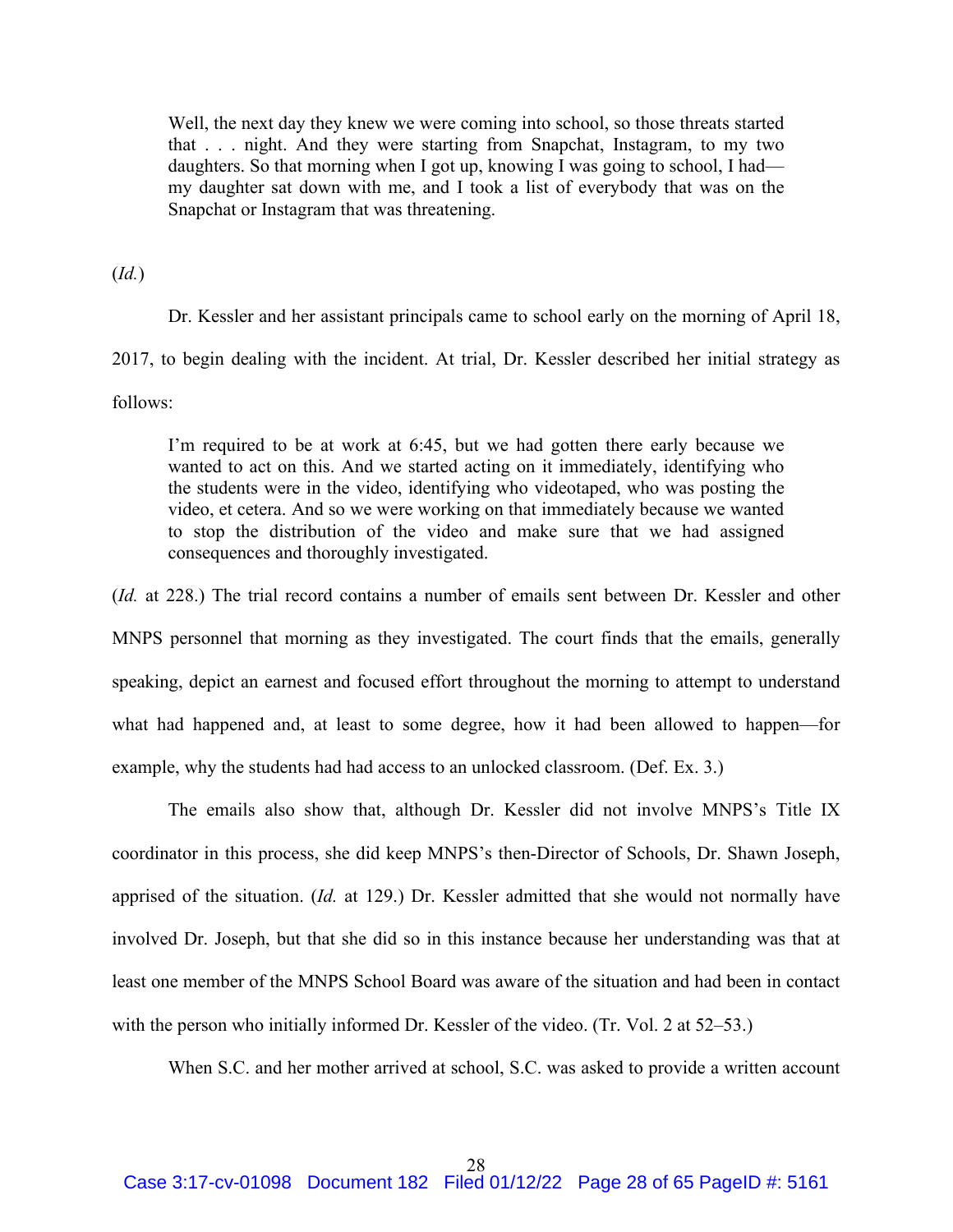of what had happened between her and J.J. She wrote:

I was in lunch and he brought me in a hallway and started to try to get me to [text scribbled out] do the things that we did. He brought me in a classroom and started to get me to do these things and [S.D.] (the girl that took the video) walked in [and] started to record it. I wanted to stop both of them, but I just couldn't get the urge to say no.

(Pl. Ex. No. 3. 6 ) At trial, S.C. testified that, when she wrote "urge," what she meant was "courage." (Tr. Vol. 1 at 141.) After writing the statement, S.C. and her mother were taken to speak to Detective Robert Carrigan, a member of the Metropolitan Nashville Police Department who investigated sex crimes. (Tr. Vol. 1 at 142.)

Detective Carrigan recorded the meeting, and a copy of that recording is in the record. (Pl. Ex. 42.p (USB memory stick); Pl. Ex. 42.t (transcript<sup>7</sup>).) Out of the box, Detective Carrigan refers to the video that had been circulated as a "video that you and another fellow made," assuming that she consented to the filming and, most probably, to the sexual encounter as well. (Pl. Ex. 42.t at 2.) Detective Carrigan told S.C. that the "issue for us"—meaning, seemingly, the police—was that "we['ve] got . . . three people involved in producing what would be considered child pornography," as well as other people distributing that child pornography. (*Id.* at 3–4.)

Detective Carrigan then explained to S.C. that, "[i]f I'm charging one for the distribution, I'd have to charge everybody for the production of it as well." (*Id.* at 4.) Detective Carrigan did not ask S.C. whether she had agreed ahead of time to the sexual encounter or for it to be videorecorded. He pointed out that it was clear from the video, in which S.C. looked at the camera at some point, that S.C. knew she was being recorded, but he conceded that he was "sure

<sup>6</sup> J.J. also gave the school a written statement that day. His was a single sentence long, reading: "I didn't force her to do anything at all." (Def. Ex. 2 at 114.)

<sup>&</sup>lt;sup>7</sup> For ease of reading, the court will, where possible, cite to the transcript that appears in the record and will quote the language as reflected in that transcript. For the most part, but with one important exception, the transcript reflected what the court was able to hear on the audiorecording.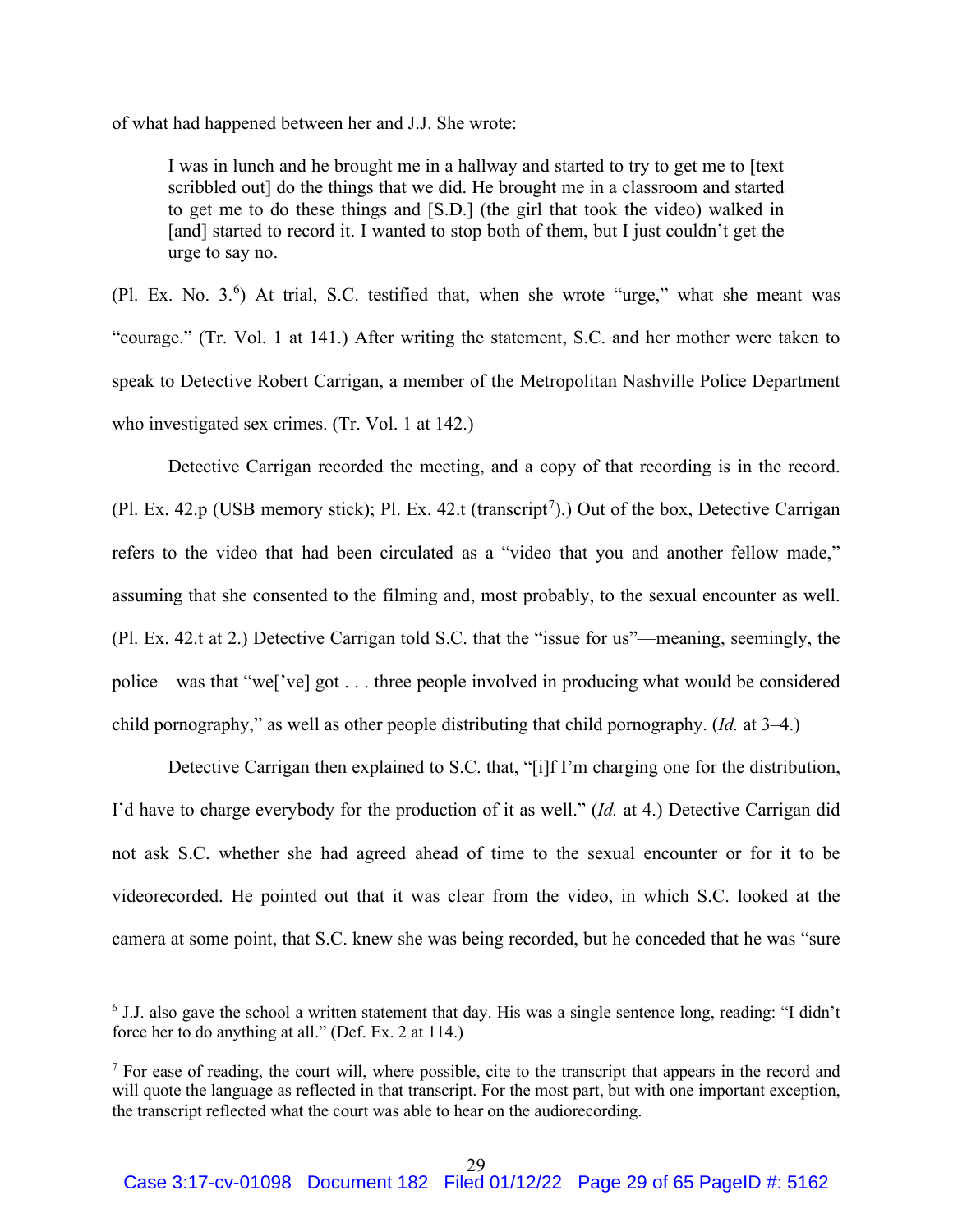[she] didn't know it was going to be put up, uh, or shared." (*Id*.) All of his assumptions were based on an incomplete record of what transpired between S.C. and J.J., as the first encounter was not recorded at all, and the second was only videoed starting in the middle of what transpired.

Once S.C. had the opportunity to speak, she told Detective Carrigan that she and her mother had received threats, including at least one that her mother would be shot as she entered the school building. Detective Carrigan seemed puzzled but not alarmed about the threats and redirected the conversation back to the video's dissemination. (*Id.* at 5.) S.C. explained that she had wanted S.D. to stop recording but had not been able to stop her. Detective Carrigan reacted with skepticism, pointing out that he did not hear S.C. make any such request on the video. (*Id.* at 6.) S.C. explained that she had asked S.D. to leave the room before she ever started recording. Detective Carrigan observed that it "looked to [him]" like S.D. was "acting as a lookout" for S.C. and J.J. and asked whether that was the "original plan." (*Id.* at 6–7.) Detective Carrigan told S.C. that it was "clear on" the video that she and J.J. were "both willing participants."<sup>8</sup> (*Id.* at 8.) When S.C. protested to Detective Carrigan that she had not wanted to go with J.J. into the room that day, he quickly responded that she "went there anyway." (*Id.* at 9.)

S.C. again mentioned the threats that had been sent to her, and she gave Detective Carrigan the name of at least one perpetrator. (*Id.* at 10.) However, again Detective Carrigan did not take the threats seriously and turned to suggesting that S.C. had criminally participated in creating child pornography. (*Id.* at 13.)

Detective Carrigan told S.C. and her mother that the school might take disciplinary action

<sup>&</sup>lt;sup>8</sup> As the court has already pointed out, even MNPS's own lawyers have not defended that characterization and have instead characterized the video as ambiguous and subject to interpretation. (Doc. No. 179 at 5– 6.)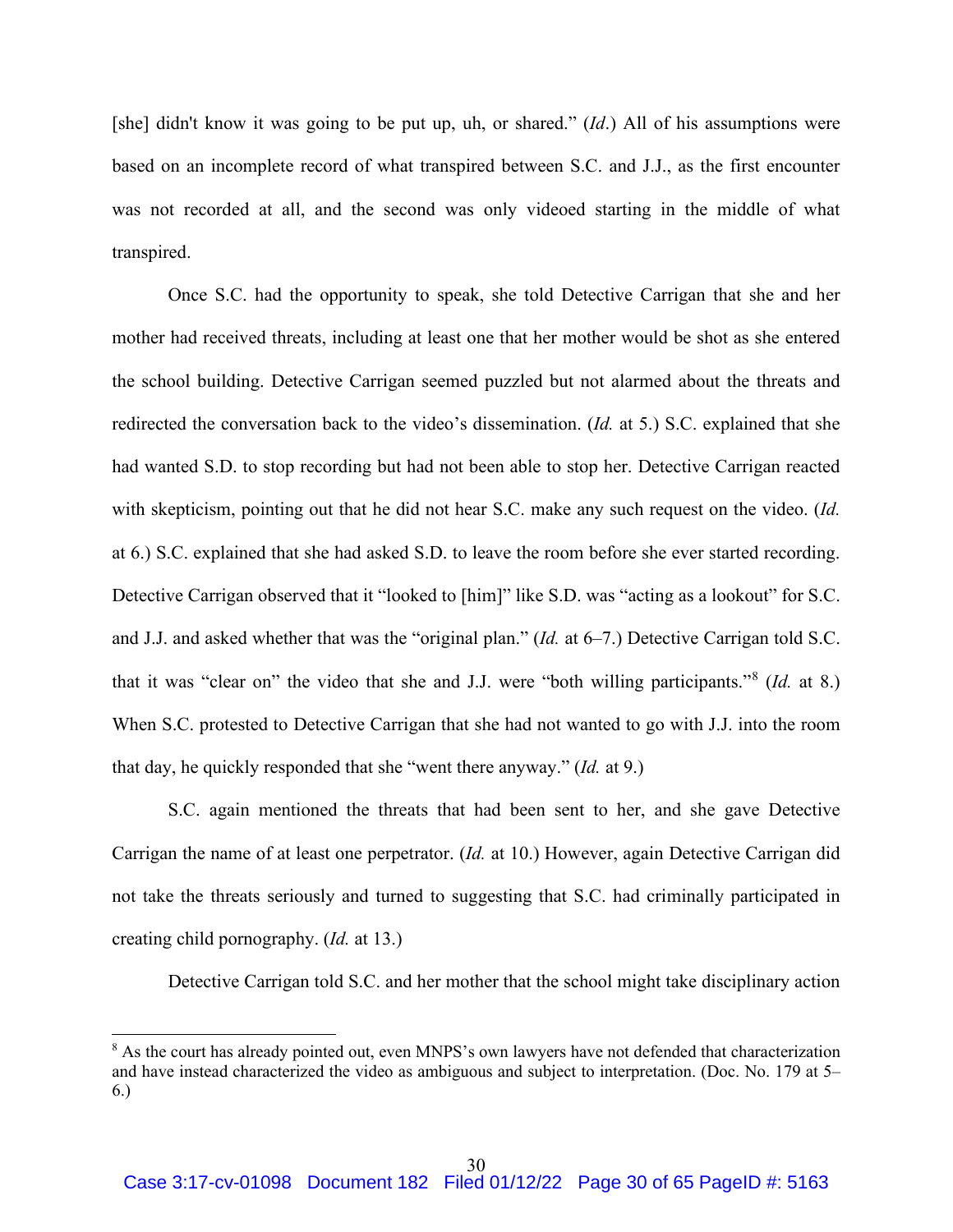against S.C. and/or students involved in disseminating the video as a "school policy issue." (*Id.* at 14.) He explained that Dr. Kessler would discuss that aspect of the situation when they spoke with her. (*Id.* at 15.) At no point during the interview did Detective Carrigan ask S.C. whether his assumption that the sex was consensual was correct. <sup>9</sup>

Near the end of the interview, Dr. Kessler entered the room. With Dr. Kessler present, Detective Carrigan explained that it was effectively impossible to totally scrub the video from existence once it began being disseminated. Dr. Kessler sought to reassure S.C. and her mother, however, that, in her experience, such situations tend to "be yesterday's news" fairly quickly. (*Id.* at 19.)

After Dr. Kessler directed S.C. and her mother to move into her office, Dr. Kessler continued to whisper with Detective Carrigan about the situation. She did not know she was being recorded. Dr. Kessler says, "Please, I cannot have this be a rape, OK? It's not a rape."<sup>10</sup> Detective Carrigan responds, "It's not. She acknowledged it was consensual" (Pl. Ex. 42.p at 17:13; Pl. Ex. 42.t at 20)—which, of course, S.C. did not do. (*Id.*)

S.C.'s attorneys have repeatedly drawn the court's attention to Dr. Kessler's whispered statement that she could not "have this be a rape," and it is not difficult to see why. It is meaningful evidence of Dr. Kessler's mindset at the time and her approach to the investigation—

<sup>&</sup>lt;sup>9</sup> The defendant's own expert, psychiatrist Dr. Sarah Vinson, was very critical of Detective Carrigan's interview of S.C. After reviewing the transcript of Detective Carrigan's interview with S.C., which she was asked to do in a break during the cross-examination of her at trial, she testified that this was not the way to interview a potential rape victim—by assuming that the encounter was consensual. She testified that Carrigan's initial expressed assumption that the encounter was consensual could well have influenced what S.C. told other people about the incident. Moreover, she testified that it was common for rape victims to initially deny that they were raped.

<sup>&</sup>lt;sup>10</sup> Dr. Kessler's portion of this exchange appears on the transcript as "[inaudible] [whispering]." Dr. Kessler's statement was also difficult to make out on the courtroom audio system used at trial, but the court has had the opportunity to listen to the exhibit on different speakers, through which Dr. Kessler's statement is clearly heard.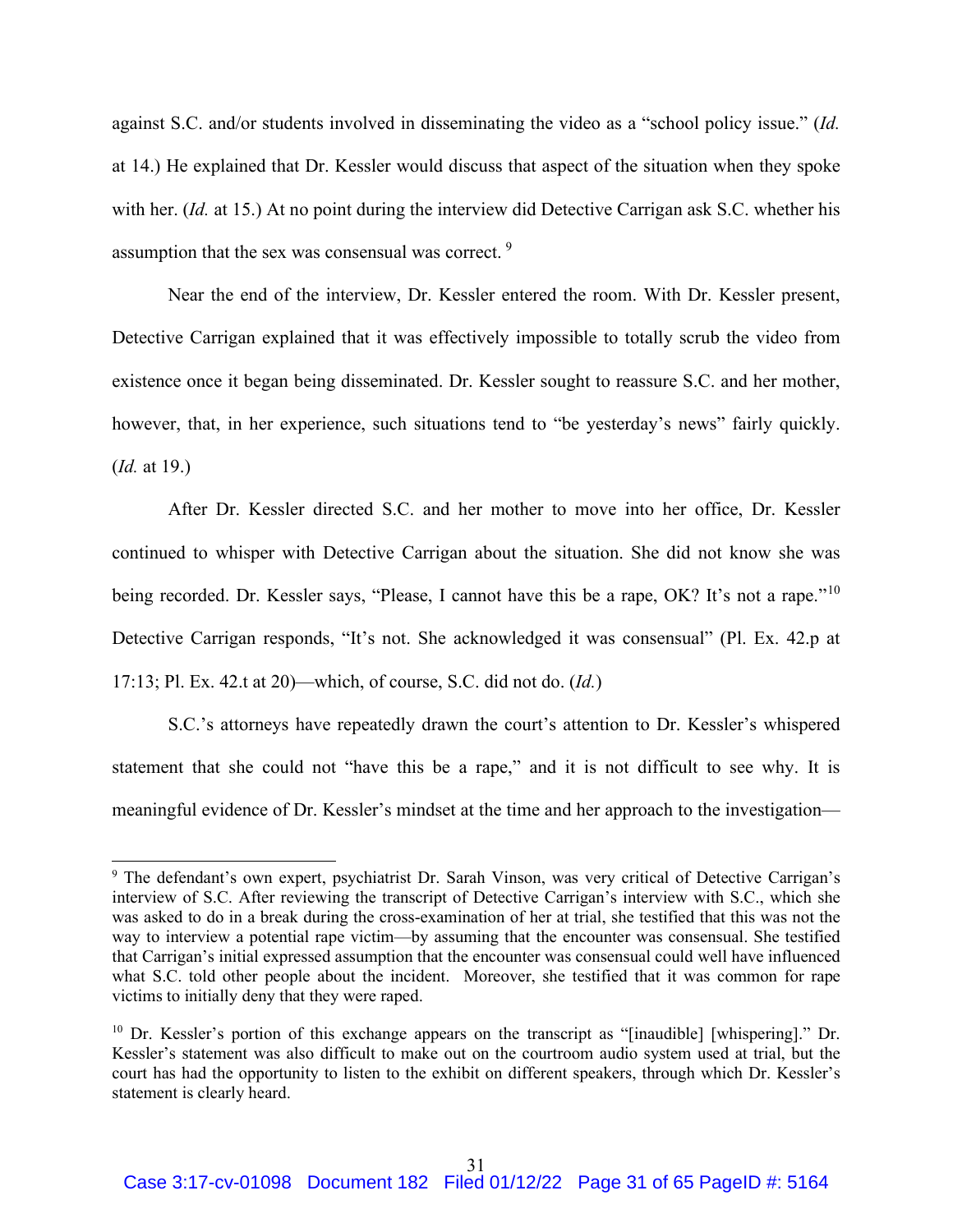and it is undoubtedly embarrassing for MNPS, as it probably should be.<sup>11</sup> That said, the job of this court is to resolve the case based on all of the probative evidence—not merely the evidence that is the most shocking.

After the interview with Detective Carrigan, S.C. and her mother met with Dr. Kessler. Both S.C. and her mother testified at trial that, when they were meeting with Dr. Kessler, S.C. told Dr. Kessler that the sexual activity with J.J. had not been consensual. (Tr. Vol. 1 at 46, 130.) S.C.'s deposition testimony, however, was that she did not tell Dr. Kessler that the encounter was a rape. (S.C. Dep. at 34.) Whatever S.C. and T.C. might have said about the encounter, Dr. Kessler, according to T.C., responded that the purpose of the meeting was discipline and that any issues related to consent were "in the detective's hands." (Tr. Vol. 1 at 47.) Dr. Kessler, however, offered a different account of this conversation. She testified:

I asked [S.C.] questions. I said, Did you willingly agree to have sex? She said, Yes. I asked her if she consented. She said, Yes. I asked her if she knew she was being videotaped. She said, Yes.

We talked about the situation and the fact that, well, you're not—you know, it's a rule violation to have sex at school. We even talked about, Are you sure that it was consensual because, if it wasn't, you could press charges. They did not want to press charges against [J.J.] because it was consensual. At no point was I ever told what was described [by S.C. and her mother at trial].

If I had been told that it was nonconsensual, [S.C.] would not have been administered a [punishment] because [S.C.] would have been a victim<sup>12</sup> as

<sup>&</sup>lt;sup>11</sup> Dr. Kessler protested at trial that she was merely expressing her desire for no student of hers to have been the victim of sexual violence. (Tr. Vol. 2 at 62.) The court finds that explanation unconvincing. As the finder of fact, the court concludes, based on the content, context, and tone of the statement, that Dr. Kessler was expressing a desire for the incident not to be *classified as* a rape.

<sup>&</sup>lt;sup>12</sup> S.C., of course, *was* a victim, even according to Dr. Kessler's version of the facts, because she was a victim of bullying and the unwanted dissemination of child pornography depicting her. Regardless of what one concluded about the initial sexual encounter, S.C. had been viciously humiliated by the unauthorized and unlawful dissemination of a video of her engaged in sexual activity. The significant personal harm caused by such "revenge porn" activity is both widely known and obvious, particularly when the person depicted is a minor. *See In re Boland*, 596 B.R. 532, 550 (B.A.P. 6th Cir. 2019) (explaining that courts had found that dissemination of revenge porn, even of adults, was "substantially certain to cause harm").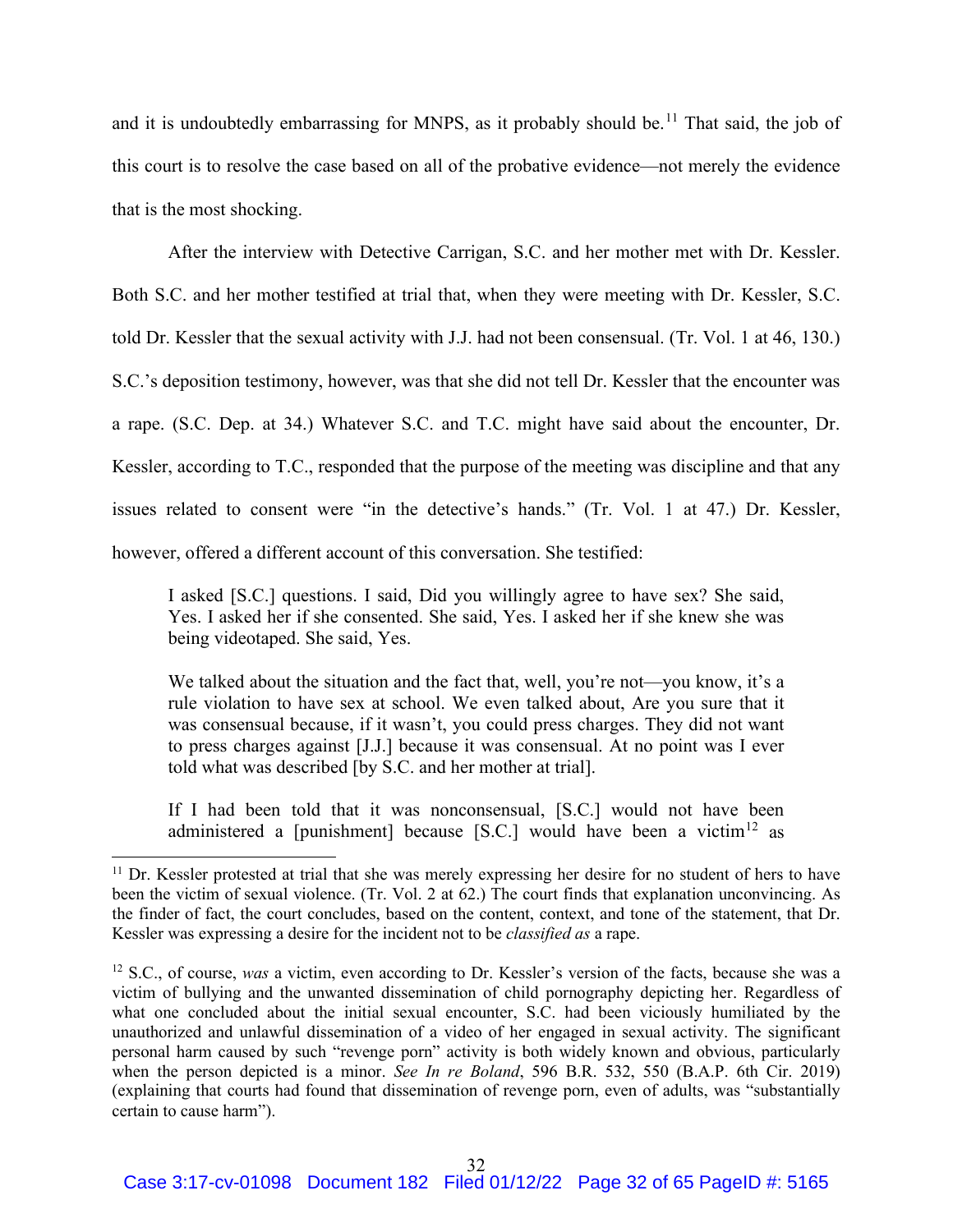opposed to someone who willingly agreed to engage in misbehavior.

(*Id.* at 233–34; *see also* Kessler Dep. at 59 ("She told me she consented.").) Dr. Kessler admitted that she did not ask S.C. whether she had consented to the videorecording itself. (Tr. Vol. 2 at 47.) Dr. Kessler testified that, during the meeting, S.C.'s mother expressed anger at S.C.'s participation in the encounter that, Dr. Kessler concluded, suggested that T.C. believed in the supposedly consensual nature of S.C.'s participation. (*Id.* at 236–37.)

The court finds that the conflicting versions of Dr. Kessler's meeting with S.C. and T.C. may well reflect earnest differences in memory of a high-stress event. The court notes, however, that, during the interview with Detective Carrigan, which immediately preceded the meeting, S.C. had stated that she had not wanted to go into the classroom with J.J. and that she had not wanted S.D. to videorecord her. S.C. similarly stated, in her contemporaneous written account, that she had wanted to ask J.J. to stop but had been unable to make herself do so. S.C.'s documented, contemporaneous versions of the same events, in other words, painted a more complicated picture than one of simple, straightforward consent that one might infer from Dr. Kessler's version of what S.C. told her.

Dr. Kessler's stated desire for the situation not to be considered a rape, moreover, undermines her credibility, because it establishes that Dr. Kessler, at the time, intensely wanted to believe that the sex had been consensual. Indeed, Dr. Kessler has oversimplified facts related to S.C.'s supposed consent in her memory in other ways as well. During her deposition, Dr. Kessler claimed that S.C.'s written statement had said that the encounter was consensual. S.C.'s written statement did, in fact, state that she did not ask J.J. or S.D. to stop, but it was actually silent on the issue of initial consent—which Dr. Kessler admitted when pressed. (Kessler Dep. at 59.) The court does not think that Dr. Kessler was intentionally lying about the written statement,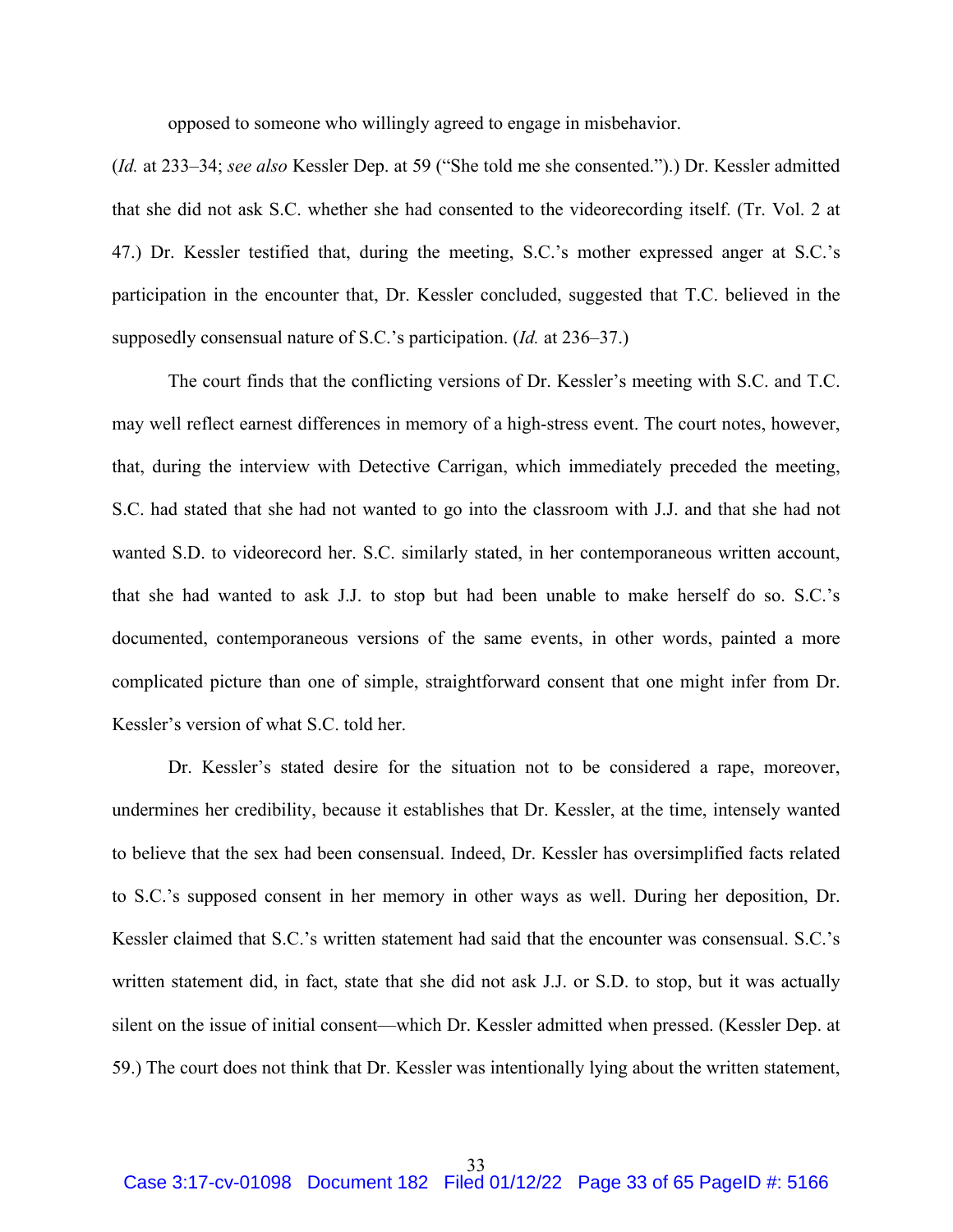as she knew that S.C.'s attorneys had it in their possession and could easily impeach her testimony. Rather, the court, as finder of fact, believes that Dr. Kessler's oversimplified recollection of the written statement is consistent with the conclusion that she fervently wanted the sexual encounter to be consensual and that that desire colored her perceptions and has further colored her memories.

Ultimately, the court finds it unlikely that S.C. said anything to Dr. Kessler to suggest that the underlying sexual activity, let alone the taping, had been anything close to welcome.<sup>13</sup> Whether S.C. went so far as to say that the sex was nonconsensual is a more difficult question, but, as the court has already noted, there is simply no requirement that the court find that MNPS administrators were told that S.C. was "raped" in order to conclude that MNPS had legal duties to respond appropriately to this situation, particularly given the post-incident circulation of the video, to which S.C. clearly did not consent.

T.C. testified that she informed Dr. Kessler of the threats that S.C. had been receiving and gave Dr. Kessler a list of students involved, including S.D. The list appears in Dr. Kessler's investigatory file.<sup>14</sup> (Tr. Vol. 1 at 52–53; Pl. Ex. 50.) T.C. also testified that she told Dr. Kessler

<sup>&</sup>lt;sup>13</sup> Earlier in this case, the court already addressed the concept of "welcomeness," its established role in sexual harassment law, and the reasons why an either/or focus on consent cannot replace a consideration of welcomeness without undermining the antidiscrimination purposes of Title IX. *See T.C. ex rel. S.C. v. Metro. Gov't of Nashville*, 378 F. Supp. 3d at 672. For example, persistent, unwelcome sexual overtures may significantly disrupt a student's education in a discriminatory manner, and that disruption is not negated in any way if the student eventually acquiesces to those overtures out of a sense of peer pressure or a moment of worn-down resignation. The same is true for unwelcome, post-encounter harassment; initial consent to sexual activity simply does not preclude later unwelcome attention that disrupts the educational setting from implicating Title IX. A student's having sex—including consensual sex—is not a waiver of Title IX liability for everything that might come before or after.

<sup>&</sup>lt;sup>14</sup> There was conflicting and, at times, confusing testimony regarding the handwritten lists of students that appeared in Hunters Lane's investigative files and whether that list was supposed to refer to students who circulated the video or students who were harassing S.C. in other ways. (*See, e.g.*, Tr. Vol. 1 at 231; Def. Ex. 2 at 104.) The court finds that, while the evidence may be mixed with regard to some of the details surrounding Hunters Lane's receipt of the list from T.C. and S.C., S.C. has shown, by a preponderance of the evidence and based on the court's assessment of the witnesses' credibility, that Dr. Kessler received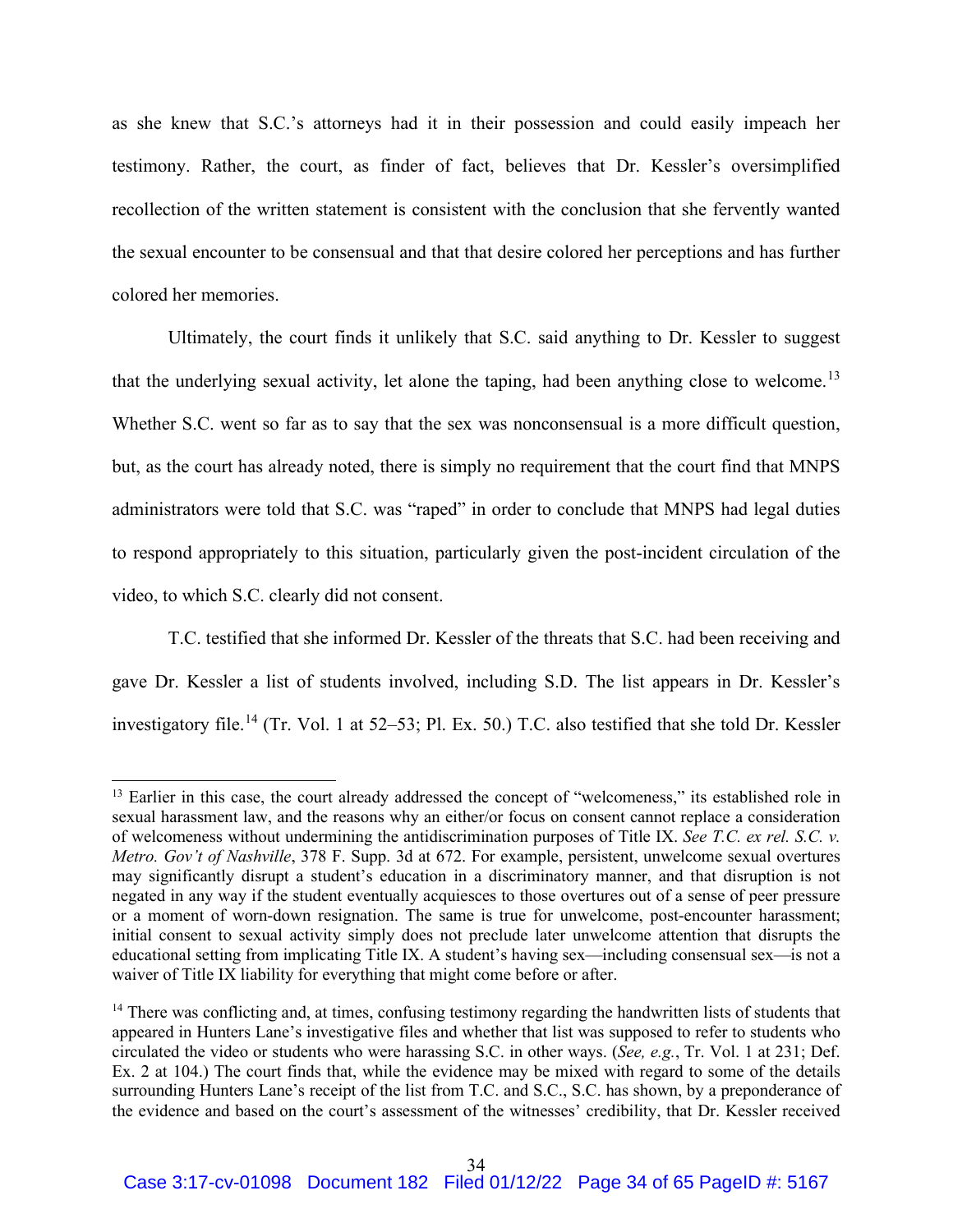that S.C.'s sister, who was waiting in the parking lot during the meeting with Dr. Kessler and providing updates by text message, was continuing to receive threats. (Tr. Vol. 1 at 52–53.) According to T.C., Dr. Kessler did not ask any follow-up questions about the content of the threats, nor did she seek any kind of detailed statement regarding the threats. (*Id.* at 54.)

On the issue of threats, the accounts of the meeting continue to differ. Dr. Kessler testified that, during the meeting, S.C. "didn't notify [Dr. Kessler] that she was being harassed or bullied" and that, therefore, Dr. Kessler "didn't know [S.C.] was being harassed." (Tr. Vol. 2 at 79.) S.C.'s lawyer pointed out in a follow-up question that, even according to Dr. Kessler's version of events, Dr. Kessler at least knew that the video was being circulated against S.C.'s wishes—which would seem to confirm that S.C. was the subject of some harassment, even if Dr. Kessler had not been informed of the threats. The court found Dr. Kessler's response to that question to be defensive and evasive—so much so that it further undermined Dr. Kessler's credibility as a whole. (*Id.* at 79–81.) The court notes, moreover, that Detective Carrigan, who was undisputedly informed of the threats, testified that his understanding, at the time, was that S.C. and T.C. intended to tell Dr. Kessler about the threats as well. (Carrigan Dep. at 86.) Finally, the court notes that S.C. and T.C. exhibited a significant focus on the threats in their audiorecorded meeting with Detective Carrigan, which occurred right before the meeting with Dr. Kessler, and the court finds it unlikely that they would then omit any reference to the threats in that meeting.

Dr. Kessler, by her own admission, failed to fill out a Bullying and Harassment Reporting Form, even though it would have been standard operating procedure to do so. Dr. Kessler testified that filling out the form was unnecessary because she had elected, in her discretion as

the list and was informed that it involved post-incident harassment that extended beyond simply circulating the video.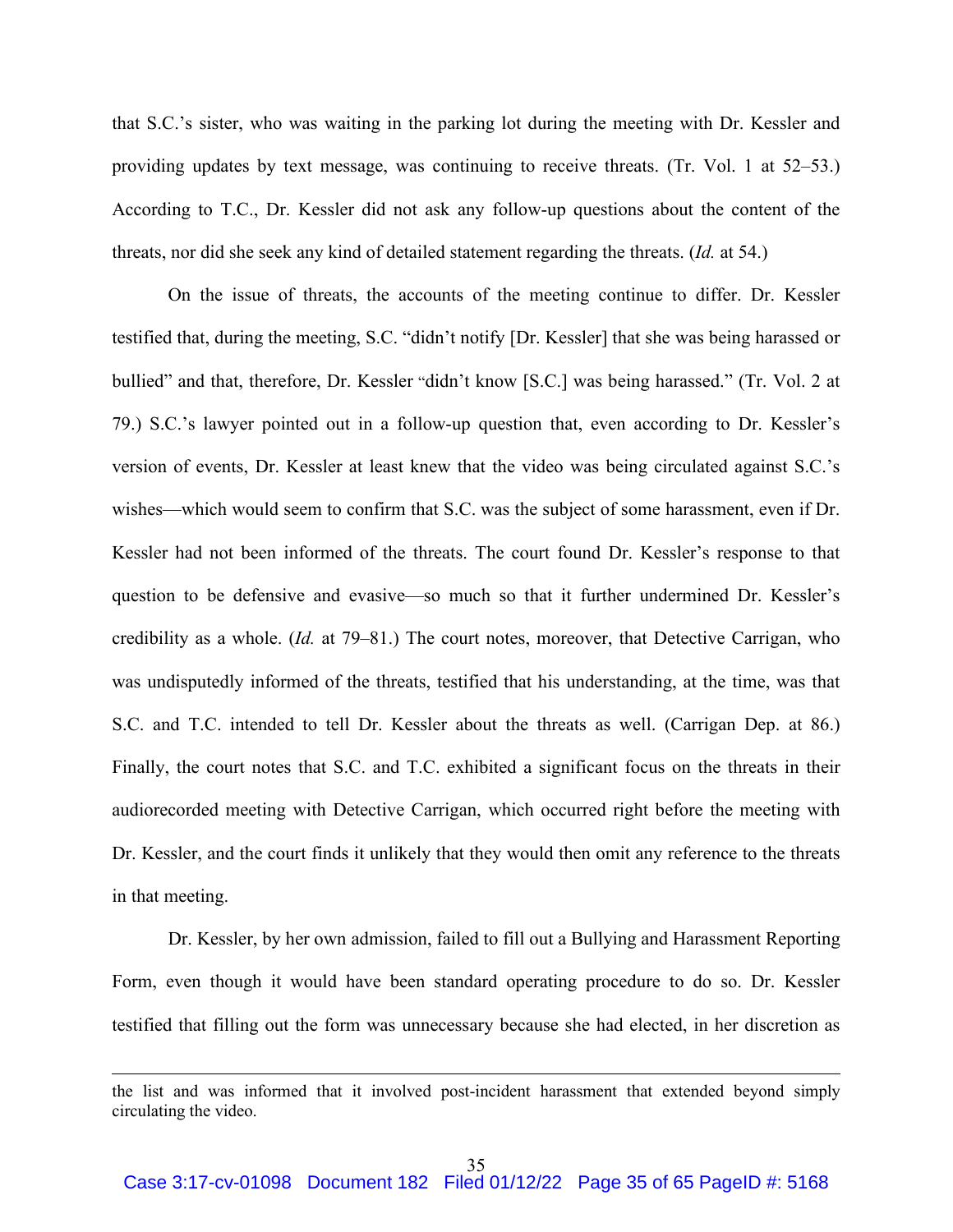Executive Principal, to oversee a response that, in her view, was sufficient without the need for additional support from MNPS. (Tr. Vol. 2 at 48; Def. Ex. 6 (MNPS Standard Operating Procedure document)<sup>15</sup>.)

The court asked Dr. Kessler whether it was her experience that, once a video of the type at issue in this case begins to circulate, "girls particularly are harassed and bullied and called

whores." (Tr. Vol. 2 at 83.) This was Dr. Kessler's response:

That does happen sometimes. It doesn't happen all the time. There's a wide sometimes it has to do with who the student is and what the video was and how how it is—embraced is a poor word[, but embraced] by students. It—I—it absolutely can be very upsetting to the student and sometimes they regret it. But sometimes they don't regret it, and it doesn't upset them and they don't see what's wrong with it because it gets them Instagram likes and that sort of thing. So it increases their social media political capital.

That's all part of sending nudes and that sort of thing. It's the—social media is really—you know, your level on that is sometimes very important to teenagers today. And so kids sometimes make really poor decisions in an effort to have so many stars and so many likes and be, like, people like the Kardashians and all that kind of thing.

And sex is something that—and nudes and all of that is something that, you know, is very provocative. But it's not always something that kids perceive as harmful. It is almost universally accepted that parents perceive it as harmful, that parents are upset about it. And kids are upset when they get in trouble with their parents. And kids get upset sometimes when they get in trouble in general.

But I have to act on what I was told. And if they had told me that there was harassment, I would have acted on it. I would have documented it and I would have gotten it stopped with the child and with the parent to the extent I could.

(*Id.* at 83–84.) Regardless of Dr. Kessler's account of the motivations of teenagers generally, the

court finds, based on the evidence presented at trial and incorporated into the trial record, that

there was no reasonable basis for assuming that S.C. herself had wanted, encouraged, or

<sup>&</sup>lt;sup>15</sup> There was a substantial amount of back-and-forth between S.C.'s counsel and Dr. Kessler regarding whether this document should be referred to as a "policy" or not. (Tr. Vol. 2 at 45–52.) The court found that Dr. Kessler's hair-splitting in this regard was unpersuasive and generally undermined her credibility by demonstrating her defensiveness and her willingness to attempt to justify her behavior after the fact by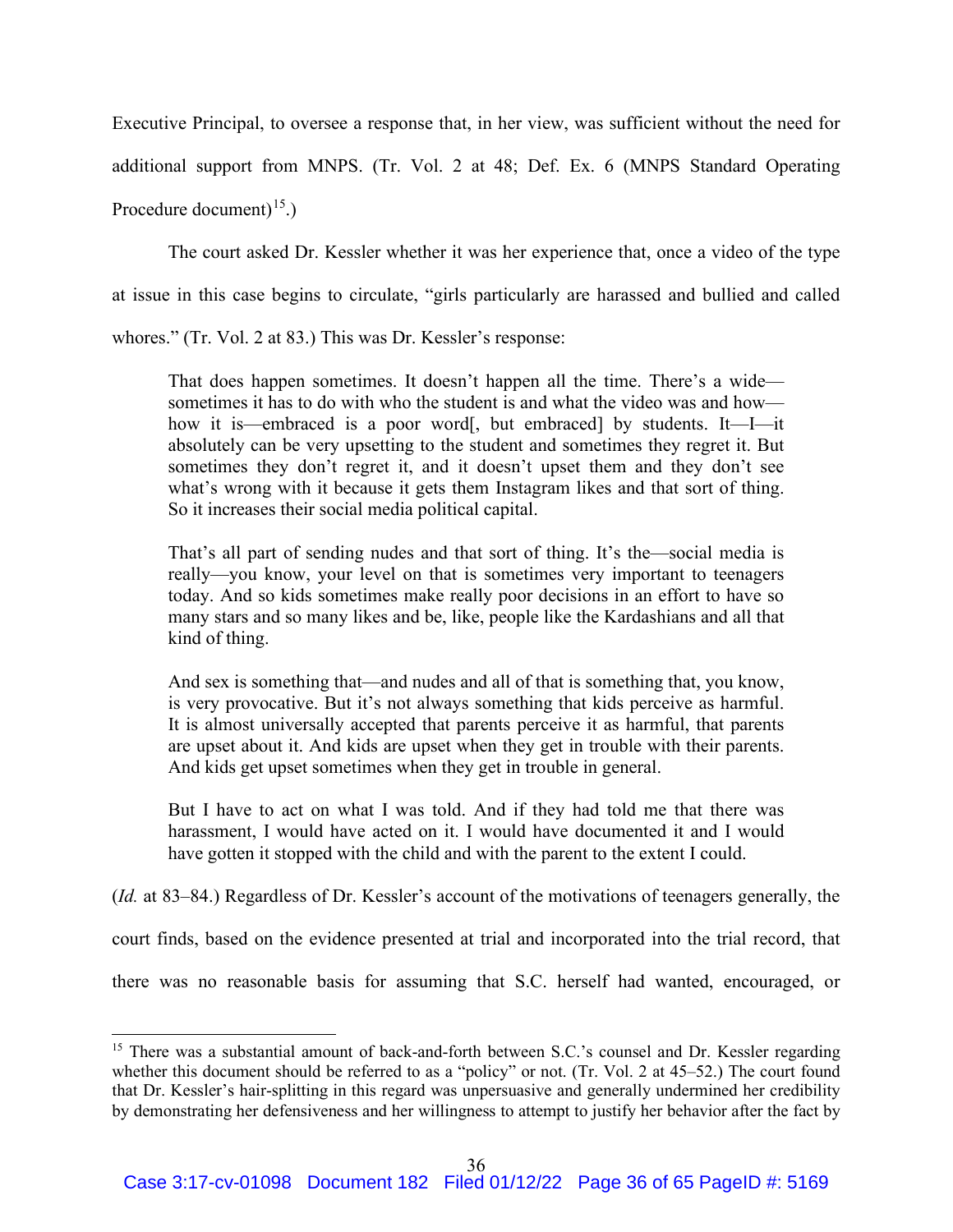welcomed the distribution of the video in a bid to increase her popularity on social media. Indeed, any suggestion that S.C. had acted out of a desire to "get . . . Instagram likes" would make no sense, because S.C. did not post the video herself and objected to the making of the video.

The court concludes, as finder of fact, that, no later than April 18, Dr. Kessler had notice that S.C. had been made subject to harassment that could interfere with the equal quality of her education and educational opportunities and that, therefore, Title IX was implicated by the situation. While it is possible that S.C. and her mother have overstated the degree to which they emphasized the ongoing threats or harassment to Dr. Kessler, the court finds it implausible that they did not mention the threats at all, particularly given that there is undisputed documentary evidence of their mentioning the manifestly violent threats to Detective Carrigan mere moments earlier and the fact that, since Detective Carrigan clearly had no interest in dealing with the threats, informing Dr. Kessler about them was the main recourse. The court's finding also relies on the court's own assessment, as finder of fact, of the credibility of Dr. Kessler, T.C., and S.C.

Dr. Kessler testified that she believed, based on the information available, that she had no choice but to discipline S.C., because S.C. had broken a school rule that called for discipline based on the written table, or "disciplinary matrix," that Hunters Lane used to set punishments. (Tr. Vol. 1 at 235, 240.) Dr. Kessler informed S.C. and her mother that S.C. would be suspended for three days, after which she would be expected to return to Hunters Lane or be treated as truant. (*Id.* at 48–49.) Dr. Kessler apparently also suggested that S.C. could attend "Twilight School"—a program through which some students facing disciplinary problems attended school from 2:30 to 6:00 p.m. as a way to avoid out-of-school suspension—but S.C. did not pursue that option. (*Id.* at 47–48.)

reference to unconvincing technicalities.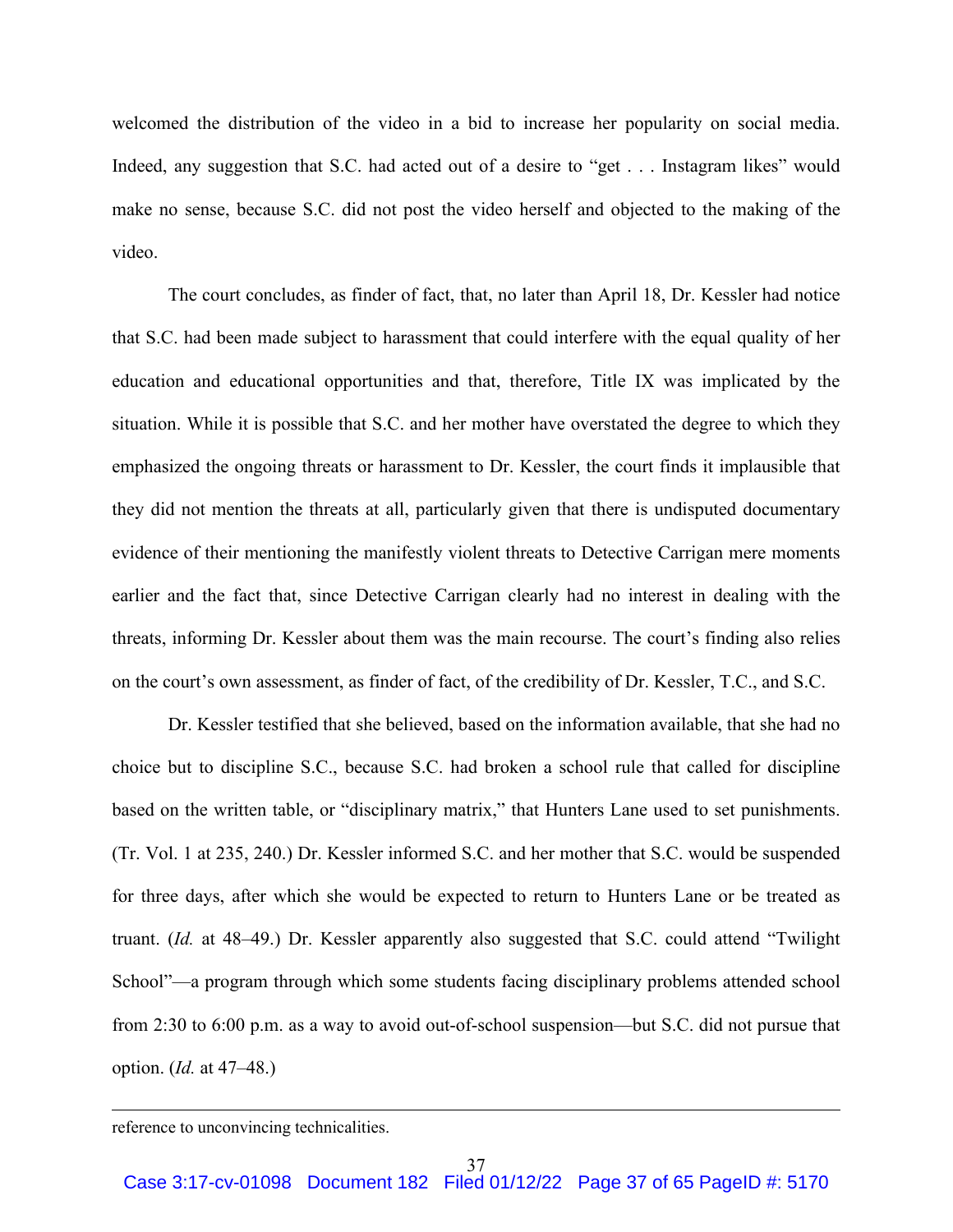A few days later, Assistant Principal Nicole Newman called S.C.'s mother to inform her that S.C. and S.D. were apparently continuing to exchange hostile messages over Snapchat. (*Id.* at 78.) S.C.'s mother apologized for the fact that S.C. had continued to engage with S.D., but she also complained again about the threats S.C. had been receiving from other students. S.C.'s mother testified at trial that Assistant Principal Newman simply told her that she would have to "take it up with the detective." (*Id.* at 67–68, 79.) Assistant Principal Newman testified in her deposition that she was not aware of threats to S.C., but the court notes that, in the same testimony, Newman stated that she did not speak to T.C. about the situation at all—a fact directly refuted by an email that Newman herself sent at the time that, quite unambiguously, has S.C.'s name as the subject line and begins with the phrase "Just talked to mom about the exchanging of text messages." (Newman Dep. at 105; *see* Def. Ex. 3 at 132.) Assistant Principal Newman's testimony, in general, reflected a selective memory, and the court does not find that her testimony significantly undermined S.C.'s evidence that Newman was made aware of the threats being sent to S.C.

At trial, MNPS produced Dr. Kessler's investigative file for the incident and subsequent events. (Def. Ex. 2.) The file shows that several students received three-day suspensions for their roles in spreading the video—the same punishment that S.C. received for the sexual encounter itself. (*Id.* at 98–101.) The file also contains notes that, as explained by Dr. Kessler, reflected an attempt to ascertain which students had been spreading the video. *Id.* at 102. Dr. Kessler testified:

So when we're investigating something, often—in this case with the video, we'd say, Okay, do you have the video? Yes. We make them delete it off their phone. We discipline for it. We contact their parents. Where did you get the video from? I got the video from Student B. So then we go to Student B; same thing. Remove the video from their phone, stop them from posting, contact parents, issue disciplinary consequence, et cetera.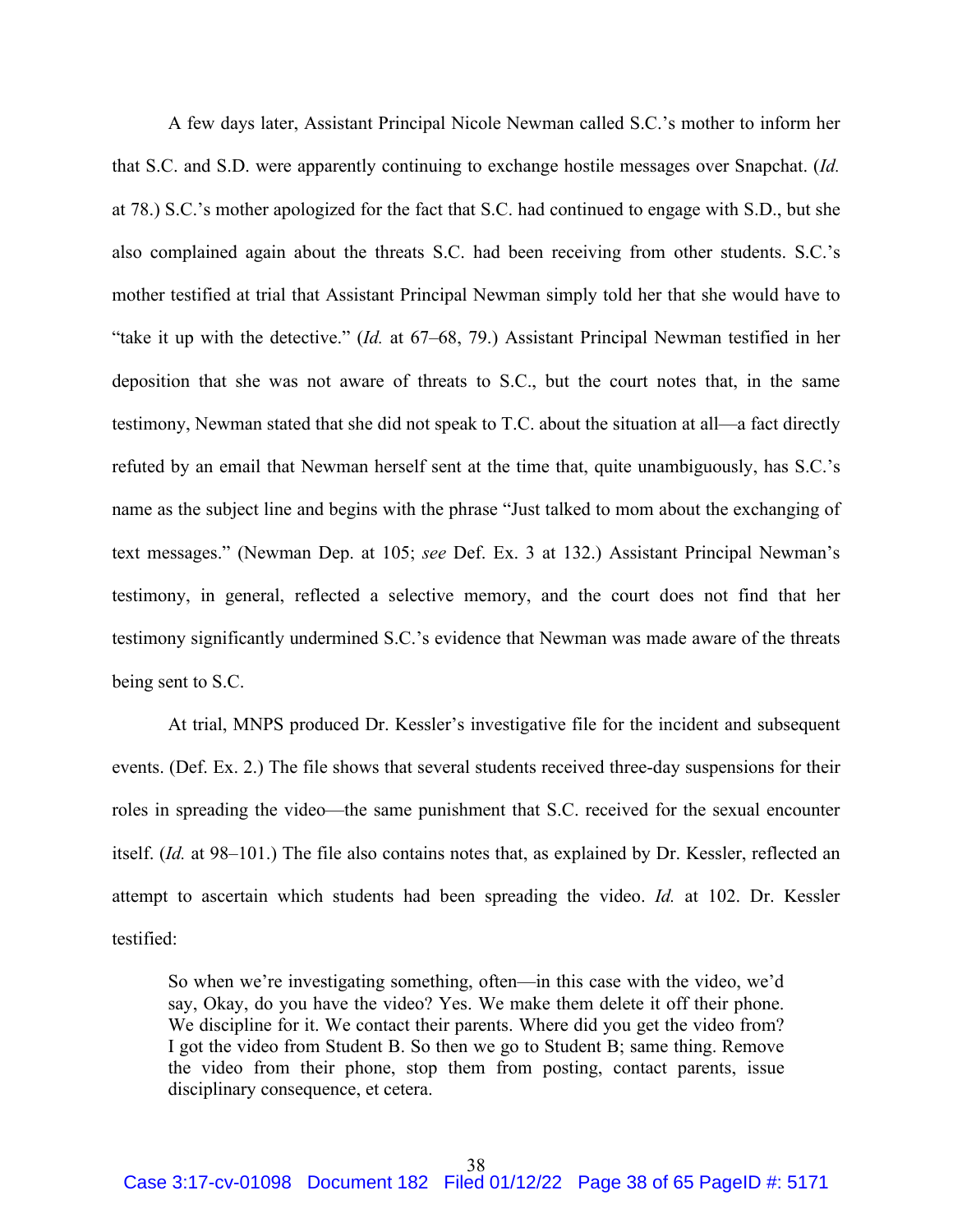And then sometimes what happens is there are students who are named who didn't actually have the video, you know, their name [is given, but] through the investigation, it's determined that they aren't involved in this situation, and so some of the names on here, that's where [the notes indicate that] it was a dead end.

(Tr. Vol. 1 at 227.)

## **D. Continuing Ramifications of the Incident**

T.C. testified that she viewed S.C.'s three-day suspension as giving T.C. "three days to figure out what [she] was going to do with [her] child because [she] wasn't going to send her back to" Hunters Lane. (*Id.* at 61.) S.C. similarly testified that, by the time of her suspension, she "really didn't want anything to do with that school anymore." (*Id.* at 147.) S.C.'s mother decided to place S.C. in the Oasis Center, a facility that offered support and treatment services for teenagers in need of them. S.C. was at the Oasis Center for about two weeks before being discharged. (*Id.* at 62.) She continued to be enrolled at Hunters Lane and did coursework while at the facility. After the discharge, she did not physically return to the school, but rather continued as a student in Hunters Lane's "Homebound" program for students with medical issues who studied exclusively from home. S.C.'s grades dropped precipitously. (*Id.* at 63–64; Tr. Vol. 2 at 5.)

In the meantime, the video continued to hang over S.C.'s head. By April 19 or 20, 2017, it was viewable on Pornhub, a streaming pornography site, which S.C. and her mother learned because a neighbor showed it to them. (Tr. Vol. 1 at 66–67, 156.) T.C. called Detective Carrigan to inform him of that fact, and, as part of the call, she complained again about the threats that S.C. and her family has received. (*Id.*)

At trial, S.C. testified that she continued to receive threats and harassment from some of the students whom she and her mother had identified to Dr. Kessler, and some of those threats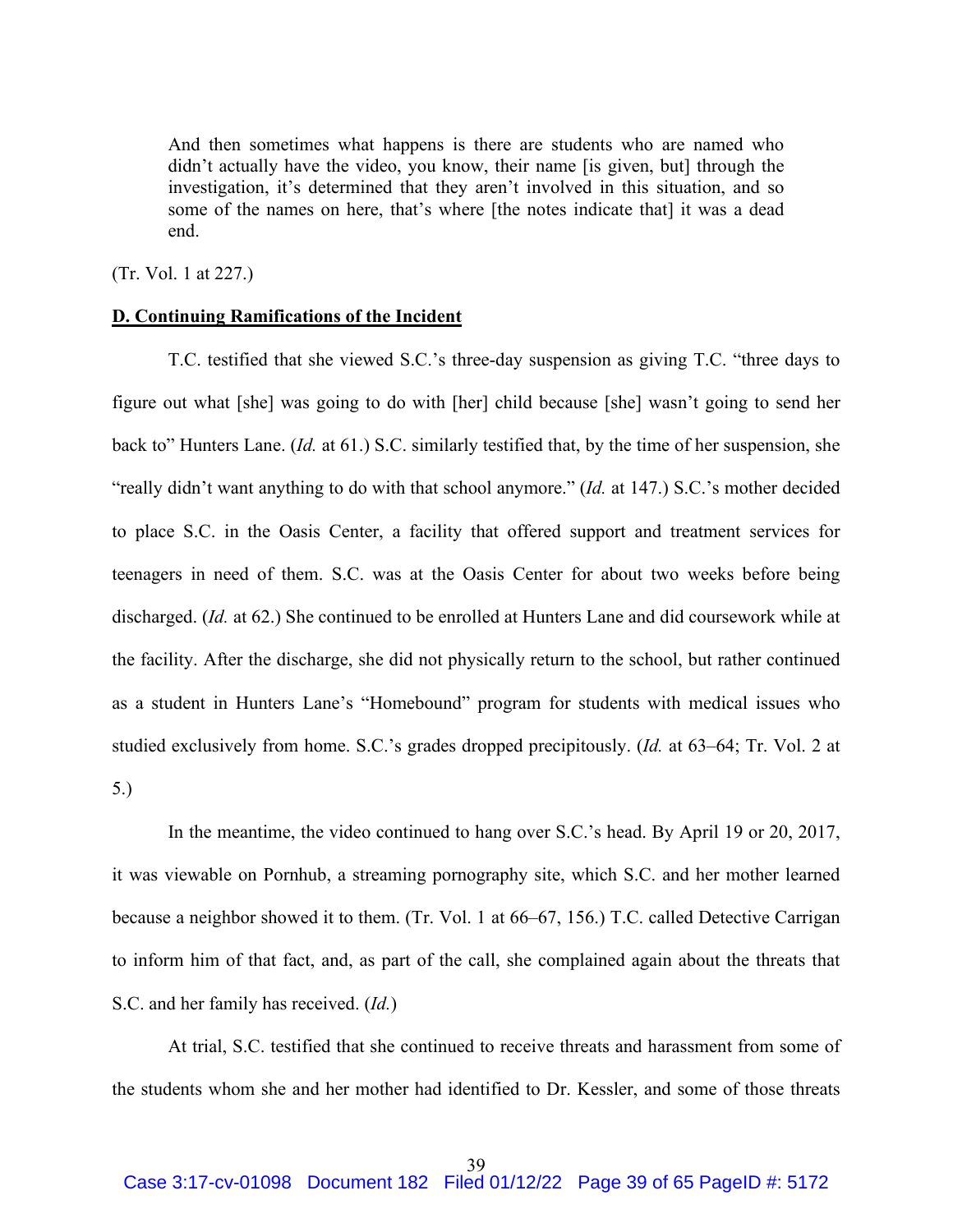continued well past the end of the school year. For example, one boy repeatedly texted her, in a menacing manner, that "everybody's waiting for [S.C.] to come back." (*Id.* at 151.) One of that boy's friends had made similar remarks and threatened that S.C.'s mother would be killed for S.C.'s cooperation in the investigation. (*Id.*) S.C. was also mocked and harassed by Hunters Lane students at the mall and even in her own home, by boys "that would run up and down the street in front of [her] house." (*Id.* at 158.) Some of these incidents may have been too far outside of MNPS's supervision or control for MNPS to be held responsible. The court finds, however, that at least some of the threats (1) occurred while S.C. was enrolled at Hunters Lane and (2) were expressly connected to Hunters Lane, the school's investigation, whether S.C. would cooperate in that investigation, and/or whether S.C. would return to Hunters Lane as an in-person student.

The aforementioned email from Assistant Principal Newman to Dr. Kessler on April 21, 2017, confirms that Hunters Lane administrators were, at the very least, aware of a heated text message exchange between S.C. and S.D.:

Just talked to mom about the exchanging of text messages. Mom apologize[d] and just became aware to the texts when she removed [S.C.'s] phone. The phone is now in the possession of the mother. [S.C.] will be in residential treatment with Oasis until May 5. The step-dad brought me the paperwork this morning  $\dots$ 

(Def. Ex. 3 at 132.) Dr. Kessler denied receiving any information about ongoing threats being made to S.C.'s family after she was suspended. (*Id.* at 252–53.)

Ultimately, S.C.'s family concluded that their best option was simply to leave MNPS's jurisdiction altogether; before the 2017–18 school year could begin, they relocated to Wilson County, and S.C. began her sophomore year there. T.C. testified that the reason for the move was "[f]or [S.C.] to start new, to be able to go to a high school where nobody knew her." (Tr. Vol. 1 at 71.) S.C. testified that she was harassed some about the video at her new school in Wilson County, but the students there did not threaten her as she had been threatened at Hunters Lane.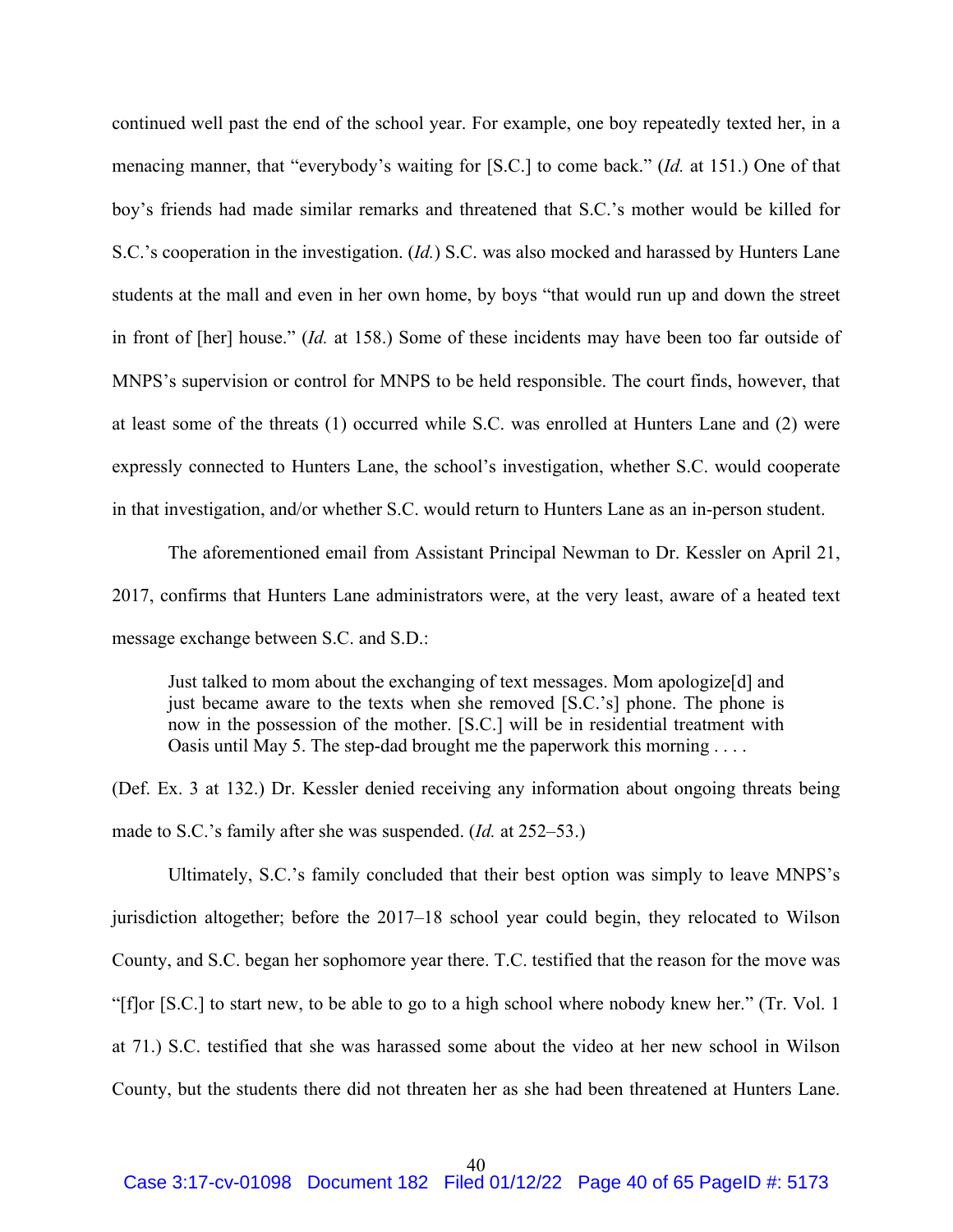(*Id.* at 154–55.) S.C. went into counseling and eventually required at least two more stints of residential treatment. (*Id.* at 69.) All in all, S.C.'s mother estimated that S.C. attended more than 70 therapy sessions before she turned 18 in late 2019. (*Id.* at 69–70.)

The evidence shows that, even with the benefit of treatment, S.C. suffered lasting emotional damage from the April 17 incident and its aftermath and that that damage manifested behaviorally in a number of ways. Prior to April 17, 2017, S.C. had loved to read and draw; afterwards, however, she mostly stopped reading and her drawings began reflecting dark, anguished subject matter. (*Id.* at 64–65.) S.C. painted her new Wilson County bedroom black and put aluminum foil over the window. (*Id.* at 76.) S.C., despite her prior inexperience, rapidly became sexually active with multiple partners and sometimes snuck out of her home at night to have sex. *(Id.* at 73.) She described this new sexual activity as "like a self-harm" that she engaged in to obtain a temporary respite from her ongoing emotional pain. (*Id.* at 165.) S.C. engaged in more straightforward self-harm as well. She began cutting her arms—which she testified that she had not done prior to the incident—and frequently considered suicide. (*Id.* at 166–67.) She testified at trial that, during this period, she had hoped to die. (*Id.* at 167.)

At the same time, S.C. pulled back from healthy socializing, isolating herself in her room on many days. (*Id.* at 74–76.) She also gained about sixty pounds over a six-month period and started going to school in pajama pants and a sweater instead of "dress[ing] up." (*Id.* at 75.) She explained at trial that, after the events at Hunters Lane, she felt like her dignity had been taken away and her appearance and presentation no longer mattered. She also expressed a desire to avoid unwanted sexual attention to her body. (*Id.* at 93.)

S.C.'s feelings of personal humiliation and worthlessness were exacerbated by S.C.'s view that the incident had represented a violation of her religious beliefs. She testified: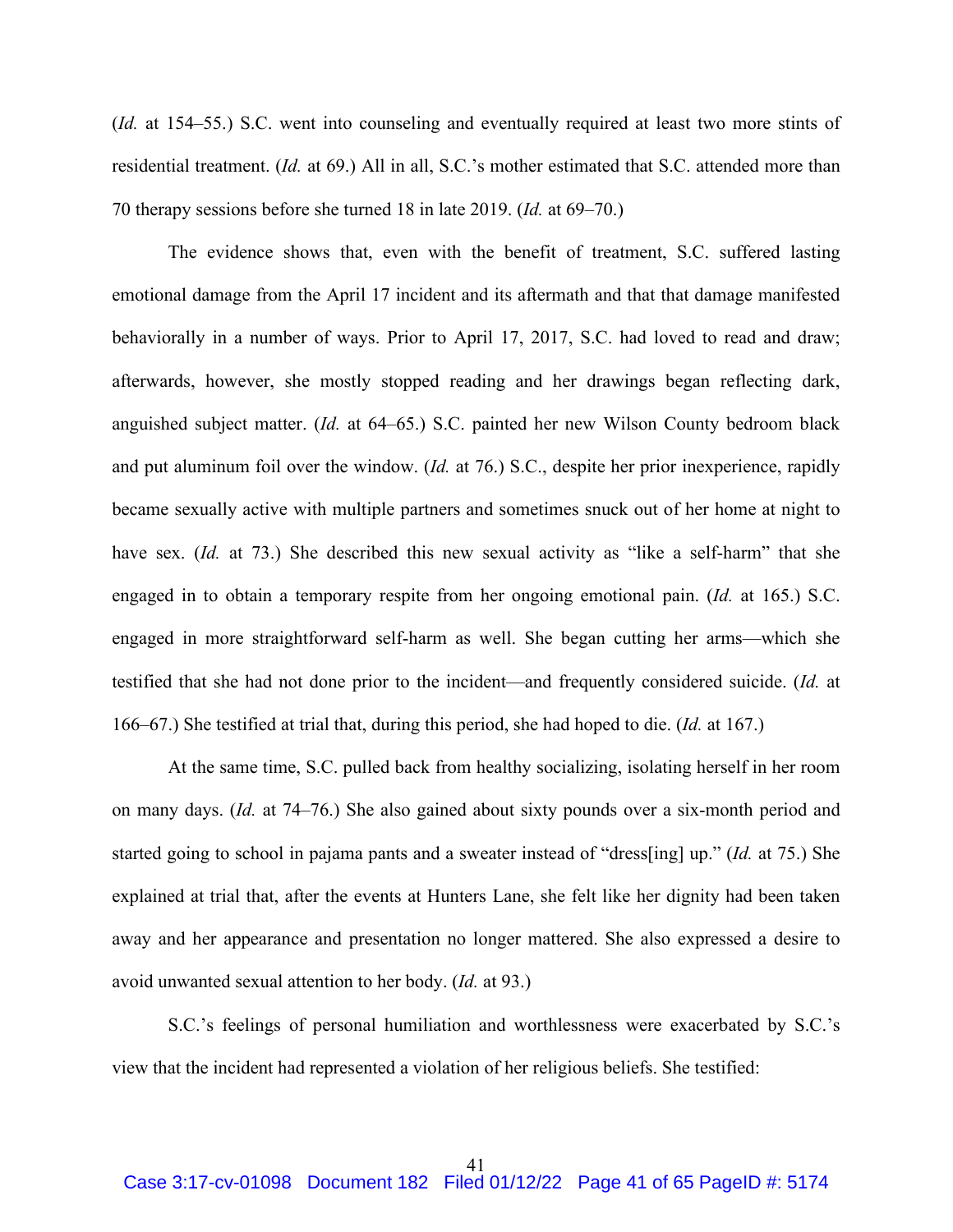I had lost the one thing I was supposed to keep safe. It was part of my religion. That's something you're not supposed to give up. In my religion, you're not supposed to give that up until after marriage, but it was taken from me. My dignity was gone. Everything was gone.

(*Id.* at 157.) She stopped going to church or otherwise taking part in religious activities because, she explained at trial, she felt that everyone knew about the events and would judge her. (*Id.* at 162.)

Eventually, S.C. began abusing alcohol, cocaine, and methamphetamine. (*Id.* at 77.) She had consumed alcohol before the events of April 17, 2017, but, she testified, only in small amounts; this prior drinking was different in kind and degree from her later, post-incident substance abuse. (*Id.* at 163.) At the time of the trial, S.C. had apparently obtained a period of relative sobriety. (*Id.* at 77, 173.) The record, however, contains medical evidence confirming that S.C.'s journey to a desired, sustainable level of psychological health and stability may still turn out to be a very long one. (*See, e.g.*, Pl. Ex. 55–56.) Even before her substance abuse had the opportunity to further complicate matters, S.C. suffered from symptoms of post-traumatic stress disorder ("PTSD") that led to significant behavioral and emotional disruptions. (See, e.g., Pl. Ex. 56 at 284–91.)

#### **E. Expert Testimony**

Dr. Charles Ihrig testified as an expert witness on behalf of S.C. (Tr. Vol. 1 at 177.) Dr. Ihrig is a Nashville-based practicing psychologist and consultant. (*Id.*) He examined S.C. at her attorneys' behest on April 10, 2018 and reviewed records of S.C.'s past mental health treatment. (*Id.* at 179–80.) The examination included administering the Minnesota Multiphasic Personality Inventory for Adolescents, a written tool designed to evaluate various psychological conditions, as well as another tool, the Post-Traumatic Stress Disorder Checklist for Children. (Id. at 187– 89.) He also reinterviewed S.C. in mid-2021. (*Id.* at 194.) Dr. Ihrig concluded: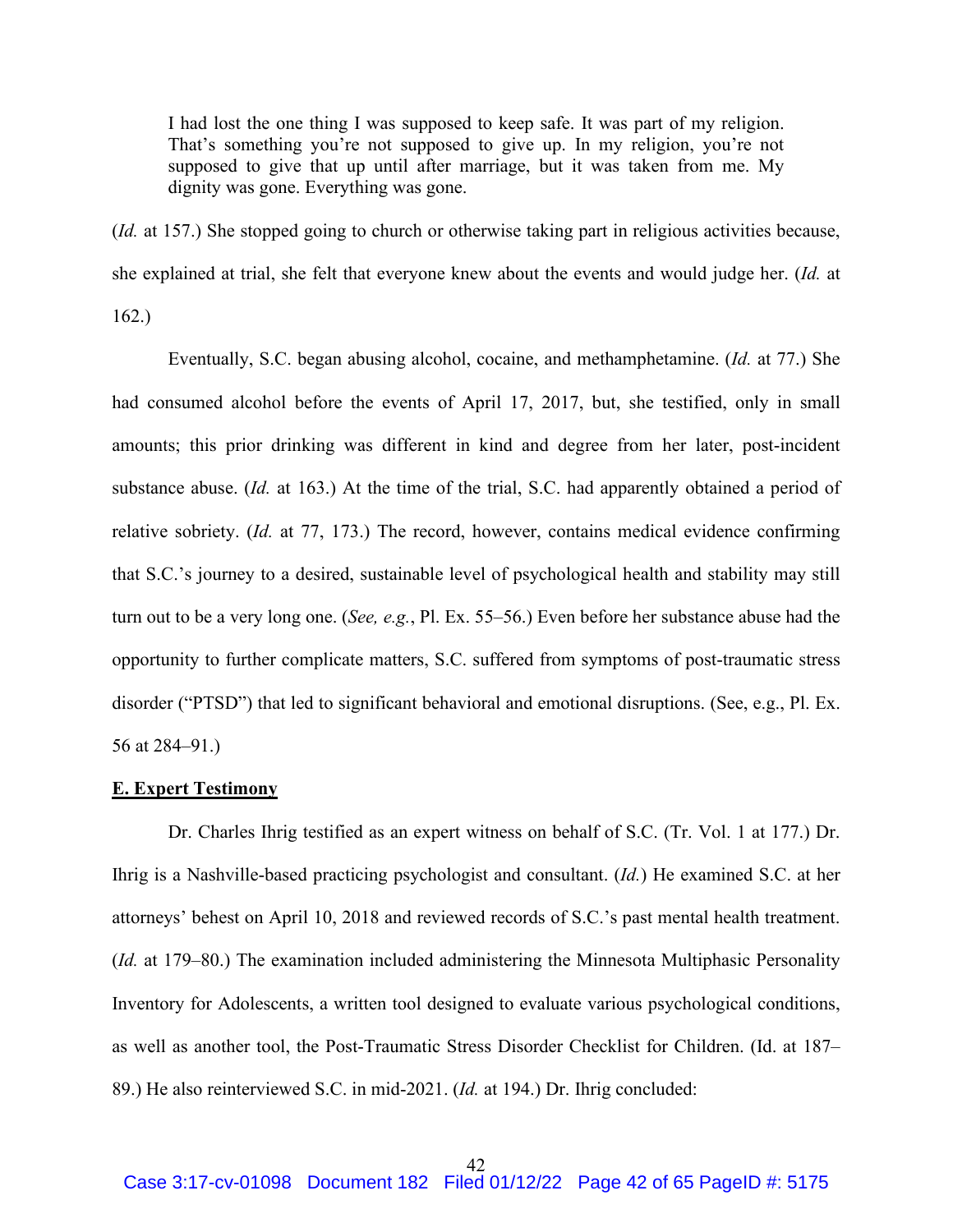Based on my interview of [S.C.] and collateral reporting from her mother, along with supporting treatment records, I concur with the prior diagnosis ascribed to [S.C.] of post-traumatic stress disorder that is the direct result of unwelcomed sexual contact at school, the nonconsensual videotaping of the event, the public release of such video, the blaming of the act on her by school officials and police, and the subsequent harassment from her peers.

(*Id.* at 189–90.) S.C.'s trauma was significantly exacerbated, Dr. Ihrig explained, by the fact that "those in authority did not believe her and held her responsible for the incident in the same way her perpetrators were punished." (*Id.* at 197.) He also opined that S.C. had "developed a personality disorder that involves borderline and antisocial features," which, he explained, "is not an uncommon result for early childhood trauma, particularly associated with sexual trauma."

(*Id.* at 199.)

Dr. Ihrig described a number of ways that S.C's trauma had negatively affected her cognition, emotional state, and behavior, including through substance abuse, suicidal ideation, and "frequent fighting behaviors." (*Id.* at 195–97.) He identified a number of ways in which S.C.'s PTSD had had an ongoing, negative impact on S.C.'s life:

It has caused her to perform poorly at school. It has caused her to have unstable relationships and act out violently and promiscuously. It has caused her to act impulsively and recklessly resulting in criminal charges. It has caused her to struggle emotionally and to view herself in the most negative of terms.

(*Id.* at 213.). He opined that S.C. needed significant amounts of future psychotherapy. (*Id.* at 217.) The court found Dr. Ihrig's testimony to be credible and well-reasoned.

MNPS's expert was Dr. Sarah Vinson, a psychiatrist holding board certifications in adult, child and adolescent forensic psychiatry. (Tr. Vol. 2 at 114.) Dr. Vinson met with S.C. in 2018 and reviewed various materials, including S.C.'s school records, her treatment records, and Dr. Ihrig's evaluation of S.C. (*Id.* at 118.) Dr. Vinson also viewed the video of S.C. and J.J. and examined S.C. again around the time of trial—although that second examination took place after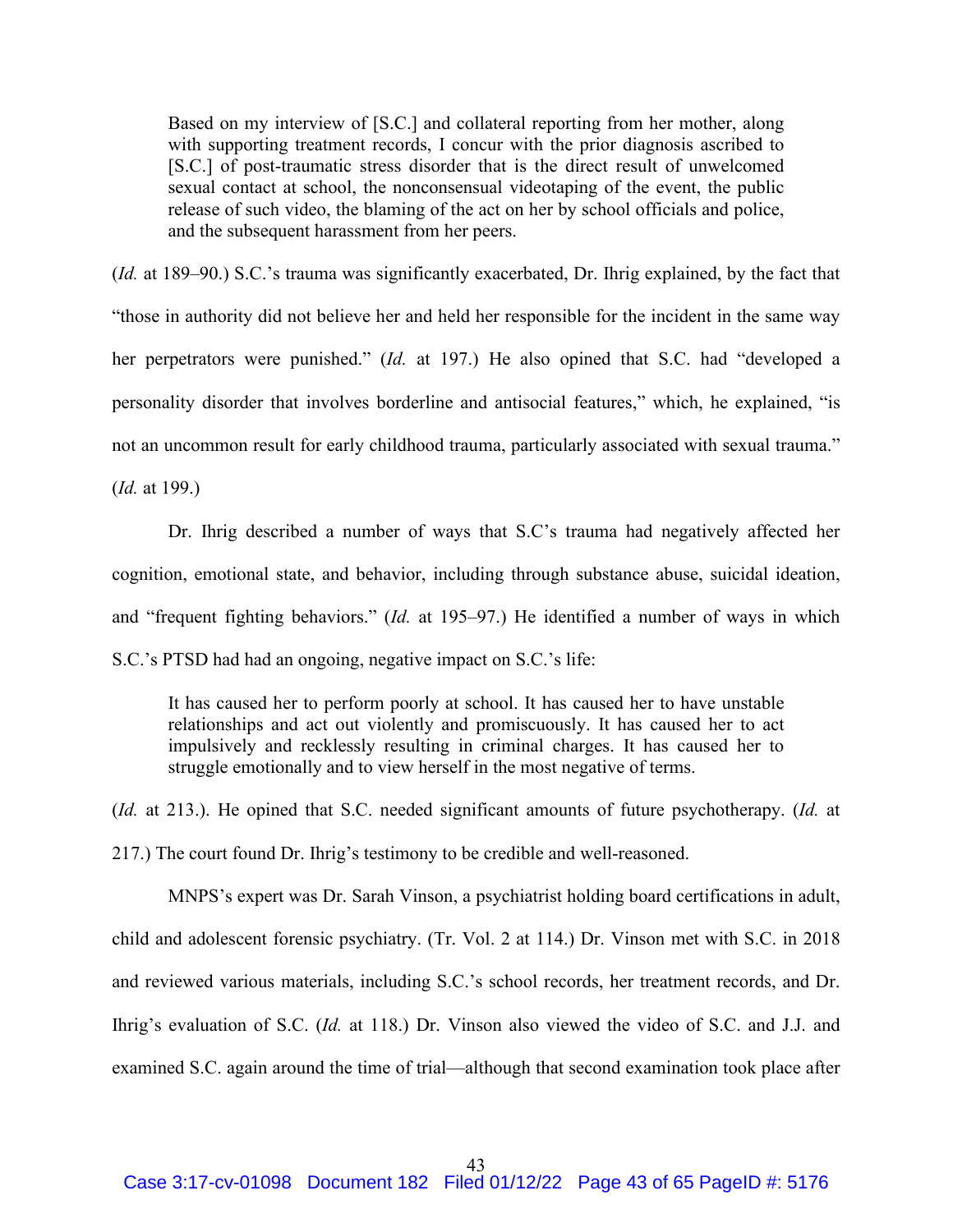Dr. Vinson had already formulated and disclosed her initial opinions. (*Id.*)

The court finds that some aspects of Dr. Vinson's testimony elided important facts and relied on deceptively selective recitations of the relevant information. For example, regarding the possibility that S.C. was subjected to significant post-incident harassment, Dr. Vinson stated:

She was quickly removed from the school following the incident, so there was not an opportunity for her to be exposed to the significant harassment on campus.

She reports that her social media was deleted shortly after the event, thus there was no opportunity for her to be exposed to significant harassment through those platforms.

(*Id.* at 125.) Neither of those statements, however, suggests that S.C. was not harassed. As everyone involved in this case is aware, the post-incident harassment at issue occurred while S.C. was suspended, on medical leave, or enrolled in MNPS but on homebound status. The fact that she was not harassed while physically on campus after the incident, accordingly, is beside the point. Similarly, the fact that S.C. supposedly could not be harassed through messages to her *own* social media accounts simply is not evidence that she was shielded from electronic harassment altogether. The record shows that she could still text and be texted, and messages could still be relayed through her sister or through friends. Dr. Vinson, moreover, offered no reason why it would have been impossible for harassment to occur through public social media messages that S.C. would be expected to see or learn of, regardless of the status of her own accounts.

Dr. Vinson also discussed S.C.'s mental health and the effects of the incident and its aftermath. Dr. Vinson made some observations that legitimately complicated the picture of whether there were additional factors other than the trauma S.C. underwent in association with the incident of April 17, 2017 that might have contributed to S.C.'s ongoing difficulties after the incident. The court, however, did not find Dr. Vinson's broader conclusions, such as her initial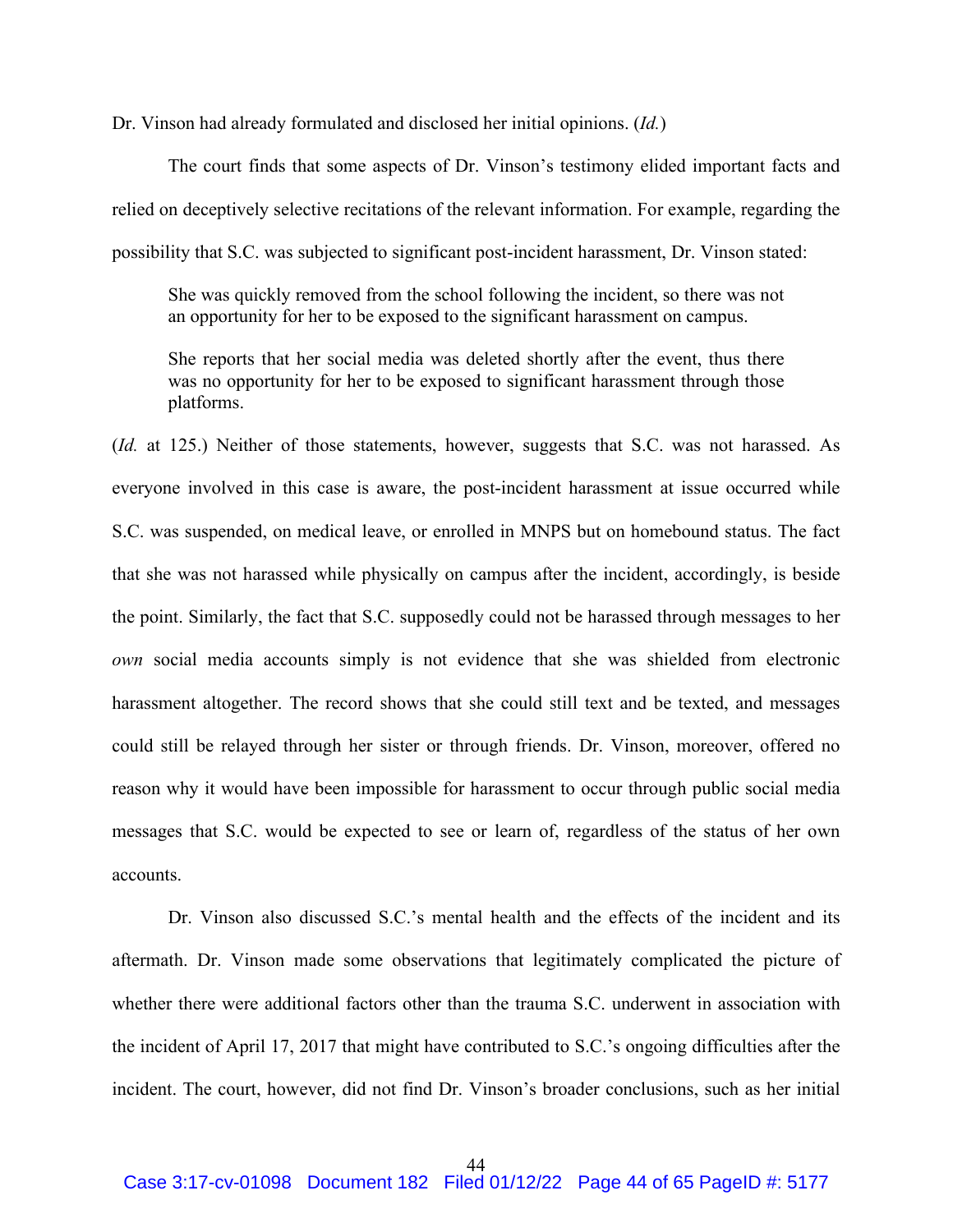2018 finding that S.C. likely did not suffer from post-traumatic stress disorder, to be persuasive. (*Id.* at 126–27.) The court also notes that, even by Dr. Vinson's own account, many of her conclusions were undermined by (or at least required updating in light of) additional evidence of S.C.'s symptoms that Dr. Vinson later learned of at or around the time of trial. (Tr. Vol. 2 at 190–91.) The court, accordingly, credits Dr. Ihrig's opinion over Dr. Vinson's, by a significant margin.

#### **III. ANALYSIS & FINDINGS**

### **A. Scope of Claims in Light of** *Kollaritsch* **and This Court's Earlier Rulings**

Most aspects of S.C.'s claims were already resolved in MNPS's favor after the court was ordered by the Sixth Circuit to reconsider its summary judgment rulings in light of *Kollaritsch*. By the time of trial, in other words, many aspects of the underlying claims and contested events in this case were no longer matters to be resolved.

For example, S.C. has presented a good deal of evidence suggesting that the initial incident in this case might have been prevented if MNPS had properly understood the dangers its students were facing before any of these events occurred. But S.C.'s "before" claim—like the other plaintiffs' "before" claims—was wholly foreclosed by *Kollaritsch*, and this court held as much, granting MNPS's motion for summary judgment as to those claims. <sup>16</sup> (Doc. No. 124 at

<sup>16</sup> One could argue that the more expansive portions of the Kollaritsch opinion were merely dicta. *See Kollaritsch*, 944 F.3d at at 630 (Rogers, J., concurring); *see also Greene v. Crawford Cty., Mich.*, No. 20- 1715, 2022 WL 34785, at \*8 (6th Cir. Jan. 4, 2022) ("A 'conclusion that does nothing to determine the outcome is dictum and has no binding force' on a future panel.") (quoting *Wright v. Spaulding*, 939 F.3d 695, 701 (6th Cir. 2019)). The central rule of *Kollaritsch*, however, is expressly identified as a holding in other words, not dictum. *See Kollaritsch*, 944 F.3d at 618 ("In short, *we hold that* a student-victim plaintiff must plead, and ultimately prove, that the school had actual knowledge of actionable sexual harassment and that the school's deliberate indifference to it resulted in further actionable sexual harassment against the student-victim, which caused the Title IX injuries." (emphasis added)). Admittedly, that formulation of the holding does not include a clear, express statement of the requirement that the initial harassment that provided the notice be specific to the student plaintiff herself—although the description of the later harassment as "further" harassment might be read as suggesting as much, and the more explicit version of that rule was propounded elsewhere in the opinion. *See id.* at 621–22 (stating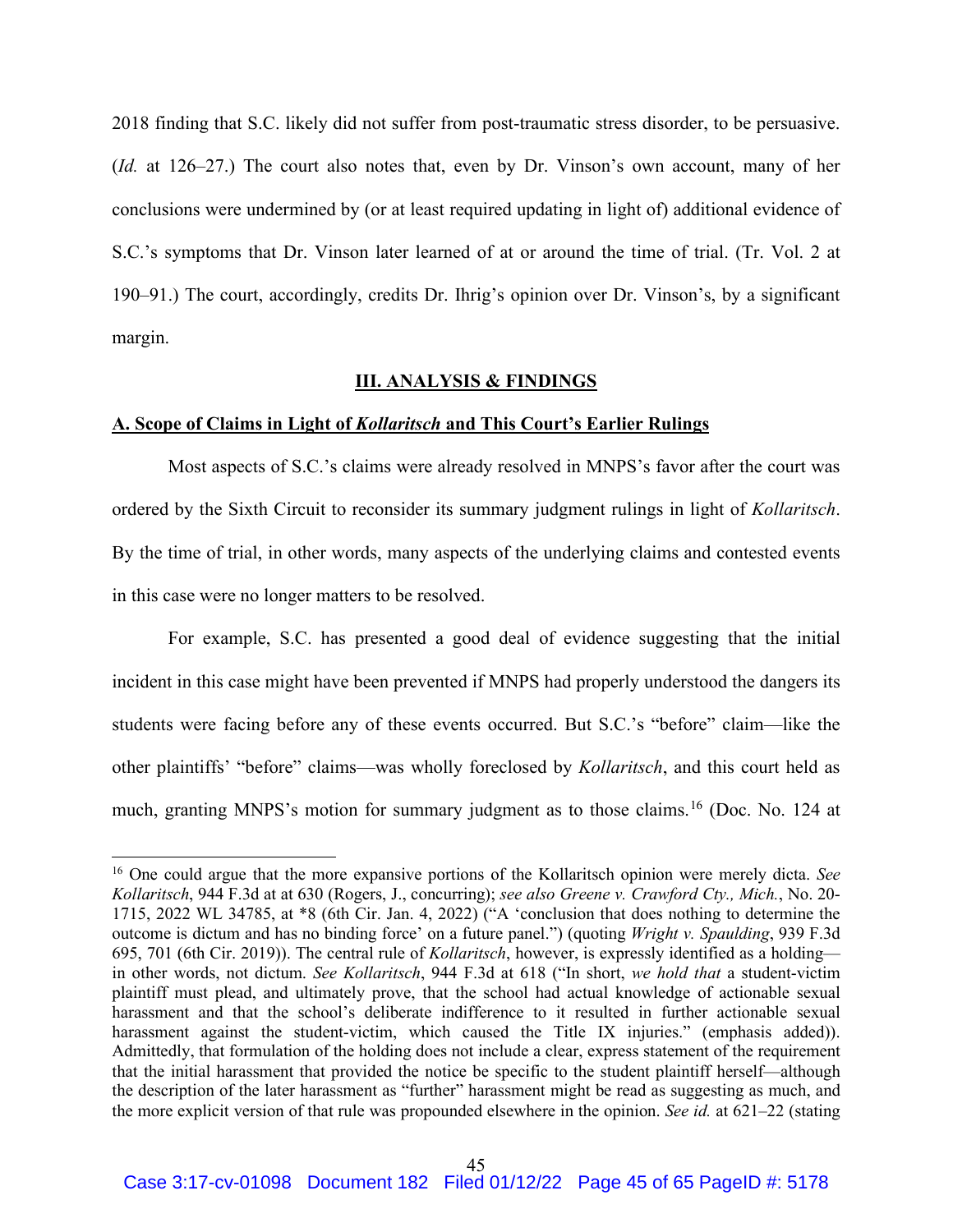$30 - 33.$ 

However, it is still entirely possible that MNPS bears at least some of the blame for the sexual encounter at issue here. Specifically, it does not appear unreasonable to suggest that MNPS had enough information about these risks that its failure to take better preventive measures amounted to a deliberate disregard for students' safety. Nor is it unreasonable to wonder whether, if MNPS had realized the dangers its students faced sooner, it could have disrupted the environment that led to the events of April 17, 2017. Indeed, even MNPS seems to have come to accept that it could have done better or at least can do better in the future; it has substantially revamped its handling of Title IX issues and peer-on-peer harassment in ways that would make little sense if its prior policies had been adequate. (*See* Tr. Vol. 2 at 88–101 (testimony of new Title IX coordinator Carly Elliott).) Under *Kollaritsch*, though, none of that matters; no *general* danger of peer-on-peer harassment, even if that danger is both severe and blatantly obvious, is sufficient to create an actionable Title IX obligation to take preventive steps, according to that case.

"Before" claims, moreover, are not the only plausible theories of liability that *Kollaritsch* foreclosed. The court considered and rejected the possibility that a plaintiff might have a Title IX claim based on the fact that a school's handling of the investigation of her harassment was itself traumatic or inappropriate but did not cause any future instances of additional harassment. *See Kollaritsch*, 944 F.3d at 618 ("A student-victim's subjective dissatisfaction with the school's response is immaterial to whether the school's response caused the claimed Title IX violation.").

that notice could not be premised on harassment "directed at third parties") (quoting *Pahssen*, 668 F.3d at 363). The majority opinion's understanding of notice, however, was central to its resolution of the appeal. Indeed, the notice requirement and the "further harassment" requirement must function together for the holding to make sense, and the notice requirement must be as exacting as the court held it to be in order for the court's holding to actually resolve the case. The court, accordingly, will continue to apply the rule of *Kollaritsch* as it did following remand.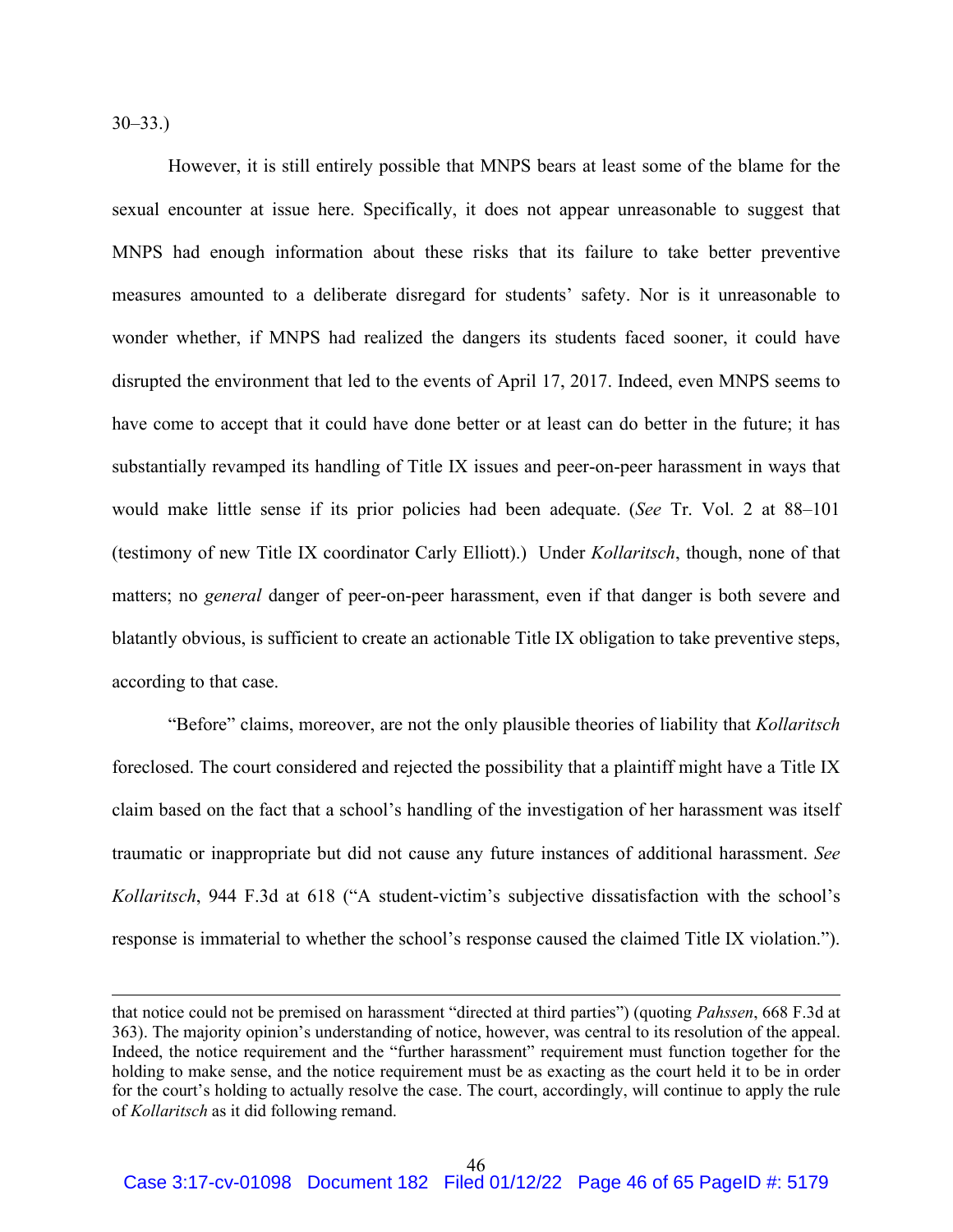As this court previously wrote:

Under *Kollaritsch*, a parent whose child was harassed, assaulted, or raped by another student and who recognizes that a school is not responding appropriately to her child's predicament has no cause of action, under Title IX, until the school's improper response leads to at least one additional instance of actionable harassment. This is true, under *Kollaritsch*, even if the parent is reasonable or even obviously correct that the school is failing to take the danger posed to her child seriously. In other words, if a parent's child is, for example, raped by another student at school, and the school district and state do nothing to prevent her rapist from attacking her again, the parent's options are (1) withdrawing the child from school or (2) waiting for her to be sexually harassed again—including, potentially, in the form of a second rape—at which point the parent can sue on the child's behalf under Title IX.

(Doc. No. 124 at 34.)

In short, most of the traumatic experiences that S.C. underwent on the premises and

under the supervision of Hunters Lane have already been forced off the table as grounds for

liability by the Sixth Circuit. It is necessary, then, to focus on what is left. This court's discussion

of which aspects of S.C.'s "after" claims survived the summary judgment stage was as follows<sup>17</sup>:

MNPS argues that S.C. cannot prevail on her "after" claims because she "never returned to Hunters Lane as a student after" the date of the initial incident giving rise to her claims, April 17, 2017. (Doc. No. 123 at 5.) That assertion may be true—in a sense—in that S.C. never attended the physical campus of Hunters Lane as a student again, and her family eventually moved out of the county. MNPS's characterization, however, elides a considerable amount of complexity. Contrary to any suggestion by MNPS that S.C. simply left Hunters Lane immediately after the incident, she was, in fact, initially suspended from Hunters Lane for three days as punishment for her participation in the incident. (Doc. No. 92-11 ¶ 9.) The precise details of the days and weeks immediately following the incident [were not, on the summary judgment record,] entirely clear . . . , but . . . S.C. and her parents did not finally decide to withdraw from Hunters Lane until [a later date.] (*Id.* ¶ 17.)

S.C. and her mother also complained to Dr. Kessler, while she was still an enrolled MNPS student, that she and her sister were receiving physical threats from other students related to the incident. (*Id.* ¶ 13.) S.C.'s mother, T.C., has corroborated that they informed Dr. Kessler of the threats on April 18, 2017, and

<sup>&</sup>lt;sup>17</sup> The court typically would not include so lengthy a blockquote, particularly of its own prior ruling. Because the contours of the court's summary judgment determination are of such high importance here, however, the court presents the relevant subsection with only slight abridgement..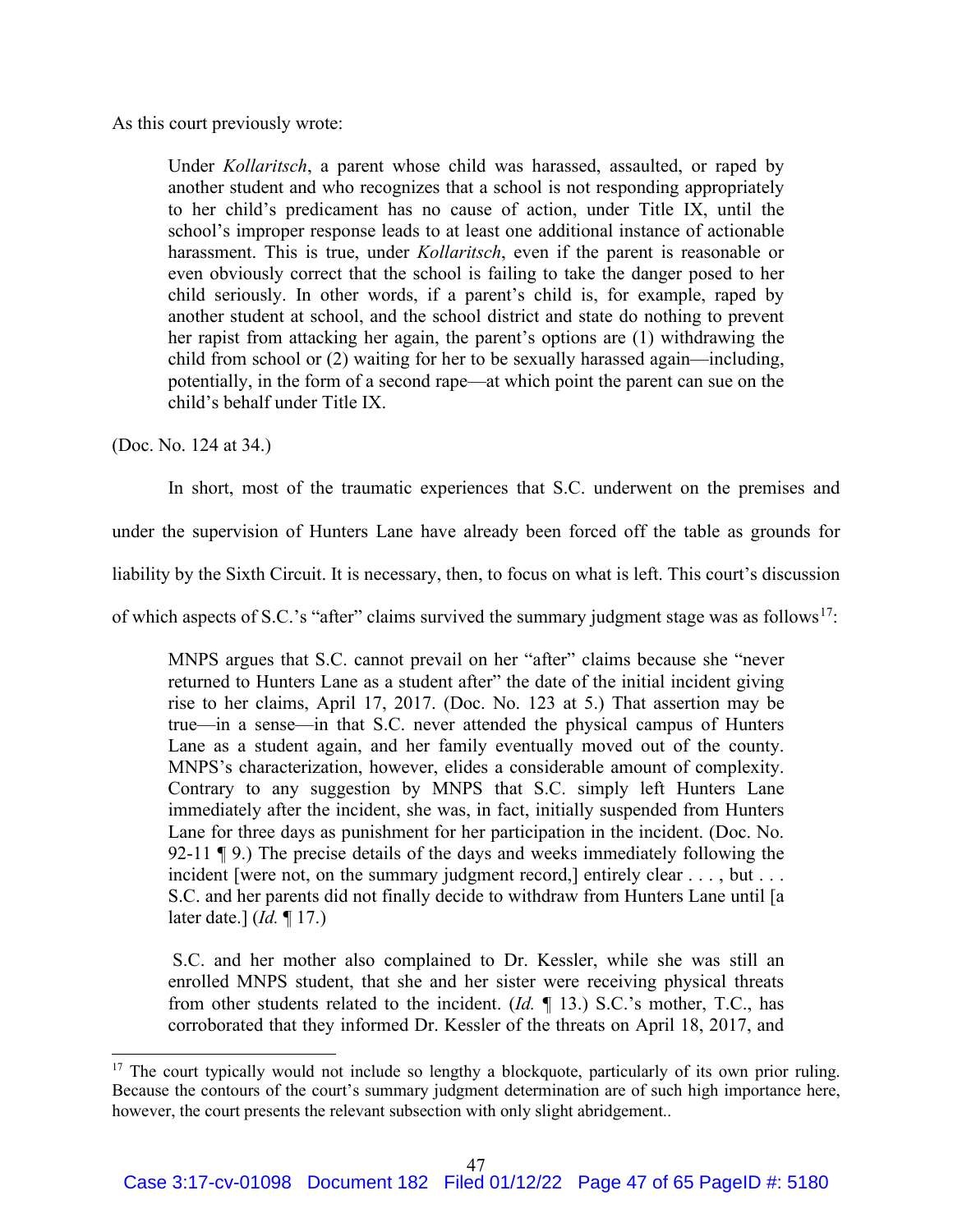that the threats were violent in nature, including gendered and sexualized insults. (Doc. No. 92-12 ¶¶ 9–11.) The threats continued throughout S.C.'s suspension, and the video depicting her was placed on a publicly accessible pornography site. (Doc. No. 92-11  $\P$  16.) ....

There was, in other words, a period . . . in which S.C. was still an enrolled MNPS student, and MNPS was aware of harassment being waged against her that arose out of and was intended to thwart an investigation of an on-campus incident. During that period, MNPS allegedly failed to adequately address the matter in a way that would allow S.C. to resume her studies on the same terms as her peers. Such a situation would seem to fit squarely within the claims that *Kollaritsch*  would allow to proceed. The only complicating factor is that S.C. was not on the physical Hunters Lane campus when that harassment occurred. The reason she was not on campus, however, was that the school first suspended her and then apparently tolerated her absence while the matter was addressed.

As broad as *Kollaritsch* is, it does not say anything about such a situation. It may be that Title IX does not typically impose duties related to a student's being harassed outside of school, but the Supreme Court has never held that the oncampus/off-campus distinction presents a categorical bar. To the contrary, the Supreme Court's formulation of potential liability for peer harassment notably shied away from drawing a hard line based on geography, focusing instead on whether the harassment was taking place "'under' an 'operation' of the funding recipient." *Davis*, 526 U.S. at 646 (citing . . . *Doe v. Univ. of Ill.*, 138 F.3d 653, 662 (7th Cir. 1998)). The Supreme Court's language has been read by at least one circuit court as requiring only a sufficient "nexus between the out-of-school conduct and the school." *Rost ex rel. K.C. v. Steamboat Springs RE-2 Sch. Dist.*, 511 F.3d 1114, 1122 n.1 (10th Cir. 2008) (citing *Davis*, 526 U.S. at 645). Similarly, Department of Education Guidance has suggested that "there is no 'duty under Title IX to address an incident of alleged harassment where the incident occurs off-campus *and does not involve a program or activity of the recipient*' . . . ." *Doe v. Pennridge Sch. Dist.*, 413 F. Supp. 3d 393, 410 (E.D. Pa. 2019) (quoting Dep't of Educ. OCR, "Q & A on Campus Sexual Misconduct" (Sept. 2017)) (emphasis added).

There are a number of facts in this case suggesting a nexus between the school's authority and interests and the harassment S.C. experienced while suspended and, later, while absent. First and most obviously, the harassment was related to an incident that itself occurred on campus. Second, and perhaps more importantly, the harassment appears to have been directed, at least in part, at preventing S.C.'s cooperation in the school's own disciplinary investigation related to the in-school incident. Third, S.C.'s physical absence from school was, at least at first, schoolmandated in light of her suspension. If a school could escape liability simply by removing a student from its physical premises, the incentive in a case such as this would simply be to suspend or even expel every student in S.C.'s position. The court doubts that Congress intended to create an incentive to punish harassment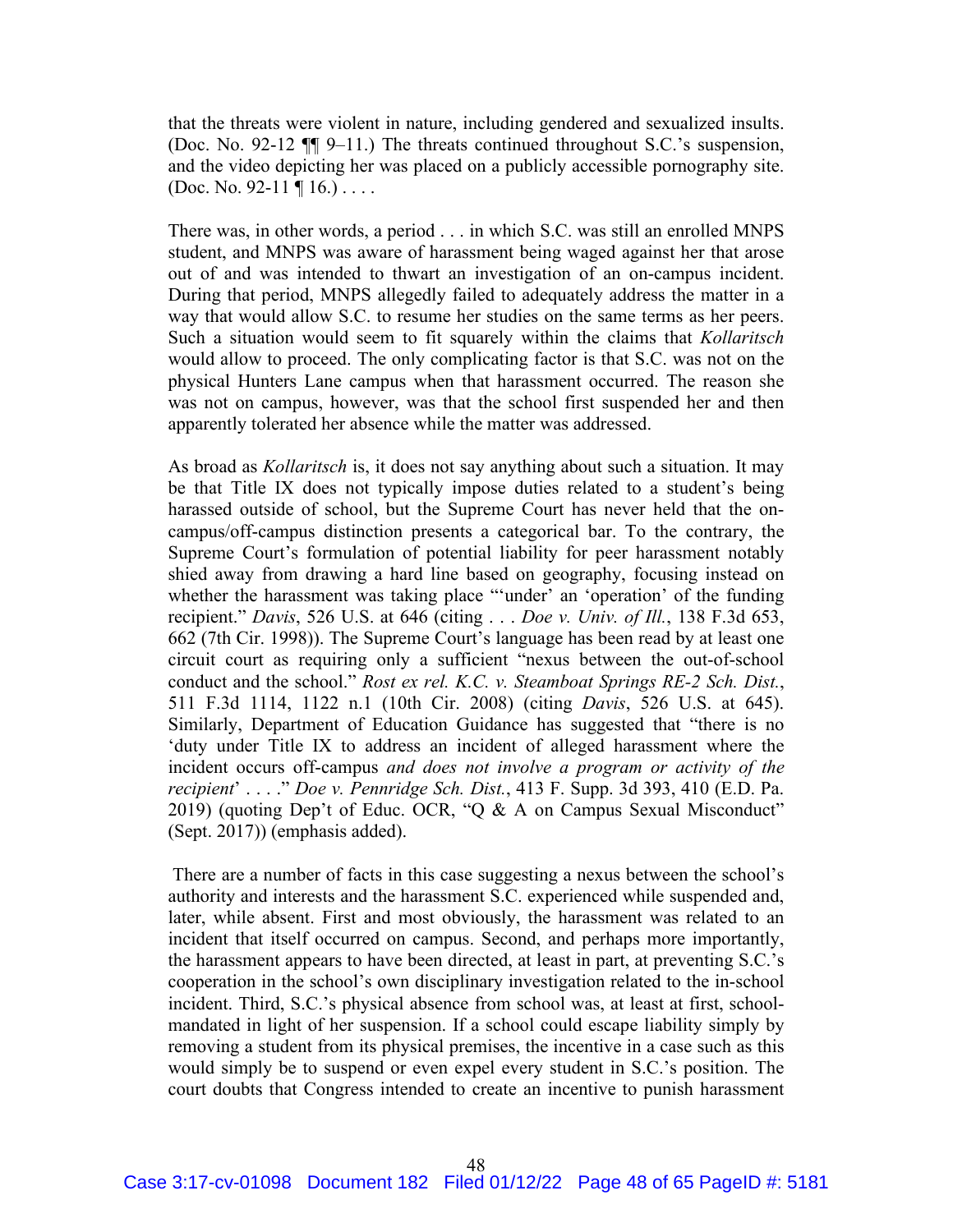victims. . . .

Another potential limitation on a school system's liability for off-campus harassment is that "the deliberate indifference standard holds a school liable for harassment only where the school 'exercises substantial control over both the harasser and the context in which the known harassment occurs.'" *Gordon v. Traverse City Area Pub. Sch.*, 686 F. App'x 315, 324 (6th Cir. 2017) (quoting *Davis*, 526 U.S. at 646). The school's suspension of S.C., however, was, in fact, an exercise of substantial control over the setting in which she might be harassed. Moreover, while a school typically does not have substantial control over students' off-campus actions, the threats in this case were apparently attempts to interfere in the school's own investigation. The court is aware of no settled principle that would prevent a school from exercising disciplinary control over students' attempts to interfere directly in a school disciplinary investigation to intimidate a victim. *See Bell v. Itawamba Cty. Sch. Bd.*, 799 F.3d 379, 396 (5th Cir. 2015) (holding that a school can address speech "intentionally direct[ed] at the school community . . . , even when such speech originated, and was disseminated, off-campus without the use of school resources"); *S.J.W. ex rel. Wilson v. Lee's Summit R-7 Sch. Dist.*, 696 F.3d 771, 777 (8th Cir. 2012) (holding that a school may take action addressed at out-of-school speech to prevent a "substantial disruption to the educational setting"); *Kowalski v. Berkeley Cty. Sch.*, 652 F.3d 565, 573 (4th Cir. 2011) (holding that a school can address offcampus speech based on "nexus" between speech and school's "pedagogical interests") . . . . A reasonable finder of fact could conclude that MNPS's disciplinary authority to protect its investigation translated to sufficient control over the off-campus attempts made by students to thwart it.

The court's prior reasoning regarding S.C.'s "after" claim, therefore, remains largely intact. It may be that *Kollaritsch* limits the evidence on which S.C. can rely to establish her Title IX injuries, because she now must focus on the actual post-incident harassment that she endured rather than broader aspects of the school's alleged mishandling of her case. However, a female student's being hounded out of school by threats and harassment related to her participation in a school's investigation into an on-campus sexual event is well within the core Title IX issues that survive *Kollaritsch*.

(*Id.* at 35–39.) In other words, for S.C.'s claims to succeed, she must have established (1) at least

one instance of "actionable" post-incident harassment that (2) has a sufficient nexus to the

school<sup>18</sup> and (3) was the result of deliberate indifference by MNPS. No other grounds for

<sup>&</sup>lt;sup>18</sup> The court notes that its prior holding that schools have the power to address off-campus speech with a clear nexus to the school and its educational mission has since found support in the Supreme Court's First Amendment caselaw. *See Mahanoy Area Sch. Dist. v. B. L. ex rel. Levy*, 141 S. Ct. 2038, 2045 (2021) ("[W]e do not believe the special characteristics that give schools additional license to regulate student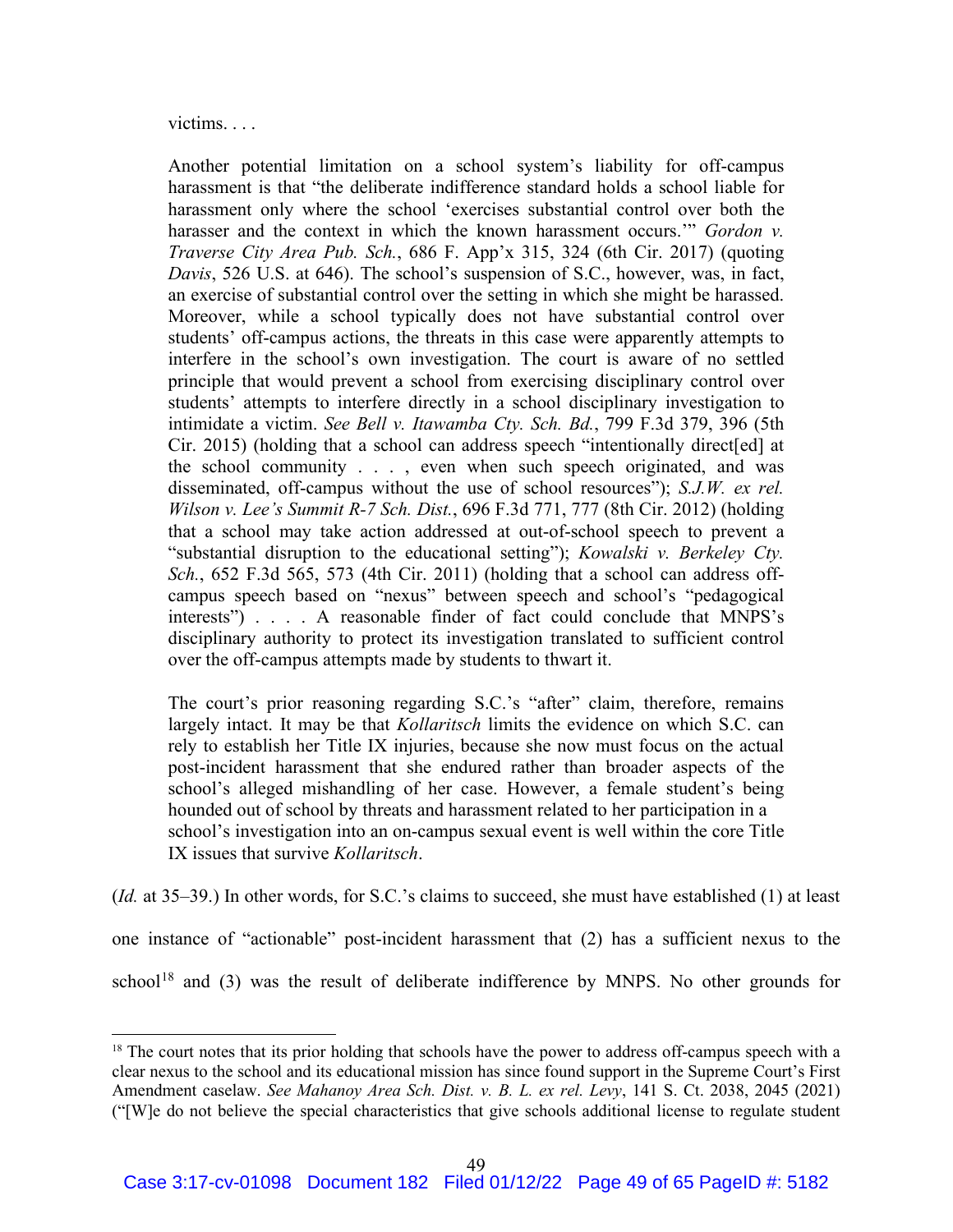liability in this case are viable under *Kollaritsch*.

### **B. Whether the Post-Incident Threats Were Harassment On the Basis of Sex**

MNPS attempts to bypass even that narrow inquiry by arguing that the threats intended to prevent S.C. from cooperating in the investigation—which account for most of the post-incident harassment in the record—may have been *harassment* but were not *sex-based harassment* and therefore fall outside the concerns addressed either by Title IX or by a § 1983 equal protection claim. Title IX, as the court has noted, provides that "[n]o person in the United States shall, *on the basis of sex*, be excluded from participation in, be denied the benefits of, or be subjected to discrimination under any education program or activity receiving Federal financial assistance." 20 U.S.C. § 1681(a) (emphasis added). MNPS argues that a desire to discourage participation in a disciplinary investigation is conceptually gender-neutral; accordingly, if S.C. was harassed for that reason, MNPS argues, she was not harassed on the basis of sex.

The caselaw in this area, however, rejects the premise that a court should rely solely, or even primarily, on a harasser's personal motivation to determine whether harassment gave rise to discrimination on the basis of sex. Rather, a court must look to the "real social impact of . . . behavior," "judged from the perspective of a reasonable person in the plaintiff's position, considering 'all the circumstances.'" *Oncale v. Sundowner Offshore Servs., Inc.*, 523 U.S. 75, 81 (1998) (quoting *Harris v. Forklift Sys., Inc.*, 510 U.S. 17, 22 (1993)). Accordingly, while sexual harassment must be "gender-*oriented*," *Davis*, 526 U.S. at 651 (emphasis added), that determination can be made "irrespective of the harasser's motivation." *Gallagher v. C.H. Robinson Worldwide, Inc.*, 567 F.3d 263, 271 (6th Cir. 2009).

As the Sixth Circuit has recognized, when harassment involves actions of an explicitly

speech always disappear when a school regulates speech that takes place off campus. The school's regulatory interests remain significant in some off-campus circumstances.").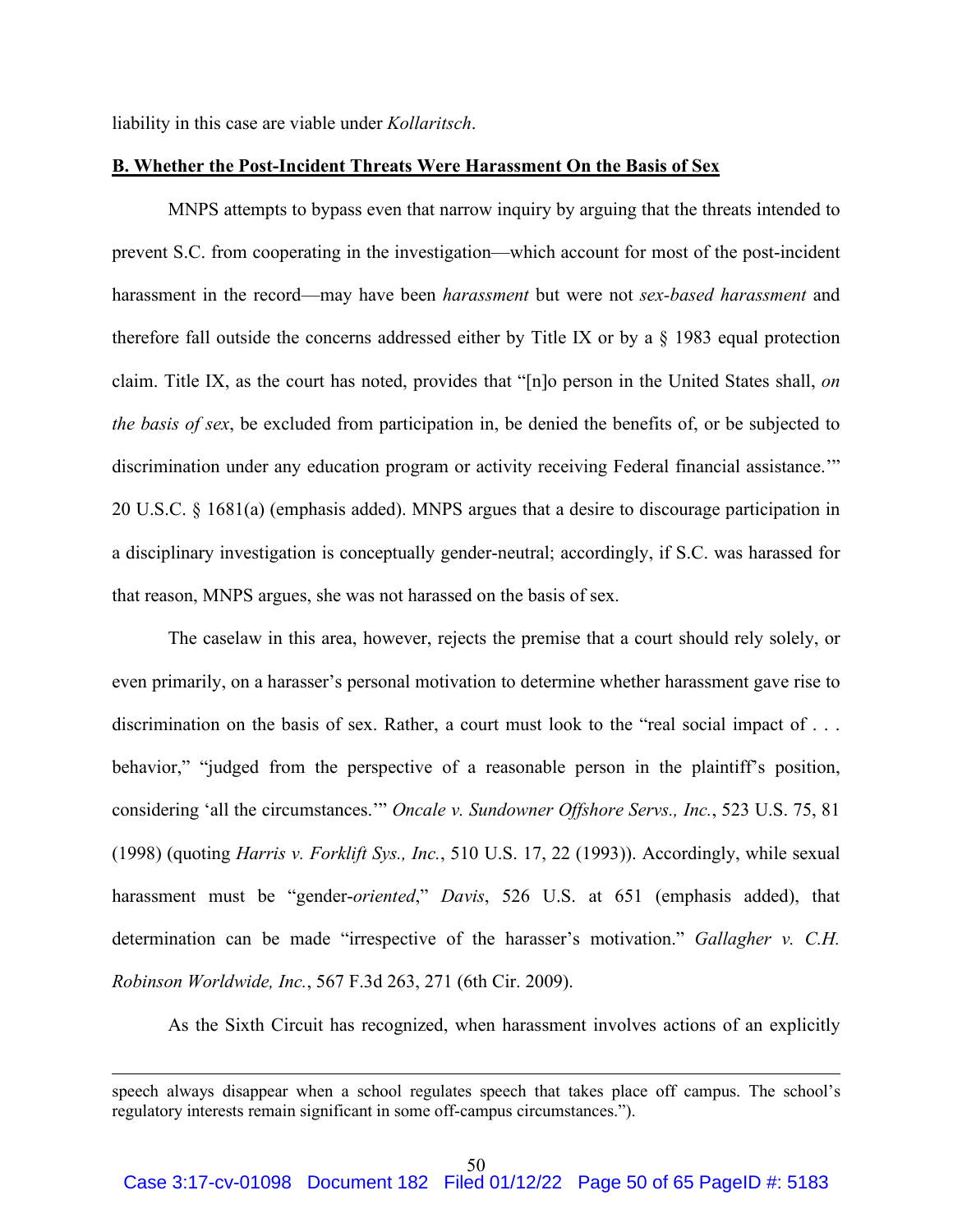sexual or gendered nature, the question of whether that harassment amounted to sex discrimination is different than it would be in a case where, for example, a supervisor, teacher, or peer was simply accused of being abusive to others in a non-sexual, gender-neutral way. *See Gallagher v. C.H. Robinson Worldwide, Inc.*, 567 F.3d 263, 271 (6th Cir. 2009); *see also* David S. Schwartz, *When Is Sex Because of Sex? The Causation Problem in Sexual Harassment Law*, 150 U. Pa. L. Rev. 1697, 1700 (2002) (observing that courts have generally recognized that "sexual conduct per se establishe[s] the 'causation' element necessary under Title VII to prove that the conduct was 'because of sex.'"). In a case involving abusive but non-sexual, facially gender-neutral behavior, it is necessary for the plaintiff to introduce additional facts establishing that the abusive behavior was somehow discriminatorily applied—for example, that a supervisor was abusive toward women more often than men. Otherwise, while the behavior may have been worthy of condemnation—and may even have been "harassment" as the term is commonly used—the behavior would not have been discriminatory. *Gallagher*, 567 F.3d at 272. The Sixth Circuit has held, however, that abusive behavior that is explicitly sexual or gender-coded in nature may have a discriminatory effect, even if it is technically visited upon men as well as women. For example, the Sixth Circuit has recognized that the public use of "'sex specific' words," such as ""bitch," 'whore," and 'cunt' that . . . may be more degrading to women than men" may, if sufficiently severe and pervasive, amount to sexual harassment, even if men are exposed to the words as often as women. *Id.* (quoting *Reeves v. C.H. Robinson Worldwide, Inc.*, 525 F.3d 1139, 1144 (11th Cir. 2008), *reh'g en banc granted, opinion vacated*, 569 F.3d 1290 (11th Cir. 2009), *same result reached on reh'g en banc*, 594 F.3d 798 (11th Cir. 2010)).

The court has already ruled, based on those principles, that the circulation of sexually explicit videos can give rise to gender-oriented harassment, even if both boys and girls are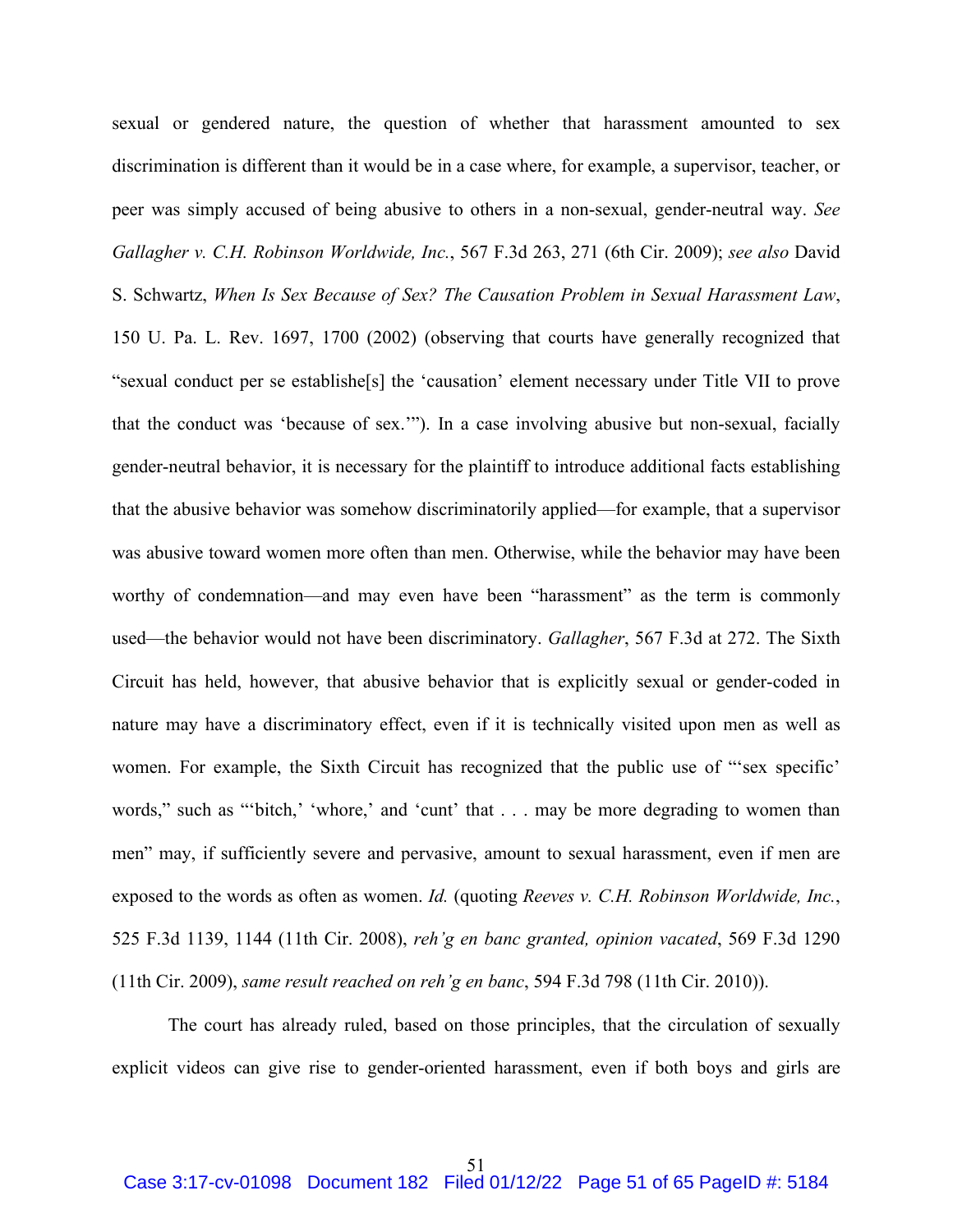depicted in the videos. (*See* Doc. No. 101 at 32–35.) MNPS's argument is that this reasoning, even if applicable to a sexual assault or the sharing of a video of a sexual encounter, does not extend to harassment intended to interfere with an investigation of such a video. The court is skeptical of that argument as a general proposition, but the court is even *less* persuaded in light of the record of this particular case. S.C. credibly testified that girls at Hunters Lane who appeared in sexually explicit videos were treated vastly differently by their peers than boys who did. Because of this markedly different treatment, female students, the court finds, would also tend to have a significantly greater need to rely on the school's administrators to protect them in the wake of a video's circulation. Accordingly, any harassment directed at discouraging cooperation with the school's investigation was harassment intended to block recourse for a harm that was not visited equally upon male and female students. The overtly sexual and objectively gender-imbalanced stakes of the situation, in other words, did not stop with the video itself.

As a matter of practical social effect, therefore, the harassment was gender-oriented. The court is not basing its conclusion on generalizations or guessing; the actual evidence presented at trial—which MNPS had every opportunity to rebut—persuasively established that S.C. was in substantially greater need of protection by Hunters Lane in this situation due to her sex and that, therefore, harassment intended to interfere with that assistance created a special hardship for her based on her status as a female student. The evidence shows that the harassment to which S.C. was subjected was tied to her sex. MNPS's argument in this regard, therefore, is without merit.

## **C. Remaining Elements of Liability Under Title IX**

Under *Kollaritsch*, "a student-victim plaintiff must . . . ultimately prove . . . that the school had actual knowledge of actionable sexual harassment and that the school's deliberate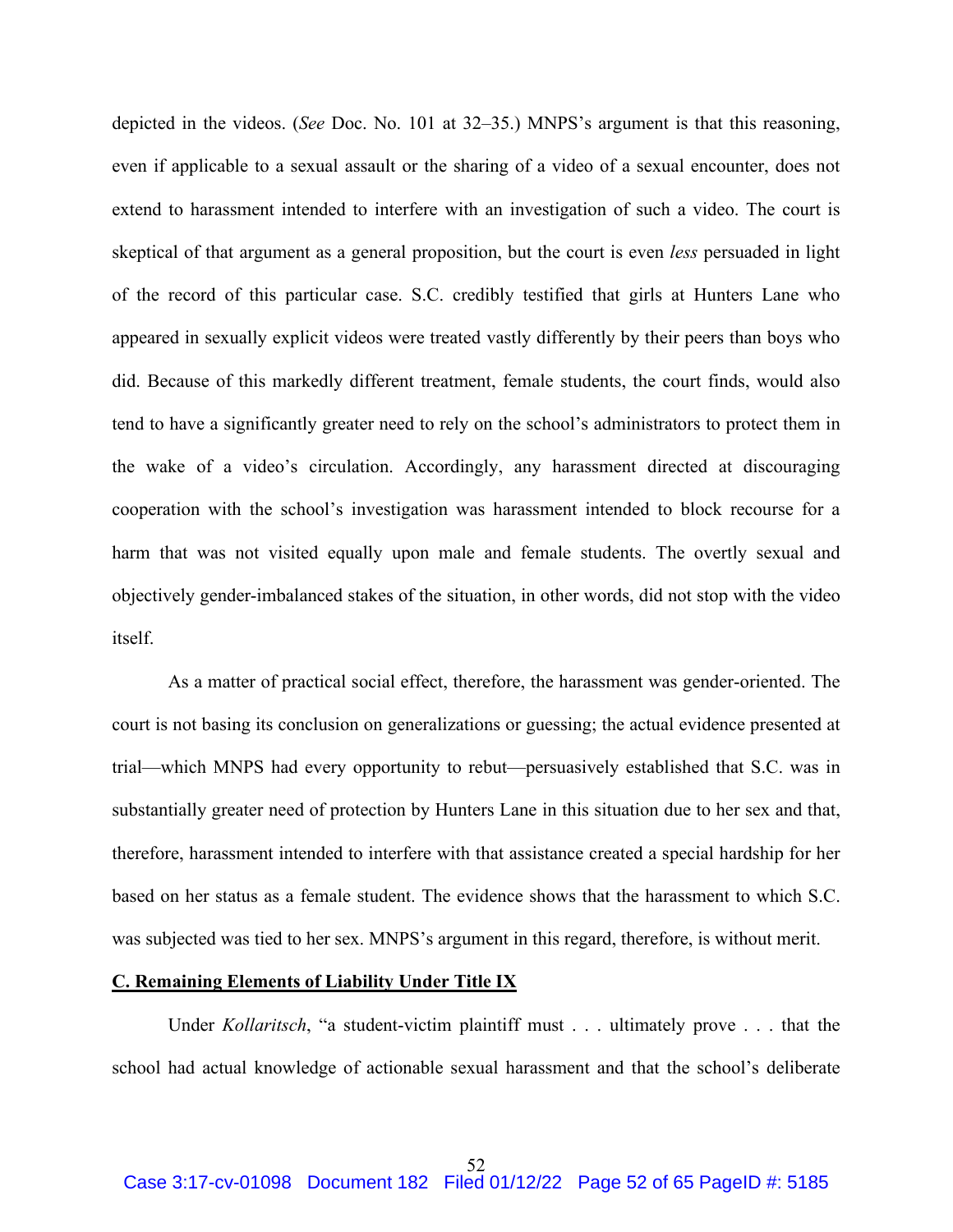indifference to it resulted in further actionable sexual harassment against the student-victim, which caused the Title IX injuries." *Kollaritsch*, 944 F.3d at 618. The Sixth Circuit has explained that "actionable sexual harassment" means "harassment 'so severe, pervasive, and objectively offensive that it effectively bars the victim's access to an educational opportunity or benefit.'" *See Foster v. Bd. of Regents of Univ. of Mich.*, 982 F.3d 960, 965 (6th Cir. 2020) (quoting *Davis*, 526 U.S. at 633).

S.C. has shown that MNPS had actual knowledge of "actionable sexual harassment" of her, in that it had, at a minimum, actual knowledge that the video was being circulated against her wishes. There is no plausible argument that mass circulation of child pornography in the school of the children depicted falls anywhere near short of the level of severity necessary to be actionable.<sup>19</sup> Unsurprisingly, then, multiple courts have found that circulation of sexual pictures or videos and accompanying harassment can rise to the level of severity necessary to support a Title IX harassment claim. *See Butters v. James Madison Univ.*, 145 F. Supp. 3d 610, 619 (W.D. Va. 2015); *Doe v. Town of Stoughton*, No. CIV.A. 12-10467-PBS, 2013 WL 6195794, at \*2 (D. Mass. Nov. 25, 2013*); Logan v. Sycamore Cmty. Sch. Bd. of Educ.*, No. 1:09-CV-00885, 2012 WL 2011037, at \*5 (S.D. Ohio June 5, 2012). This court has no trouble reaching the same conclusion with regard to these facts: once MNPS personnel were aware that a sexual video involving one of its minor students had been taken at school and was circulating among other minor students, it had notice of "actionable sexual harassment" and therefore incurred a statutory duty to address the situation.

The court also finds that S.C. has shown that she was subject to post-incident harassment that was sufficient to support a Title IX claim. The evidence regarding the threats sent to S.C.

<sup>&</sup>lt;sup>19</sup> Indeed, as a matter of federal law and policy, involvement in the production and distribution of child pornography is not merely frowned upon; it may warrant imprisonment for years or even decades. *See* 18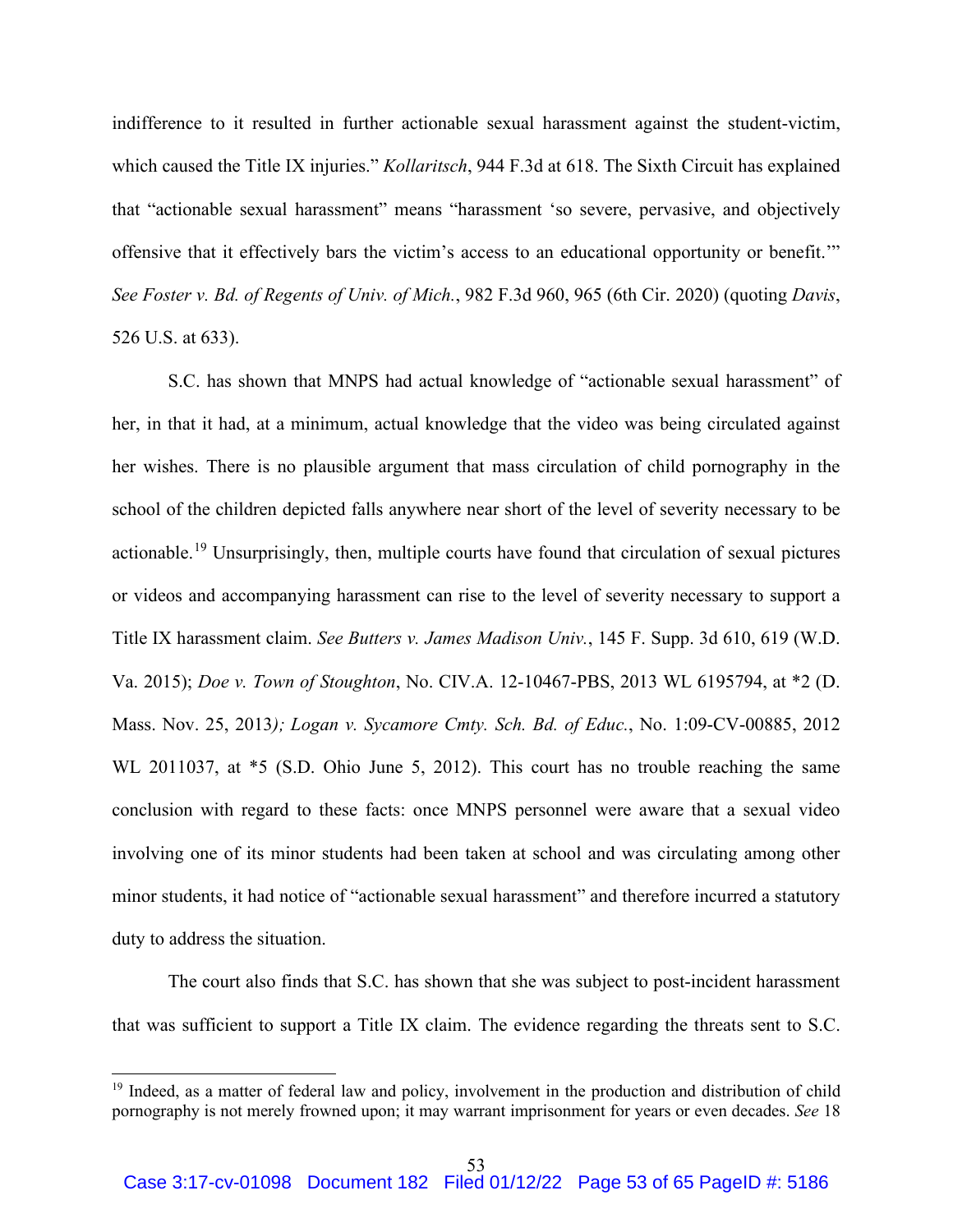and her family is unfortunately not as complete as it could be—in part, perhaps, because the school itself made no meaningful efforts to document that aspect of the situation. The court finds, however, that S.C. and her family did receive violent threats, during the period in which she was enrolled in MNPS, that had the objective purpose of discouraging her from seeking the school's assistance in combating gender-oriented harassment. The court also finds that those threats, which were violent and even included the suggestion that someone would *kill S.C.'s mother*, were sufficiently severe and pervasive to count as "actionable" instances of harassment. Finally, the court finds that the threats had a strong connection to the school environment itself. Not only were the threats related to a school investigation, but they were, at times, expressly tied to the possibility of S.C.'s facing reprisal if she returned to school in person—that is, if she resumed her status as an ordinary MNPS student entitled to a free public education by virtue of her age and residence within MNPS's jurisdiction—which she was. Harassment intended to keep a student out of school and, in effect, create a barrier between the student and the education to which she was entitled is about as school-related as harassment can get. S.C., therefore, has established the required elements of an initial incident, actual notice to the school, and additional post-notice incidents of actionable harassment with a nexus to the school environment.

In order to establish liability, S.C. must also have shown that (1) MNPS acted with deliberate indifference to the harassment of which it became aware and (2) that the additional harassment to which S.C. was subjected was a result of that deliberate indifference. As MNPS has persuasively argued, some of the missteps that S.C. identifies on behalf of MNPS lack a plausible causal connection to the threats S.C. received. For example, S.C. has focused a great deal on MNPS's failure to rely more on its Title IX coordinator—both as a matter of policy and in this particular instance. And S.C. may be right that MNPS erred—even significantly erred—in

U.S.C. § 2252A(b)(1).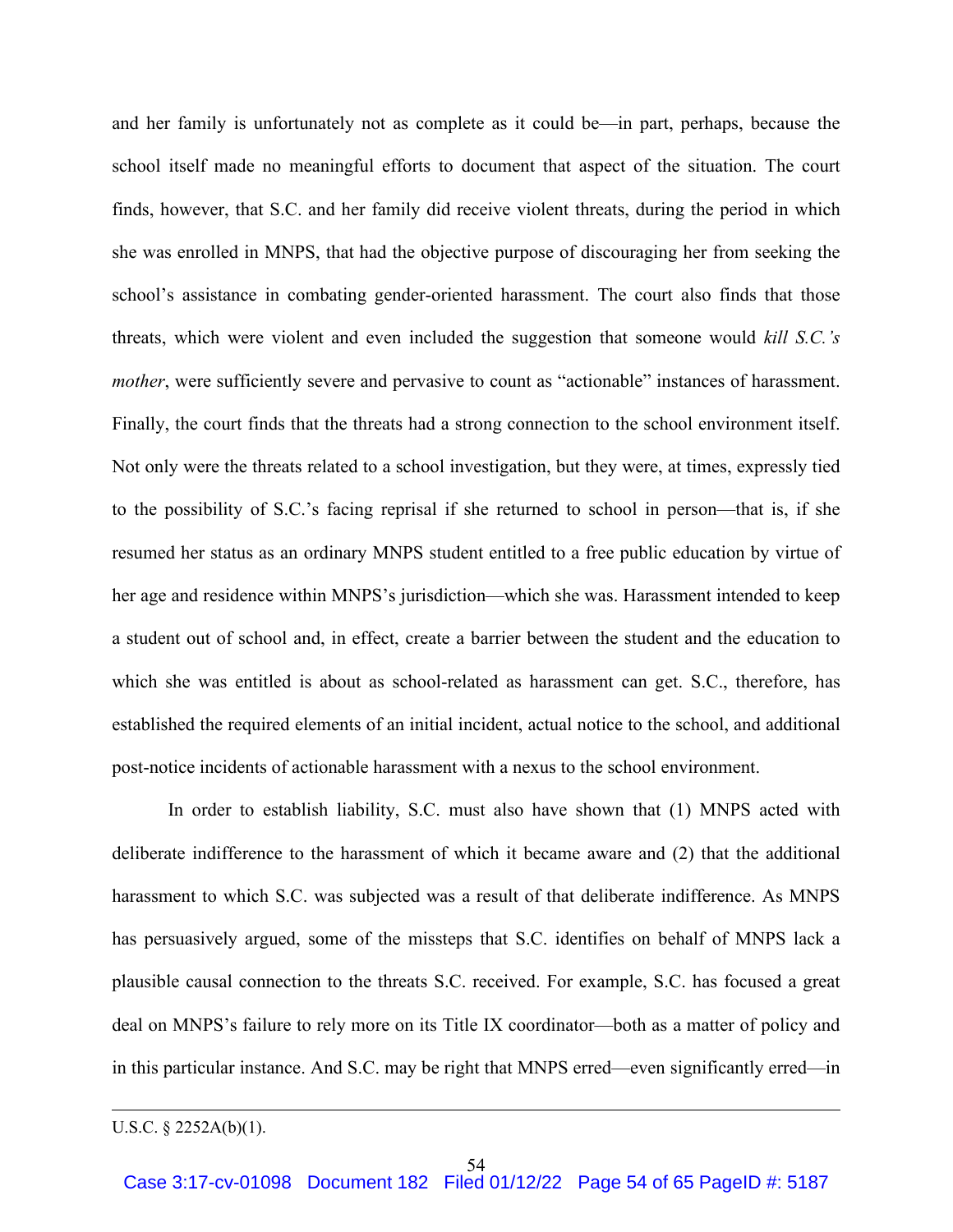that regard. What S.C. has not established, however, is that greater involvement by the Title IX coordinator would have prevented the post-incident harassment that S.C. received. Causation is a required element of a "deliberate-indifference intentional tort" under Title IX. *Doe v. Univ. of Kentucky*, 959 F.3d 246, 250–51 (6th Cir. 2020). When it comes to many of the technical errors that S.C. has identified—over-relying on principals, under-relying on the coordinator, failing to fill out an appropriate bullying form—S.C. failed to present persuasive evidence setting forth a specific, plausible path through which observing those technical requirements would have protected S.C. If those technical errors had been all S.C. relied on, then, her claim would fail.

But, technical issues aside, one fact continues to stand out: that Hunters Lane did very little, if anything, to prevent the ongoing violent threats that S.C. and her mother say that they received and reported to both Dr. Kessler and Detective Carrigan on April 18, while S.C. was still enrolled at Hunters Lane. Hunters Lane responded to some aspects of the situation particularly, the video's existence and the fact that students had had sex on campus. But the school did not address the ongoing threats of which, the court has found, the school was made aware. The Sixth Circuit has made clear—in an *en banc* opinion issued after *Kollaritsch*—that "d[oing] almost nothing" about a known harassment problem is the paradigmatic definition of deliberate indifference. *Foster*, 982 F.3d at 965. What, after all, does "deliberate indifference" mean, if not being aware of a problem and choosing not to use any of the tools available to do anything about it?

All of the relevant evidence suggests that the threats that S.C. has alleged occurred did, in fact, occur and occurred, in part, while S.C. was a Hunters Lane student; indeed, even MNPS itself, in its proposed findings, would have the court find, among other things, that "students were basically threatening S.C. and her mother not to report to the school officials what had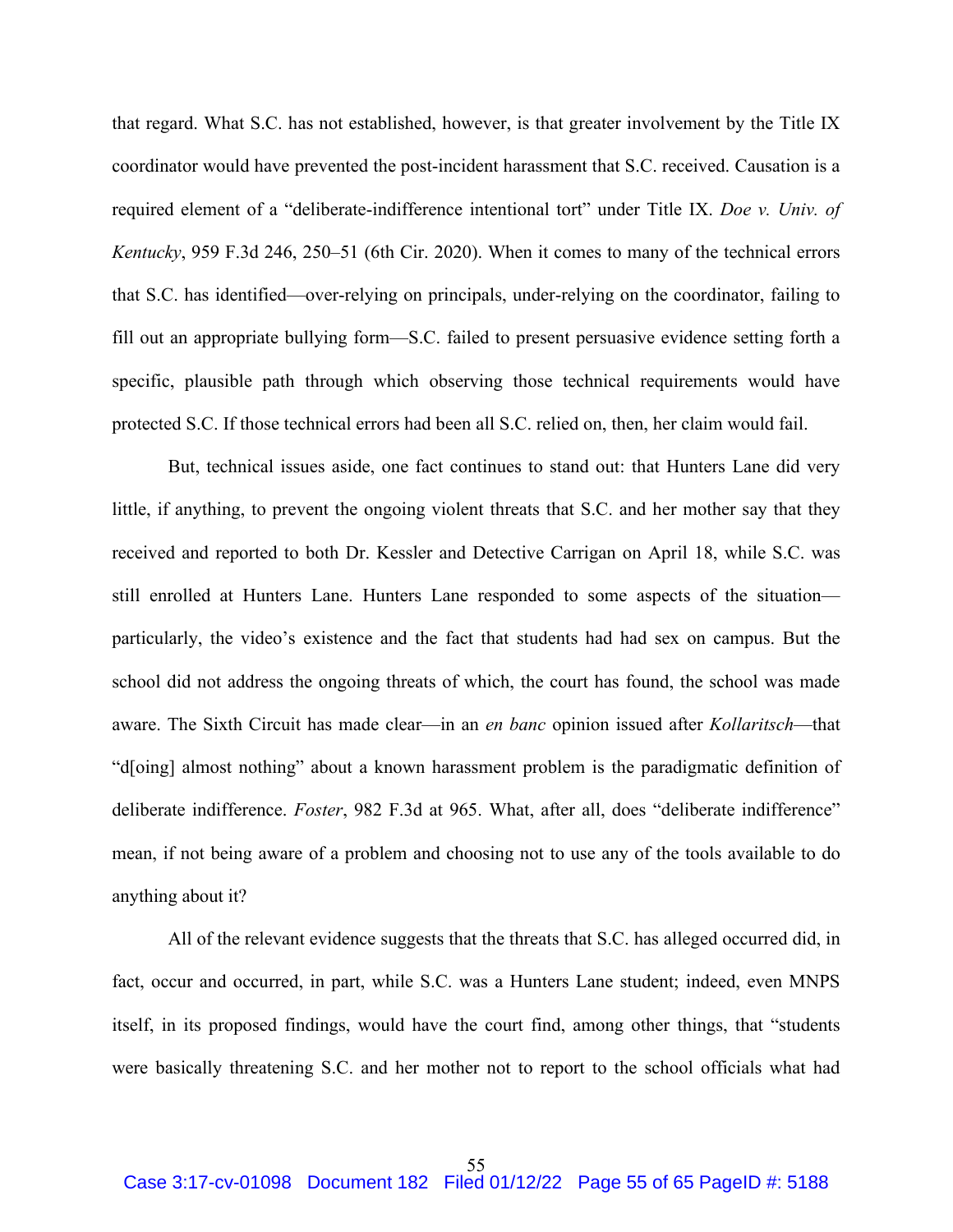happened" and that the threats "continued" after the meeting with Dr. Kessler. (Doc. No. 179 at 4, 8.) Admittedly, the evidence regarding the extent of MNPS's notice of the threats is more mixed; S.C. and her mother say that they conveyed the nature and extent of the threats clearly, and Hunters Lane administrators testified otherwise. At earlier stages in the litigation, that would have been the end of the court's inquiry, and the question of picking which version to believe would have been kicked down the road to trial. But the trial has now occurred, and it was, by agreement of the parties, a bench trial—meaning that the court must decide whom to believe. All of the relevant witnesses presented some reason to doubt aspects of their memories and versions of events, but, ultimately, the court finds, by a preponderance of the evidence and based on its having observed much of the relevant testimony in person, that S.C. and her mother conveyed the existence, nature, and extent of the threats to Hunters Lane administrators with at least enough clarity that failing to act on those threats amounted to a "'refus[al] to take action to bring the recipient into compliance" with Title IX. *Id.* at 968 (quoting *Gebser v. Lago Vista Indep. Sch. Dist.*, 524 U.S. 274, 290 (1998)) And, unlike with the purely technical violations cited by S.C., there is substantial reason to think that this deliberate indifference had real effects.

Indeed, it was, perhaps ironically, MNPS that put forth much of the evidence and argument that has led the court to conclude that acting aggressively against the threats may have significantly curtailed them. Dr. Kessler testified at length about the disciplinary steps she took against the students found to have circulated the video and the school's resulting success at stemming much of that circulation. For example, about one particular student, who had circulated the video, she testified:

He was one of [the students who received a three-day suspension]. . . . And then he graduated in May 2019, two years later. We had no further incidents of him with any kind of sexual video after this incident, *which I believe relates to the fact that we took it so seriously*. He saw that it was a swift and significant consequence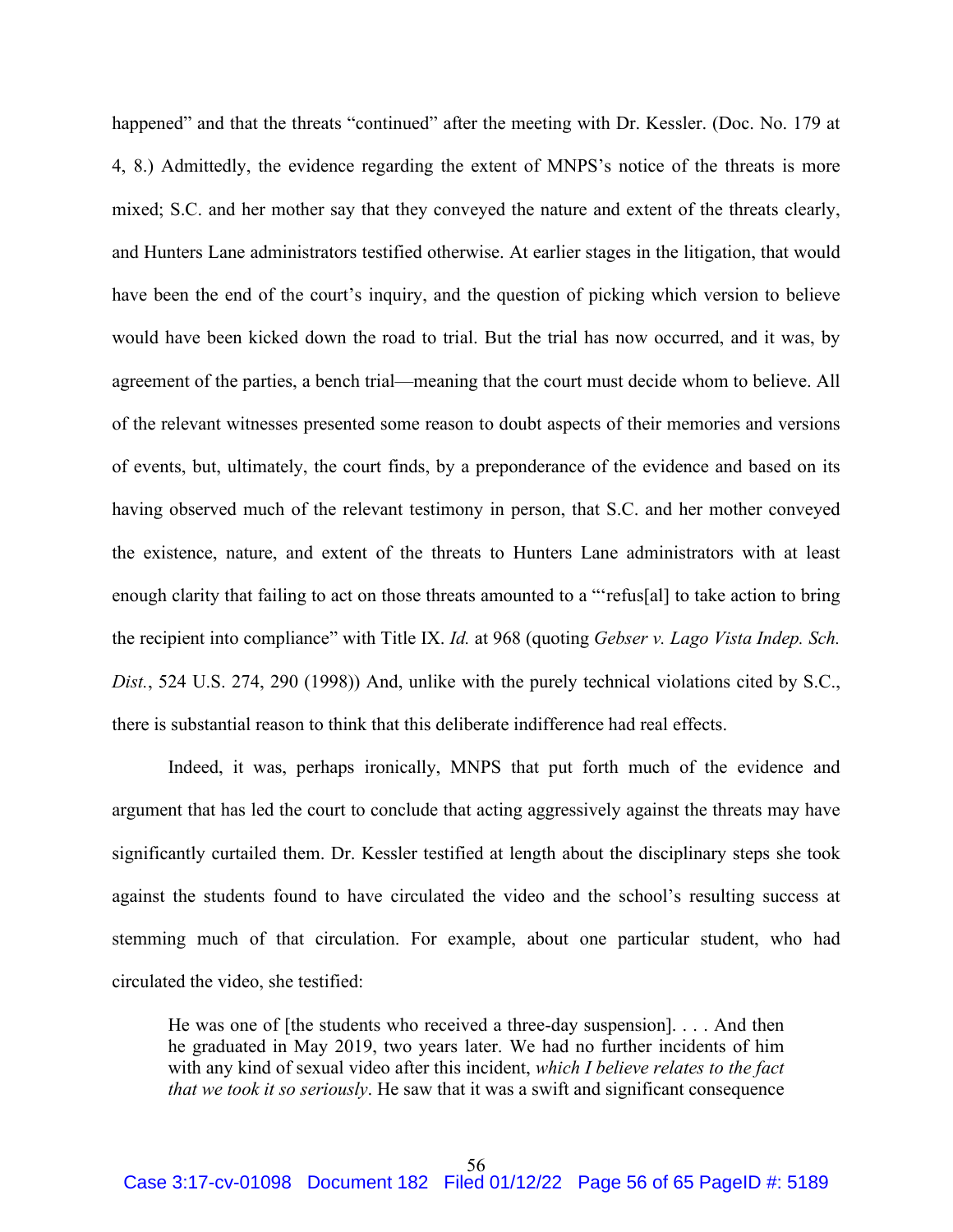and that it was behavior that could not be repeated.

(Tr. Vol. 2 at 25 (emphasis added).) And Dr. Kessler is right: the discipline meted out and the fact that the school took the video itself seriously did appear to have the positive effect of discouraging students from interfering with the educational environment by circulating the video further. The court finds, based on a preponderance of the evidence, that taking the threats seriously, as well, would have had a similar likelihood of success—maybe not perfect success, but enough to prevent at least a significant amount of the additional actionable harassment that S.C. endured. Instead, school administrators, insofar as they did anything at all about postincident harassment other than the circulation of the video itself, appear mainly to have simply deferred to Detective Carrigan and assumed that any threats were his responsibility—even though those threats were plainly connected to the school environment and had pedagogical effects.

The court does not purport to claim that any particular course of action by Hunters Lane was required; as the court has repeatedly emphasized during this litigation, school administrators retain substantial discretion in how they wish to handle individual incidents, and there is no requirement, under Title IX, to be maximally punitive. There is, however, an obligation not to be deliberately indifferent to a known risk of sexual harassment. Hunters Lane administrators, in their handling of S.C.'s predicament, addressed some aspects of the situation in ways that likely fell within the scope of their broad discretion. However, they improperly confined their focus to the initial sexual encounter and the video itself, at the expense of protecting S.C. from the onslaught of harassment that followed. Without that protection, S.C. was denied her statutory right to an equal education regardless of sex. S.C., accordingly, has established the final two necessary elements for her Title IX claim—deliberate indifference and causation of subsequent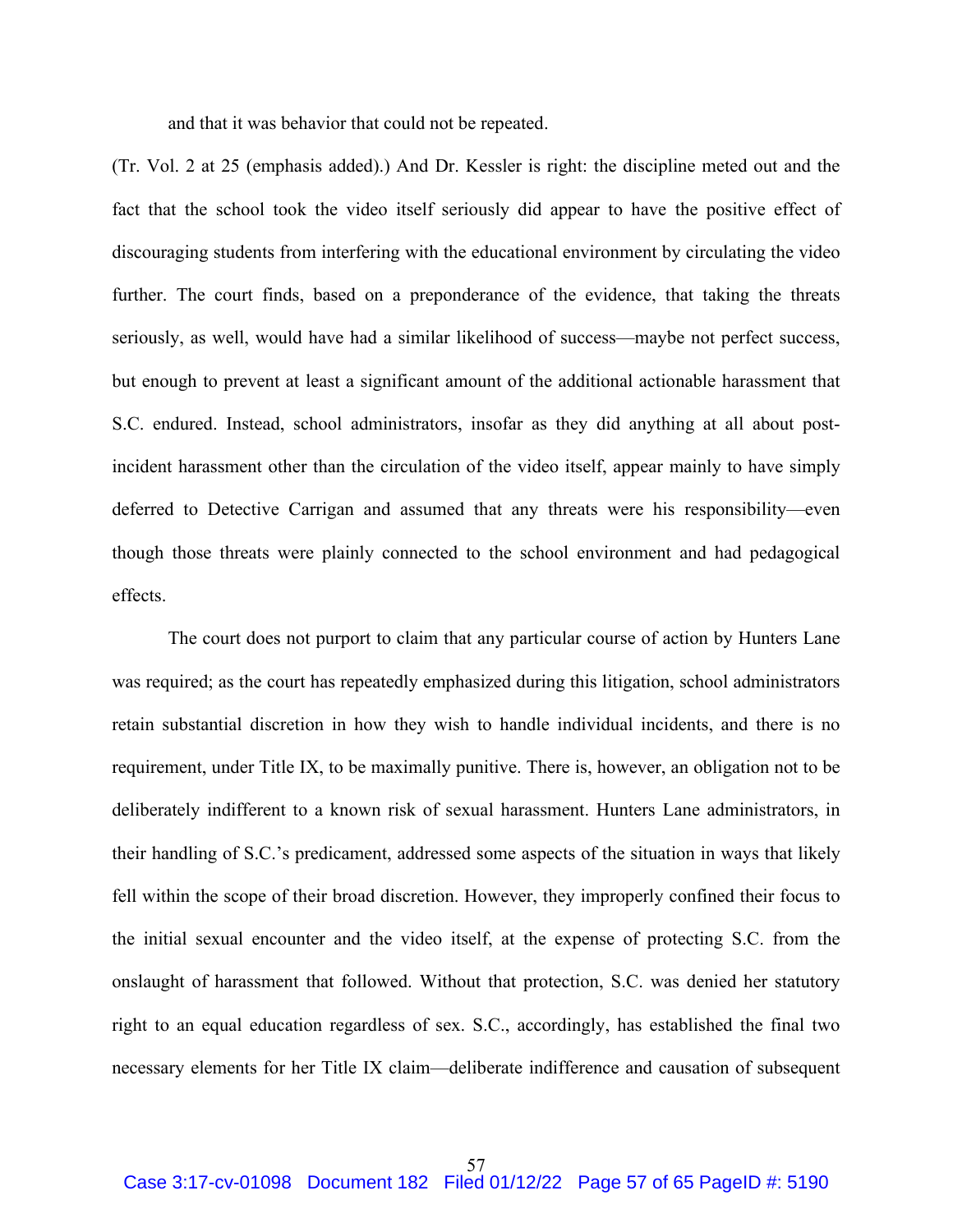instances of sexual harassment—and is entitled to a verdict in her favor on that claim.

# **D. The § 1983 Claim**

To state a claim under § 1983, a plaintiff must allege the violation of a right secured by the Constitution and laws of the United States and must show that the violation was committed by a person acting under color of law. *West v. Atkins*, 487 U.S. 42, 48 (1988). S.C. alleges that MNPS violated her right to equal protection regardless of sex under the Fourteenth Amendment, and the Sixth Circuit has recognized that a failure to adequately address student-on-student harassment may indeed give rise to such a violation. *See Stiles ex rel. D.S. v. Grainger Cty.*, Tenn., 819 F.3d 834, 851–52 (6th Cir. 2016). Such allegations are typically evaluated pursuant to a "deliberate indifference standard" that is "'substantially the same' as the deliberate indifference standard applied in Title IX cases." *Id.* at 852 (quoting *Williams ex rel. Hart v. Paint Valley Local Sch. Dist.*, 400 F.3d 360, 369 (6th Cir. 2005)). Insofar as S.C.'s § 1983 claim relies on such a theory, much of the analysis that the court has already discussed would apply to this claim, as well. $20$ 

An additional obstacle exists, however, to recovery under §1983. Under Title IX, MNPS is the naturally appropriate defendant here because it, not any particular individual official, was the recipient of the federal funds giving rise to Title IX obligations. *See Bose v. Bea*, 947 F.3d 983, 988 (6th Cir. 2020) ("Title IX does not provide for individual liability; only 'a recipient of

<sup>20</sup> S.C. nevertheless argues that the core holding of *Kollaritsch* should not be held to apply to § 1983 claims. The court has already considered and rejected that argument. (Doc. No. 124 at 41–42.) S.C. argues that the Sixth Circuit has since reemphasized the fact that non-Title IX claims are not subject to the high "deliberate indifference" bar that governs Title IX claims. *See Wyatt v. Nissan N. Am., Inc.*, 999 F.3d 400, 415 n.3 (6th Cir. 2021). That language, however, expressly dealt with "Title VII employment discrimination cases," not § 1983 claims. *Id.* It is, moreover, unsurprising that *Kollaritsch* would not apply to an employment case; as the court has written, the reasoning of *Kollaritsch* was closely tied to concerns specific to the educational setting. The court will not abandon its prior reading of *Kollaritsch* based on an aside in a footnote in an opinion about a different statute governing a different type of relationship.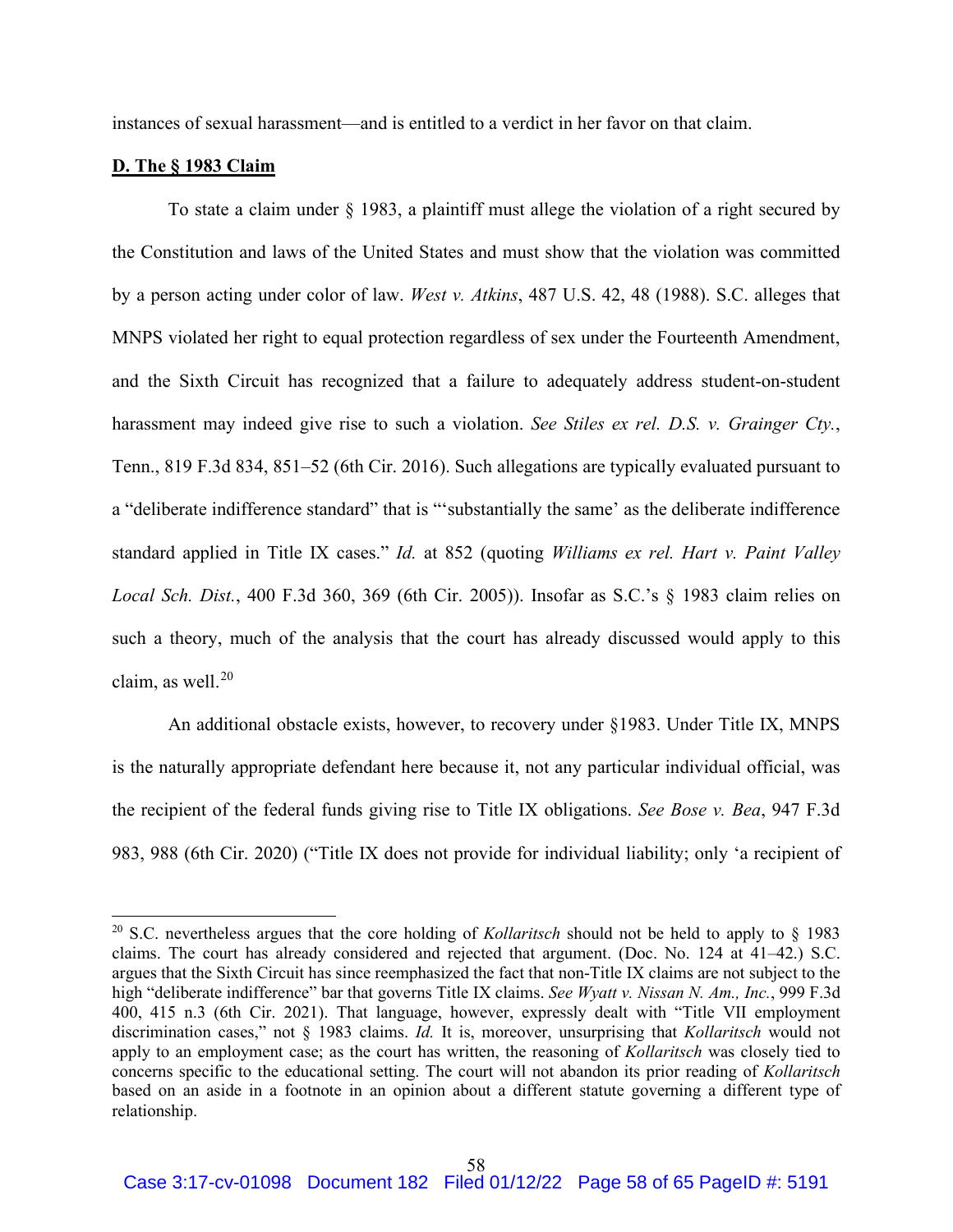federal funds may be liable in damages under Title IX' . . . .") (quoting *Davis*, 526 U.S. at 640). The fact that the funding recipient is the only possible defendant under Title IX does not mean that a funding recipient will be liable for every error made by one of its employees; the actual notice and deliberate indifference requirements still exist to bridge the gap between an employee's actions and the school's liability. *See Gebser*, 524 U.S. at 290. The balance struck by § 1983, however, is even less favorable to suits against a governmental entity itself, in favor of a focus on claims against individual perpetrators—made possible by the lack of a federal spending hook that would restrict the scope of the statute in the manner that Title IX is restricted. *See Connick v. Thompson*, 563 U.S. 51, 60 (2011) (discussing individual and vicarious liability under § 1983). The caselaw regarding municipal liability under § 1983, in turn, reflects the fact that governments themselves might not always be the right defendants to sue.

Specifically, a government is responsible under § 1983 only for its "own illegal acts. [It is] not vicariously liable under § 1983 for [its] employees' actions." *Id.* (internal citations and quotation marks omitted). The courts have construed that principle to mean that a local government entity can only be held liable under  $\S$  1983 if the plaintiff demonstrates that the alleged federal violation was a direct result of a municipal "policy or custom." *Burgess v. Fischer*, 735 F.3d 462, 478 (6th Cir. 2013) (citing *Monell v. Dep't of Soc. Servs.*, 436 U.S. 658, 693 (1978)). The caselaw further explains that a plaintiff can make a showing of an illegal policy or custom by demonstrating one of the following: (1) the existence of an illegal official policy or legislative enactment; (2) that an official with final decision making authority ratified illegal actions; (3) the existence of a policy of inadequate training or supervision; or (4) the existence of a custom or tolerance or acquiescence of federal rights violations. *Burgess*, 735 F.3d at 478.

S.C. tries to tie the harassment she received to MNPS's since-revised policies for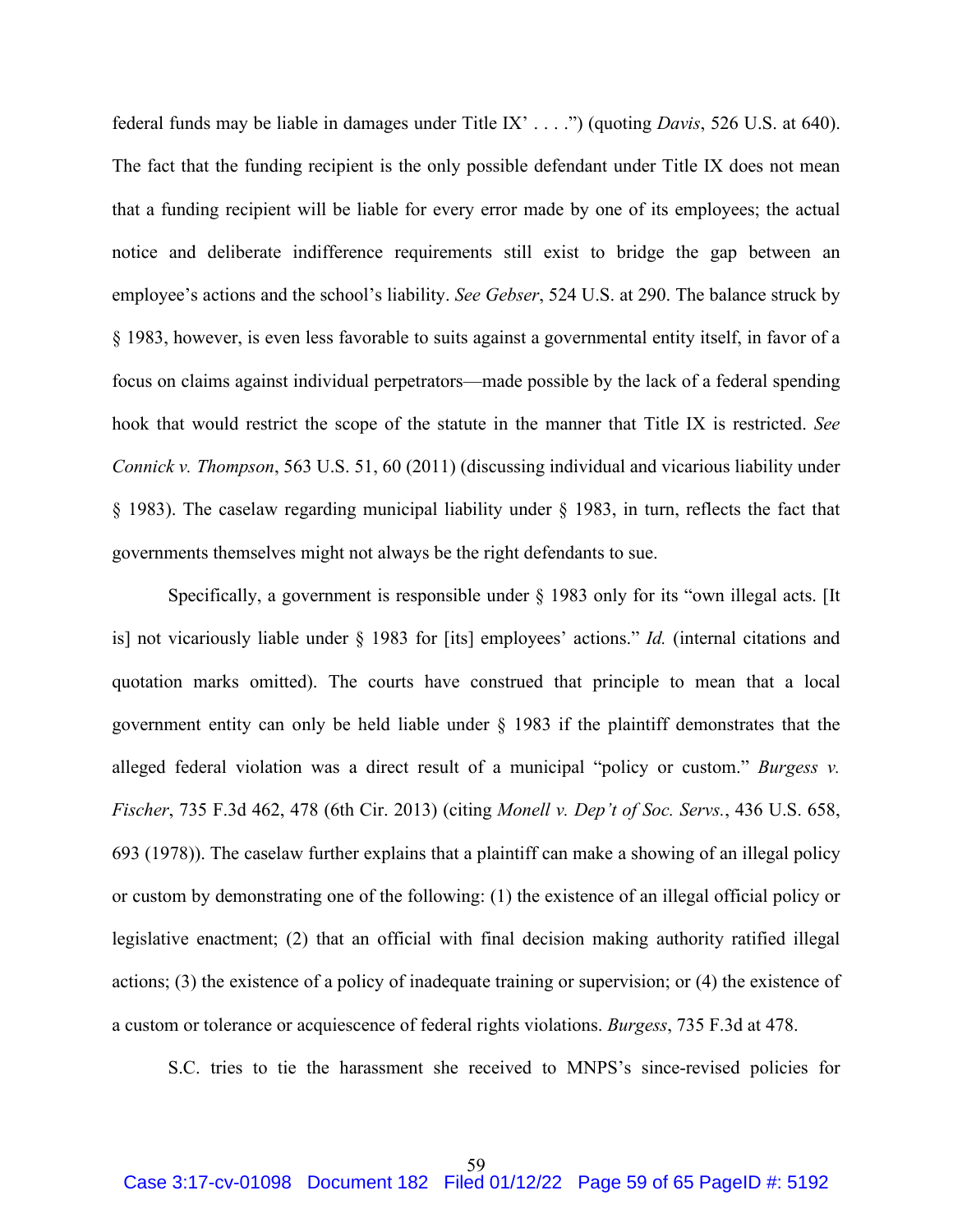handling potential Title IX issues and its allegedly inadequate training for its personnel. These arguments, however, run into the same factual obstacles that prevented S.C. from relying on purely technical violations to establish liability under Title IX. What is required for municipal liability is not merely for S.C. to prove that MNPS's policies were flawed and that she was harassed; she must sufficiently connect the former to the latter. *See Plinton v. Cty. of Summit*, 540 F.3d 459, 464 (6th Cir. 2008) (stating that inadequate training cannot support municipal liability unless the lack of training was "'closely related to' or 'actually caused' the plaintiff's injury") (quoting *Hill v. McIntyre*, 884 F.2d 271, 275 (6th Cir. 1989)). The connection, moreover, must apply to the claims that are actually still before the court and not foreclosed by existing caselaw for other reasons—that is, the claims regarding post-incident harassment. S.C. has not demonstrated that better training or different district-level policies would have prevented that particular harassment. Different policies might have prevented this situation from arising *at all*, but such a theory of the case is no longer available in this circuit. With regard to the harassment still under consideration, MNPS's complicity has only been shown to arise from its mishandling of this particular situation on the ground—not any specific district-level technical error or failure to train.<sup>21</sup>

The one route to municipal liability that might fit this case is the possibility that an official with final authority—Dr. Kessler—ratified the school's illegal actions. Although S.C. does not explore this route to municipal liability in much detail, she does raise it briefly, so it is properly before the court. An executive principal of a school occupies a peculiar position on the spectrum of authority that a public servant can possess. From one perspective, the executive

<sup>&</sup>lt;sup>21</sup> Indeed, the court notes that the official seemingly most responsible for the handling of S.C.'s case, Dr. Kessler, was one of the more thoroughly trained MNPS employees depicted in the record. Dr. Kessler received the McGrath training that MNPS still uses, and there is no specific, persuasive evidence that that training was inadequate in any particular way relevant to S.C.'s post-incident harassment claims.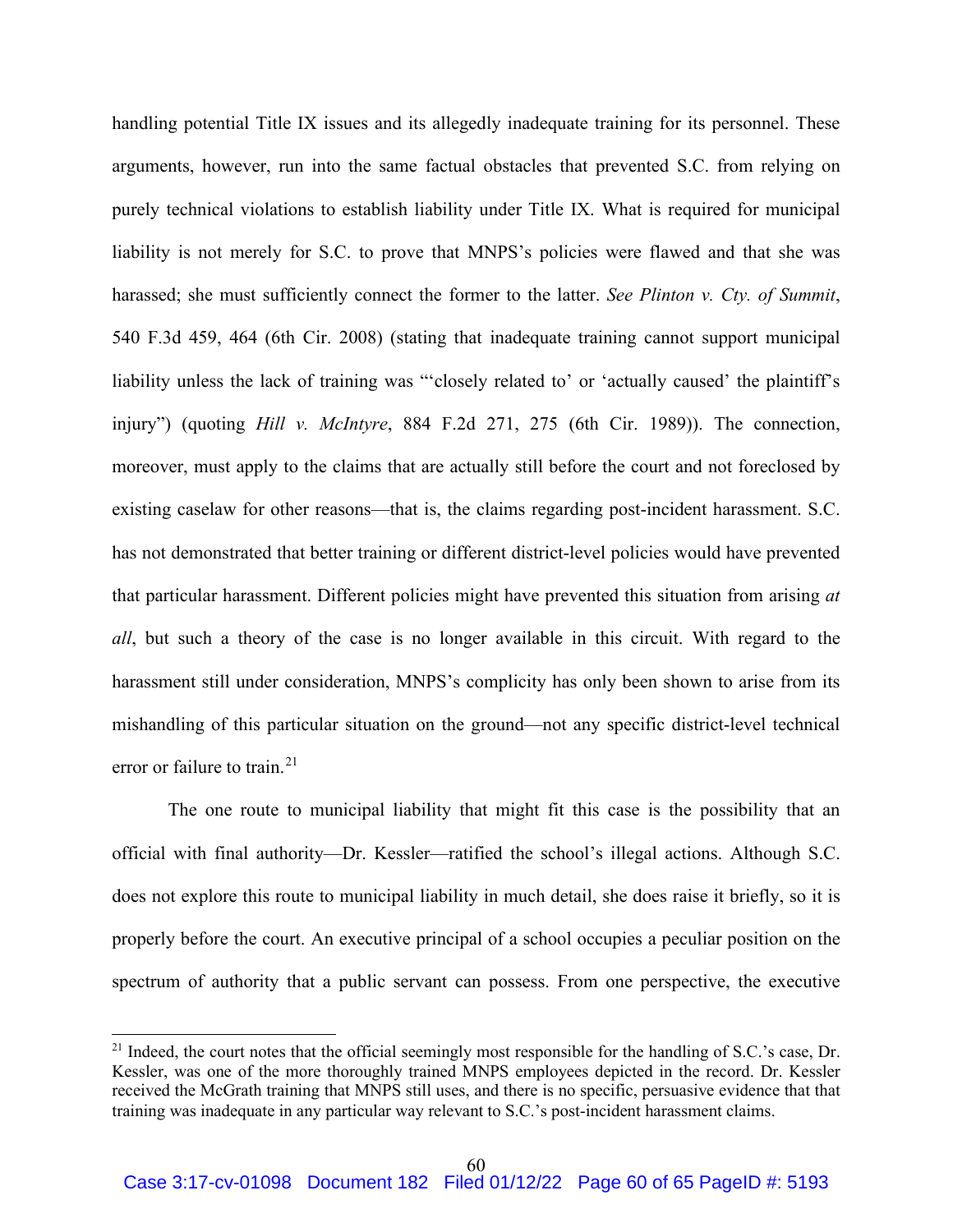principal is the head of an entity with significant power over numerous employees; yet, from another perspective, it is clear that the executive principal is still not a policymaker in the traditional sense and that all of her power is exercised within boundaries set from higher up in the governmental structure. In light of those limitations, courts in other cases have found that principals did not qualify as officials with final decision making authority, in the sense used in § 1983 caselaw, at least with respect to certain types of actions. *See Delozier v. Bradley Cty. Bd. of Educ.*, 44 F. Supp. 3d 748, 761 (E.D. Tenn. 2014) ("From parties' submissions it appears that the principal of Bradley Central, Shoemaker, did not have final decision-making authority with respect to hiring."); *Glover v. Williamsburg Loc. Sch. Dist. Bd. of Educ.*, 20 F. Supp. 2d 1160, 1168 (S.D. Ohio 1998) ("In the present case, Principal McEvoy evaluated Glover, and Superintendent Campbell made the nonrenewal recommendation to the Board, but neither had final decision-making authority for purposes of  $\S$  1983."). The area of student discipline, however, is one at the core of a principal's responsibilities, so it is at least possible that the court could reach a different conclusion.

The evidence suggests that, as a *practical* matter, Dr. Kessler may well have been the final decisionmaker in this matter. The caselaw on this issue, however, distinguishes between officials who possess actual final authority and those that merely have "been granted discretion in the performance of [their] duties." *Jeffes v. Barnes*, 208 F.3d 49, 57 (2d Cir. 2000). S.C. presented a great deal of evidence that only the latter description applies to Dr. Kessler. Indeed, S.C. has repeatedly argued—persuasively—that MNPS unnecessarily delegated its district-level authority to manage harassment investigations to its principals, without sufficient oversight or assistance. For the purposes of municipal liability, however, the final decisionmaker remains the "policymaker with final policymaking authority," not the lower-level official to whom discretion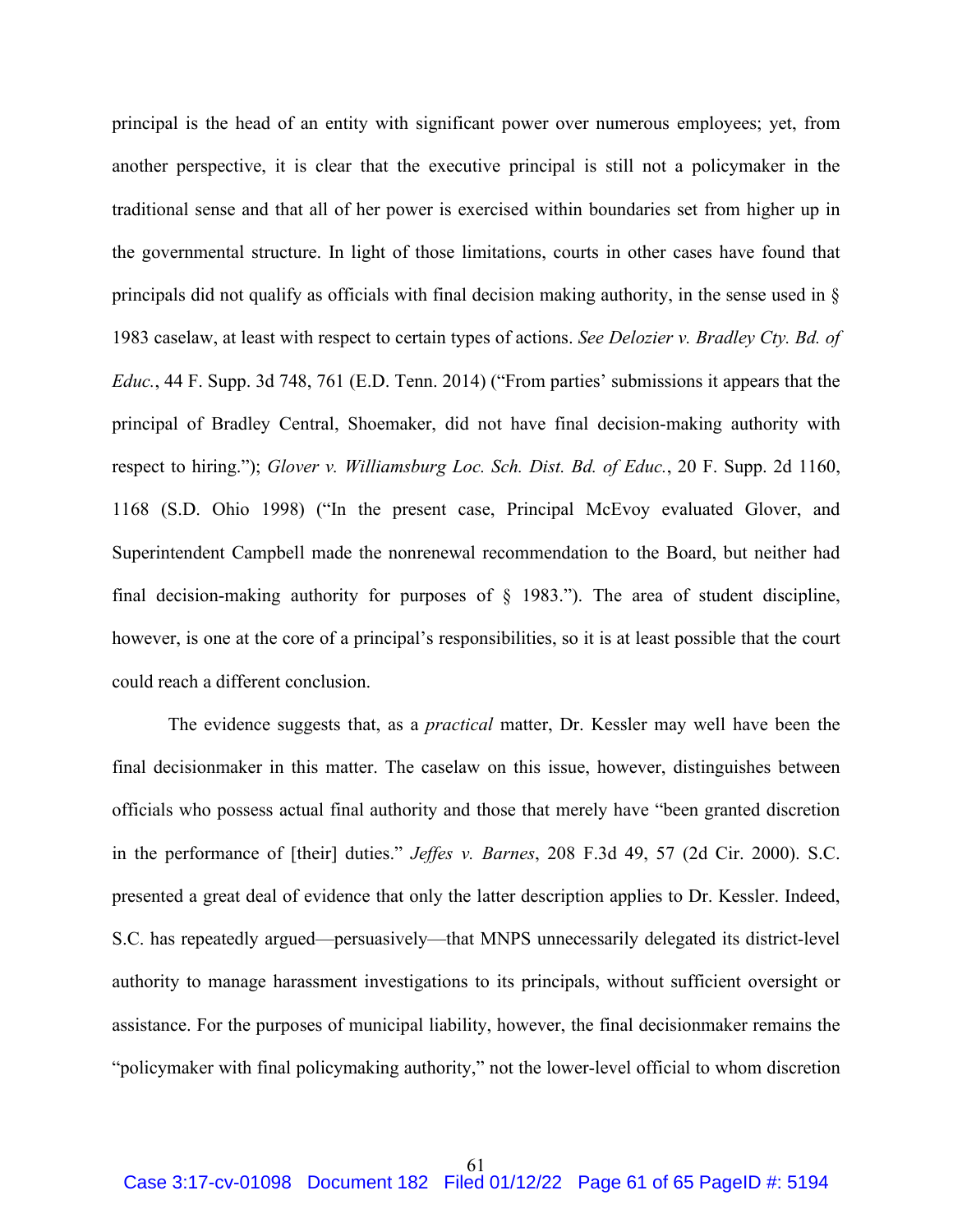was mistakenly granted. *Burgess*, 735 F.3d at 479 (citing *Pembaur v. City of Cincinnati*, 475 U.S. 469, 481–84 (1986) (plurality opinion); *Miller v. Calhoun Cty.*, 408 F.3d 803, 816 (6th Cir. 2005)). The power to make final decisions regarding how harassment investigations would be carried out in MNPS schools resided at the district level—likely with the Title IX Coordinator or the Director of Schools. The evidence does not show that such an official ratified the treatment of S.C. with regard to post-incident threats. MNPS, accordingly, is entitled to a verdict in its favor with regard to that claim, on the ground that it, as a municipality, is not liable under § 1983.

### **E. Damages**

"[A] damages remedy is available for an action brought to enforce Title IX." *Franklin v. Gwinnett Cty. Pub. Sch.*, 503 U.S. 60, 76 (1992). The damages available may be economic in nature—based on the lost educational benefit—but may also include "emotional distress, pain and suffering, and other non-economic damages," as necessary to fulfill the statute's "broad remedial purpose." *Lopez v. Regents of Univ. of Cal.*, 5 F. Supp. 3d 1106, 1119 (N.D. Cal. 2013); *see also Doe v. Bd. of Trustees of Neb. State Colleges*, No. 8:17-CV-265, 2020 WL 2793558, at \*1 (D. Neb. May 29, 2020) (acknowledging that a Title IX plaintiff may seek damages for "emotional distress and the pain and suffering caused by the defendant's conduct"). There is little doubt that S.C. was damaged substantially by the events that gave rise to this case. Her subsequent mental health struggles have been persuasively linked to the ordeal, and there is evidence suggesting that she will require additional mental health treatment for quite some time. Moreover, her education—the service that MNPS was supposed to provide to her and which is at the heart of Title IX—was severely disrupted in multiple ways: first, by her initial, rational fear of returning to Hunters Lane; then, by the need to relocate to a new school system in the middle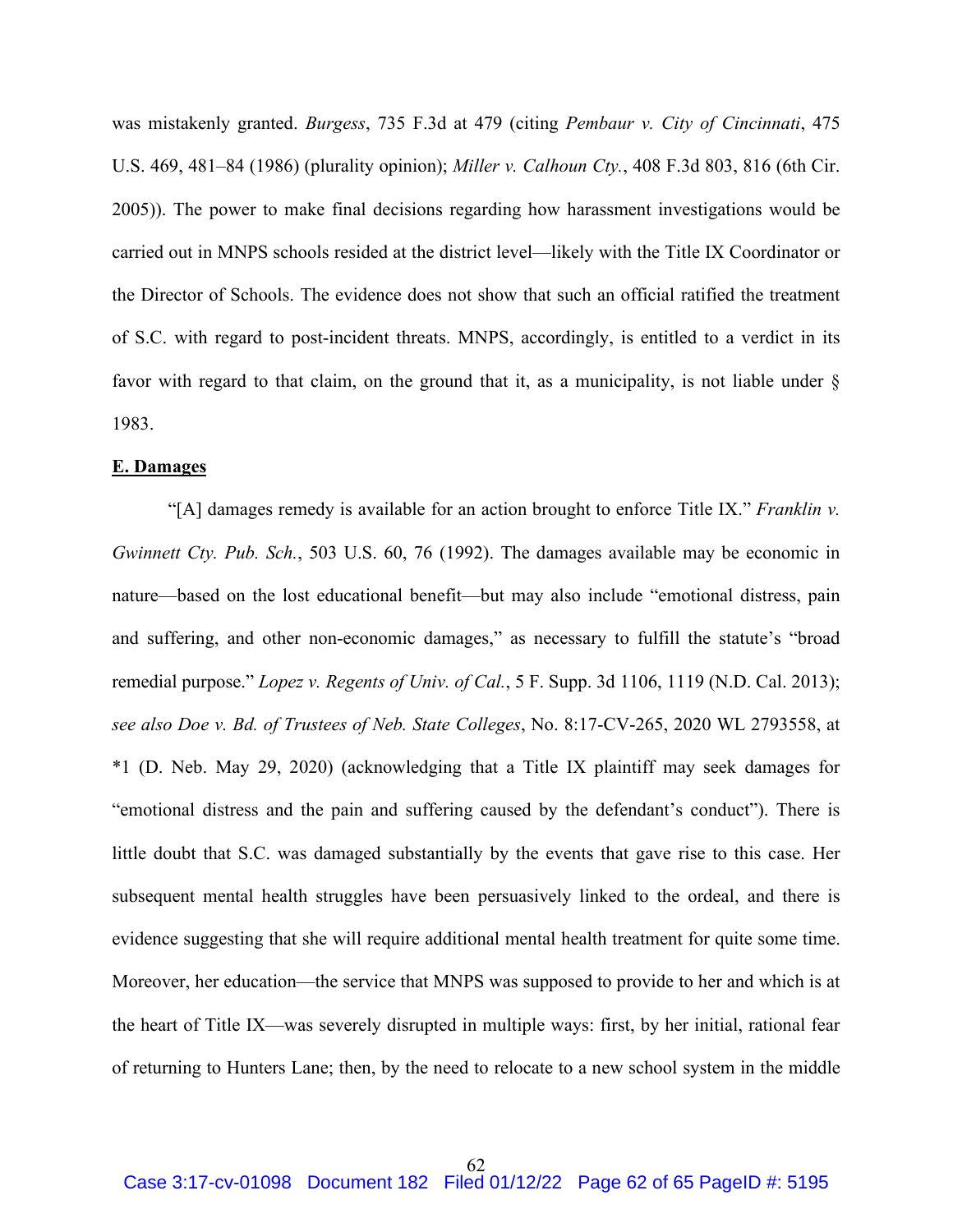of her education; and, throughout all of this, by the damage done to her ability to apply herself effectively to her studies.

At the same time, however, the evidence shows that the driving forces behind the psychological and emotional disruptions S.C. experienced were, at least in significant part, (1) the sexual encounter itself, which appears to have been, at the very least, unwelcome and may have been rape; (2) the fact that the video was circulated; and (3) the fact that Detective Carrigan and Dr. Kessler treated her as a perpetrator, rather than a victim, in these events. S.C. advanced plausible arguments why all of those things might have been prevented, but, ultimately, they were not the basis for the verdict in her favor. The court, accordingly, must determine the extent of the damages reasonably attributable to the conduct for which MNPS is actually liable: the post-incident harassment toward which it was deliberately indifferent.

MNPS argues that any psychological injuries attributable to the post-incident threats and harassing messages cannot be cleanly separated from the injuries attributable to the sexual encounter or other events for which, the court has held, MNPS is not liable under current caselaw. But some version of that difficulty exists in nearly every case involving this type of injury. Trauma is rarely visited upon a blank slate; the way that a person's mind or body reacts to an injury is often, to some degree, hard to separate from the effects of other factors outside the scope of the cause of action at issue. S.C.'s own medical records, however, confirm that, well before this litigation was narrowed in its scope to make the post-incident bullying especially important, the bullying had been identifiable as a meaningful component of the trauma she endured and the severe psychological difficulties that resulted. (*See, e.g.*, Pl. Ex. 55 at 12 (including bullying as a contributing factor to S.C.'s symptoms).) The court, accordingly, finds and holds that MNPS can be held monetarily liable for the portion of S.C.'s pain, suffering, and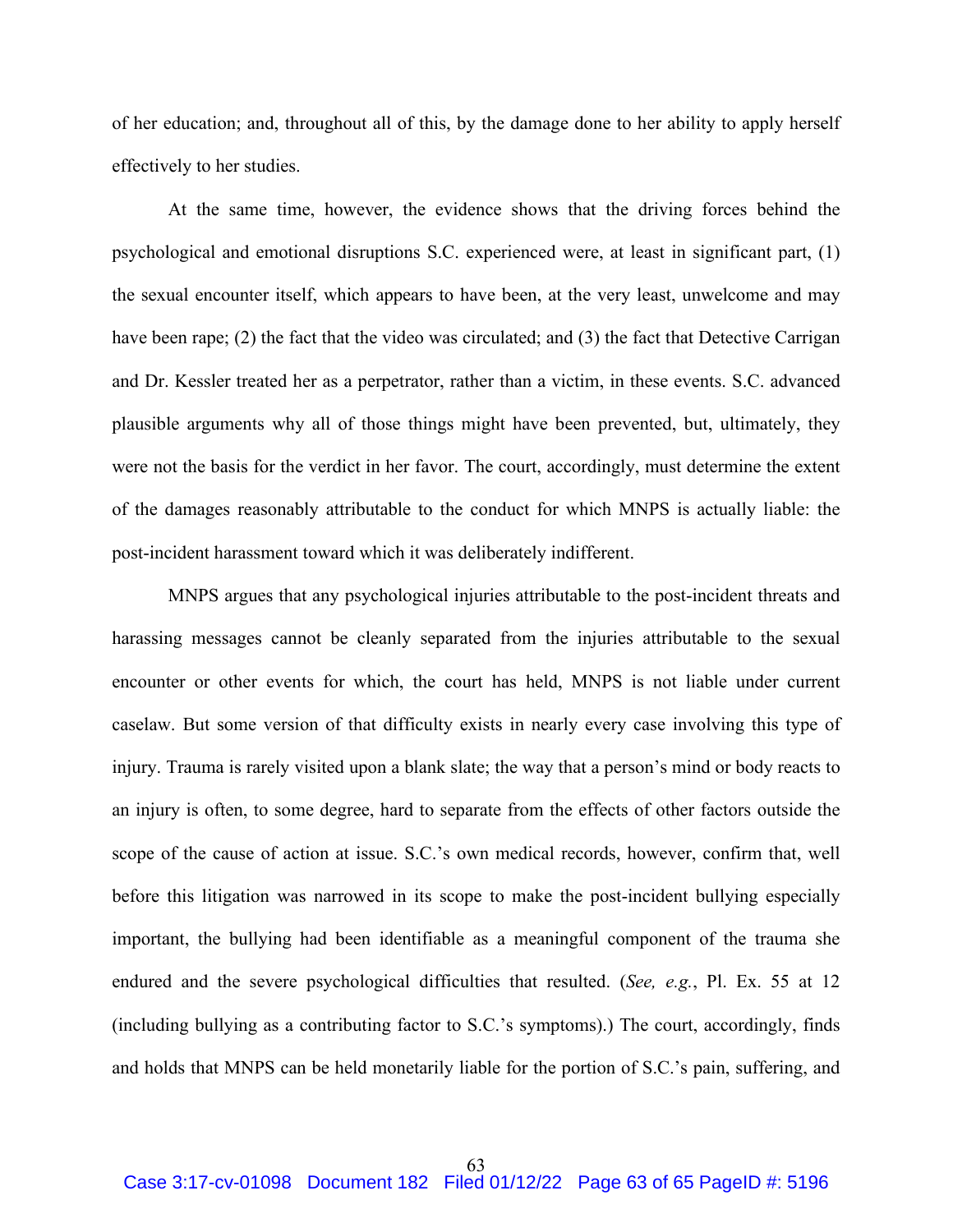educational disruption attributable to the post-incident bullying.

Courts ask juries to wrestle with the quantification of complex non-economic injuries all the time, and there is no exact science to it. Because the court itself is the finder of fact in this case, however, the task of reaching a final conclusion regarding damages falls to it. In light of the full evidence presented, the court finds that the damages specifically attributable to the postincident harassment in this case amount to \$75,000, reflecting a portion of the lost educational services<sup>22</sup> and some non-monetary damages arising out of pain and suffering. The full damages that S.C. incurred from these events as a whole would undoubtedly be much greater, but such damages are not, under current caselaw, within the court's power to award.

S.C. also requests injunctive relief, but the court finds that, insofar as non-monetary remedies are available under Title IX, they would not be appropriate here. S.C. is no longer enrolled in the MNPS system. Indeed, she is now an adult. Outside of money to pay for treatment and/or compensatory education, there is simply not much that MNPS can do for her. The court will not use one student's narrow claim as a pretext for assuming judicial control over administrative matters entrusted to local authorities. *See Fieger v. Mich. Supreme Ct.*, 553 F.3d 955, 966 (6th Cir. 2009) ("[P]ast exposure to illegal conduct does not in itself show a present case or controversy regarding injunctive relief . . . .) (quoting *Grendell v. Ohio Supreme Ct.*, 252 F.3d 828, 832 (6th Cir. 2001)). The court accordingly will award only money damages.

The court is fully aware that this award, by design, will compensate S.C. for only a fraction of what she has endured. However, under *Kollaritsch*, the range of events for which the school system can be held liable is extraordinarily narrow. For example, S.C. has plausibly argued that MNPS allowed a dangerous environment to develop at Hunters Lane—and quite

<sup>&</sup>lt;sup>22</sup> The court finds that, had S.C. and her family not been threatened after the event, or the school had effectively and swiftly dealt with the threats, S.C. may well have returned to Hunters Lane, and she would